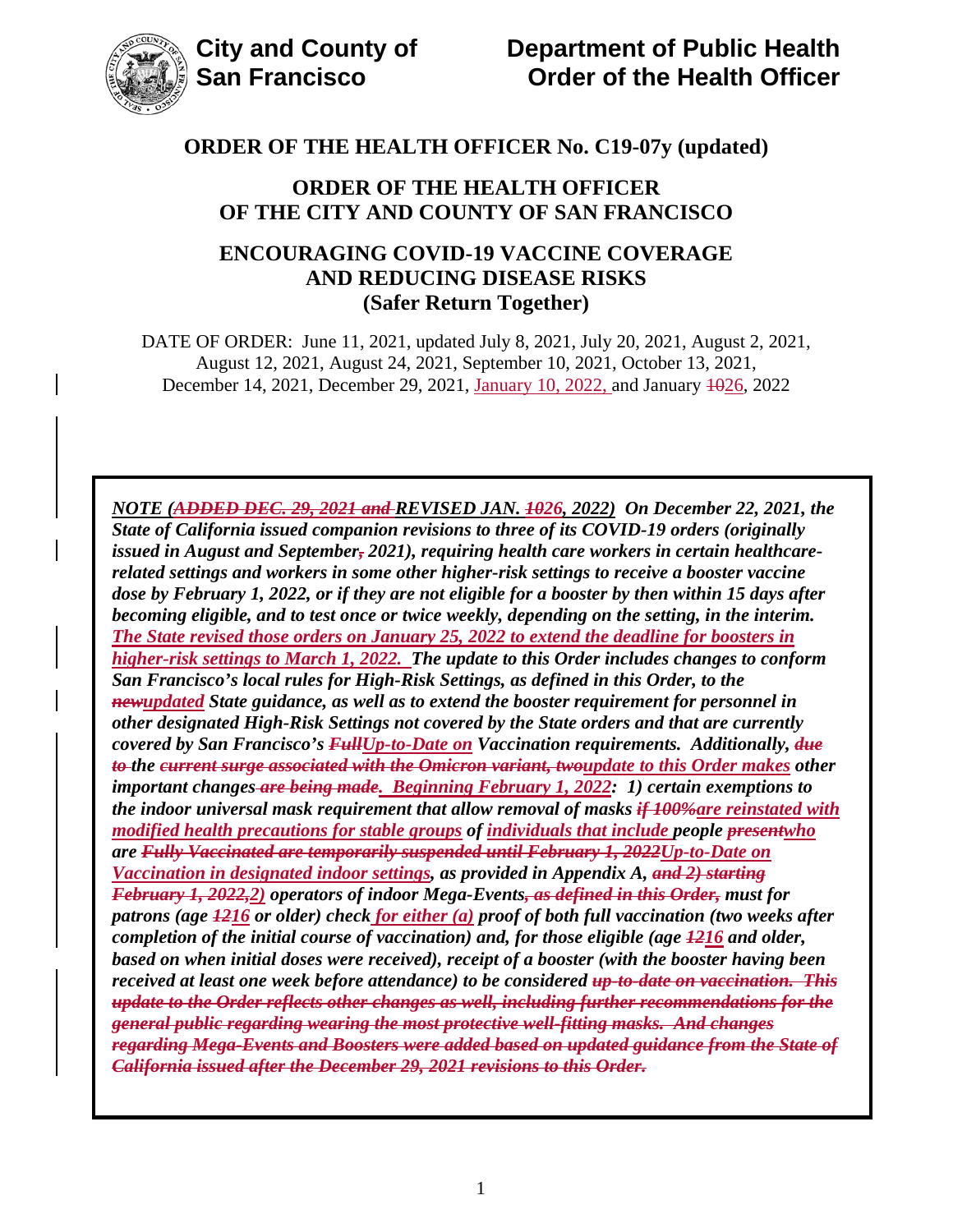*Up-to-Date on Vaccination, or (b) proof of a negative COVID-19 test before entry into the facility, with similar rules going into effect March 1, 2022, for patrons age 12 to 15 and other requirements for children under age 12; and 3) Businesses that operate gyms, other fitness centers, bars, restaurants, and certain other facilities will be allowed to accept religious and medical exemptions to vaccination for patrons and staff/personnel, subject to certain health protections, including proof of a negative COVID-19 test before entry (but people are not required to be tested more than twice each week so long as each test is done at least three days apart) and wearing a Well-Fitting Mask except when an exception applies under Appendix A.*

**Please read this Order carefully. Violation of or failure to comply with this Order is a misdemeanor punishable by fine, imprisonment, or both. (California Health and Safety Code § 120295,** *et seq.***; California Penal Code §§ 69, 148(a)(1); and San Francisco Administrative Code § 7.17(b).)**

Summary: As of January  $\frac{1026}{2022}$ , this Order replaces the prior update of this health order, Health Officer Order No. C19-07y (issued <del>December 29, 2021 January 10, 2022</del>), in its entirety.

The Health Officer is updating the Order in light of the spread in San Francisco and the Bay Area region of the Omicron variant of SARS-CoV-2, the virus that causes COVID-19, and the imminentongoing threat that it poses to the health of vulnerable residents and particularlyalso potentially to the capacity of San Francisco's healthcare system . Current evidence indicates that the Omicron variant is much more transmissible than Delta and other variants of the virus, and that individuals who have had only their initial vaccine series are susceptible to the Omicron variant. Medical data to date also show that individuals who have received a booster shot increase their immunity to a level that confers significantly more protection from all circulating SARS-CoV-2 variants, including the Omicron variant, and generally prevents severe disease. The United States Centers for Disease Control and Prevention and the California Department of Public Health now recommend that everyone who has been vaccinated receive a booster shot as soon as they are eligible because immunity wanes several months after completion of the initial vaccine series. And the CDC and CDPH recommend that people receive the Pfizer-BioNTech or Moderna booster if they can.

Vaccination remains a critical component in preventing COVID-19 and its associated health harms. Individuals who have not received their initial vaccine series or a booster shot are more likely to become infected and spread infection to others, and more likely to become seriously ill and die. It is critical that community members receive their initial vaccine series and booster shots when eligible to maintain the protective effect of the high community-wide vaccination rates in San Francisco.

Even though a high percentage of people are vaccinated in San Francisco and the Bay Area region against the virus that causes COVID-19 and an increasing percentage are boosted, there remains a risk that people may come into contact with others who have COVID-19 when outside their residence. Many COVID-19 infections are caused by people who have no symptoms of illness. Also, there are people in San Francisco who are not yet fully vaccinated or who are not yet eligible to receive a booster, including children under five years old, and people who are immuno-compromised and may be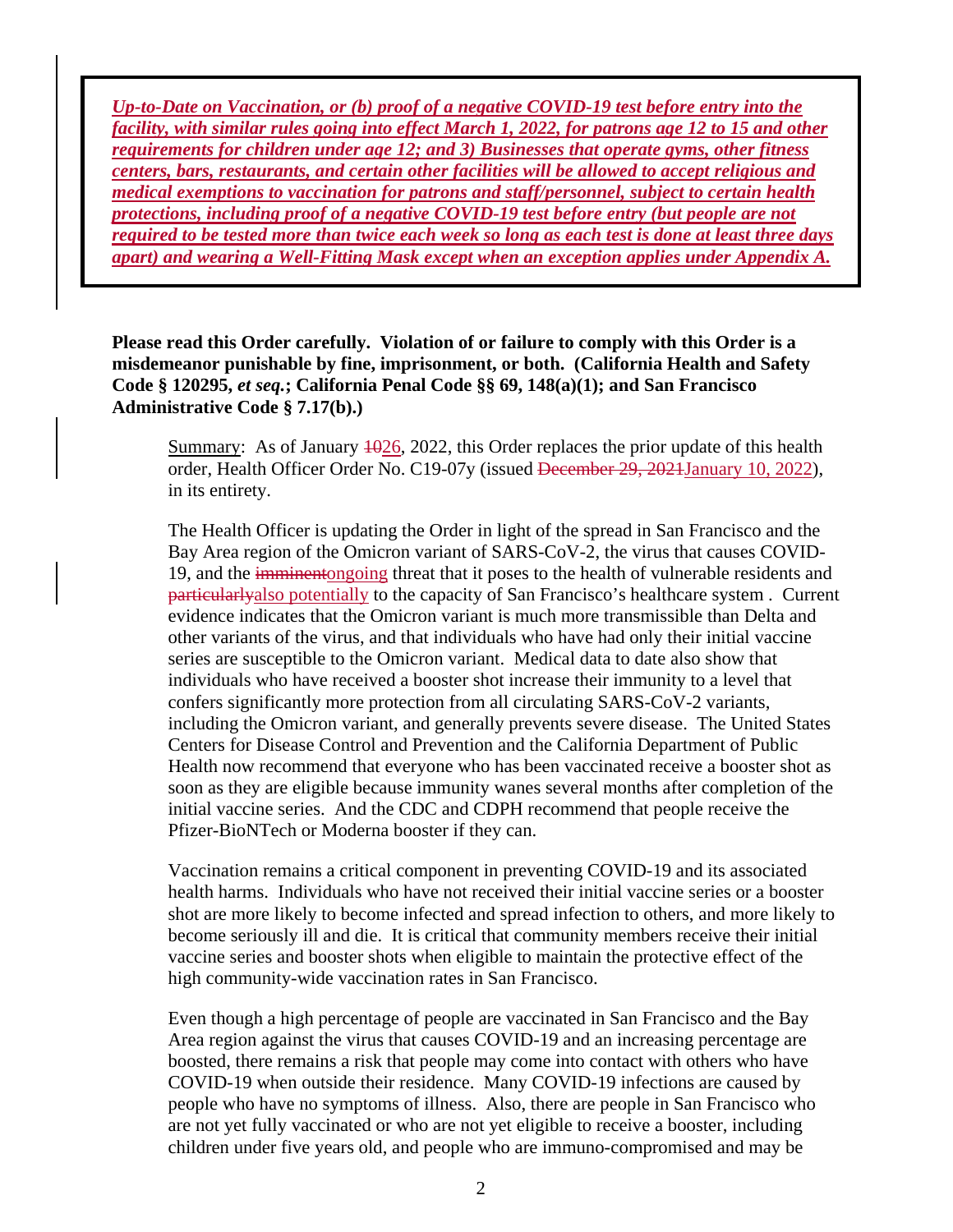



# **City and County of Department of Public Health Order of the Health Officer**

# **ORDER OF THE HEALTH OFFICER No. C19-07y (updated)**

particularly vulnerable to infection and disease. Everyone who is eligible, including people at risk for severe illness with COVID-19—such as unvaccinated older adults and unvaccinated individuals with health risks—and members of their households, are strongly urged to get vaccinated and receive their booster as soon as they can if they have not already done so.

Further, to address the surge incontinuing number of cases and hospitalizations due to the Omicron variant as well as the risk of future variants, and consistent with CDPH orders requiring vaccination and boosters for most healthcare workers, the Health Officer has determined that all people working in designated high-risk settings be both vaccinated and boosted as soon as they are eligible. People working in these high-risk settings (1) can expose highly vulnerable people who are at increased risk of severe illness and death to COVID-19, (2) must therefore be protected from COVID-19 to the maximum extent possible to ensure adequate staffing in these critical settings, and (3) particularly for jails, shelters, and skilled nursing facilities, can cause large outbreaks if workers are infected.

Accordingly, this Order imposes a requirement, layered on top of the recently revised CDPH health orders, for (1) personnel working in designated high-risk settings meaning general acute care hospitals, skilled nursing facilities, intermediate care facilities, residential care facilities for the elderly, homeless shelters, and jails, all as further defined below—as well as (2) personnel working in other higher-risk settings including adult care facilities, adult day programs, dental offices, home health care workers, and pharmacists, and (3) personnel who visit higher-risk settings as part of the work, such as paramedics, emergency medical technicians, police officers, and lawyers who visit people in the jails—to both receive the full initial course of vaccination and, once they are eligible, to receive a booster. Businesses and government agencies with personnel in these high-risk settings have until FebruaryMarch 1, 2022 to comply with the new booster verification requirement, meaning those who are eligible to receive a booster on or before January 17February 14, 2022 must have received their booster by FebruaryMarch 1, 2022. And those who are eligible for a booster after January 17February 14, 2022 must receive it within 15 days after they become eligible. Personnel working in high-risk settings who are eligible for a booster and have not yet received one must be tested once or twice a week for COVID-19, depending on the setting, and provide proof of a negative test, until one week after they receive a booster. For Personnel who are not permanently stationed or regularly assigned to High-Risk Settings but who in the course of their duties may enter or work in High-Risk Settings even on an intermittent or occasional basis or for short periods of time, the deadline for receipt of a Booster is also March 1, 2022. Because of the threat Omicron poses to hospital capacity, eligible personnel in high-risk settings are strongly urged to receive their booster as soon as possible before the deadline and operators of high-risk settings are strongly urged to help them do so.

And for the time being, in coordination with other Bay Area jurisdictions, consistent with CDC recommendations regarding indoor masking to help prevent transmission, and in compliance with State health requirements, this Order maintains a "universal" face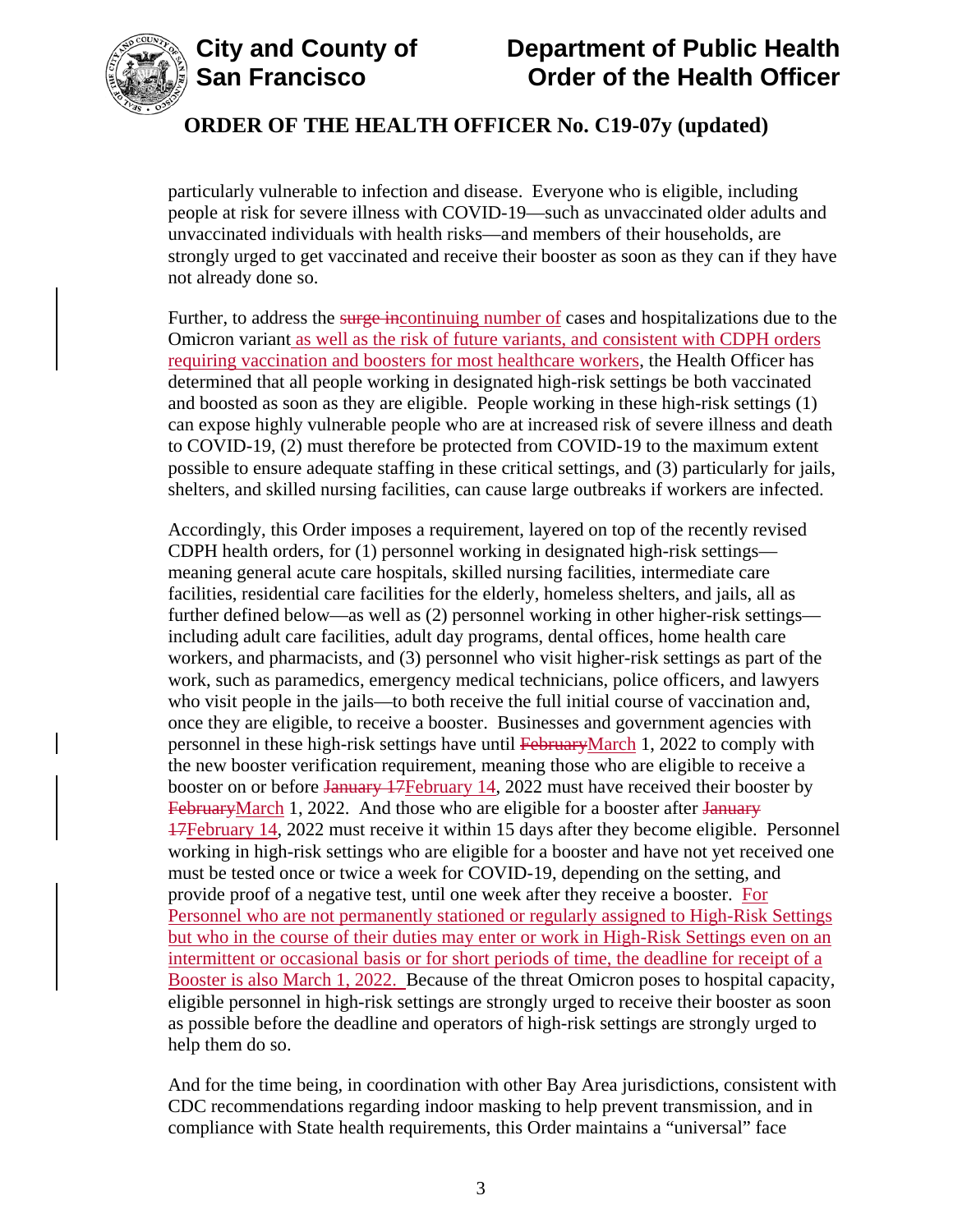

# **City and County of Department of Public Health Order of the Health Officer**

# **ORDER OF THE HEALTH OFFICER No. C19-07y (updated)**

covering requirement for individuals in indoor public settings, with limited exemptions, some of which are that had been temporarily suspended in December 2021 are reinstated, with revisions, effective February 1, 2022. Particularly in light of the Omicron variant, the Health Officer recommends that whenever possible everyone wear a non-vented respirator, such as an N95, KN95, or KF94 respirator. A well-fitting surgical/procedural mask with a cloth mask worn over it to increase fit is also recommended. Given higher transmissibility of the Omicron variant, cloth masks alone are no longer recommended. Also, the Order describes the heath and vaccination benchmarks by which the County, in coordination with other Bay Area jurisdictions, will lift the indoor universal face covering requirement, subject to State health rules. It also maintains face covering requirements in other settings such as public transit, health care facilities, homeless shelters, jails, and schools, consistent with federal and state rules.

This Order also includes a number of recommendations—but not requirements—for individuals, businesses, and government entities to reduce COVID-19 risk, including the strong recommendation everyone be up-to-date on vaccination, including boosters. Businesses and government entities, other than higher-risk settings, that this Order already requires to check proof of vaccination—such as bars, restaurants, gyms, and fitness centers—are now strongly urged to require employees who work in those settings to receive a booster as soon as they are eligible and to require patrons who enter those settings to show proof of a booster if they are eligible for one. That recommendation also applies to the operators of indoor mega-events until February 1, 2022, when the recommendations become mandatory for indoor mega-event staff and patrons. Consistent with recently revised State of California rules for Beyond the Blueprint, this Order updated the definition of mega-events, effective January 15, 2022, to include indoor events with 500 or more people attending and outdoor events with 5,000 or more people attending.

This Order includes changes related to indoor gatherings of different types. For indoor Mega-Events, beginning on February 1, 2022, patrons must show proof they either are vaccinated as required by the Order or have a negative COVID-19 test taken within one day (for antigen tests) or two days (for PCR tests) before entry into the facility. Consistent with California Department of Public Health rules, self-administered antigen tests are not acceptable for pre-admission testing unless there is third-party verification. Also beginning February 1, 2022, Businesses that operate gyms, other fitness centers, bars, restaurants, and certain other facilities will be allowed to accept religious and medical exemptions to vaccination for patrons and staff/personnel, subject to certain health protections, including providing proof of a negative COVID-19 test before entry (but people are not required to be tested more than twice each week so long as each test is done at least three days apart) and wearing a Well-Fitting Mask except when an exception applies under Appendix A. And starting February 1, 2022, the Order reinstates and revises the rule regarding Well-Fitting Masks allowing them to be removed by people who are Up-to-Date on Vaccination in certain indoor settings when the Business ascertains the vaccination status of everyone present, the group is a stable group, people who are Fully Vaccinated but not Up-to-Date on Vaccination wear their Well-Fitting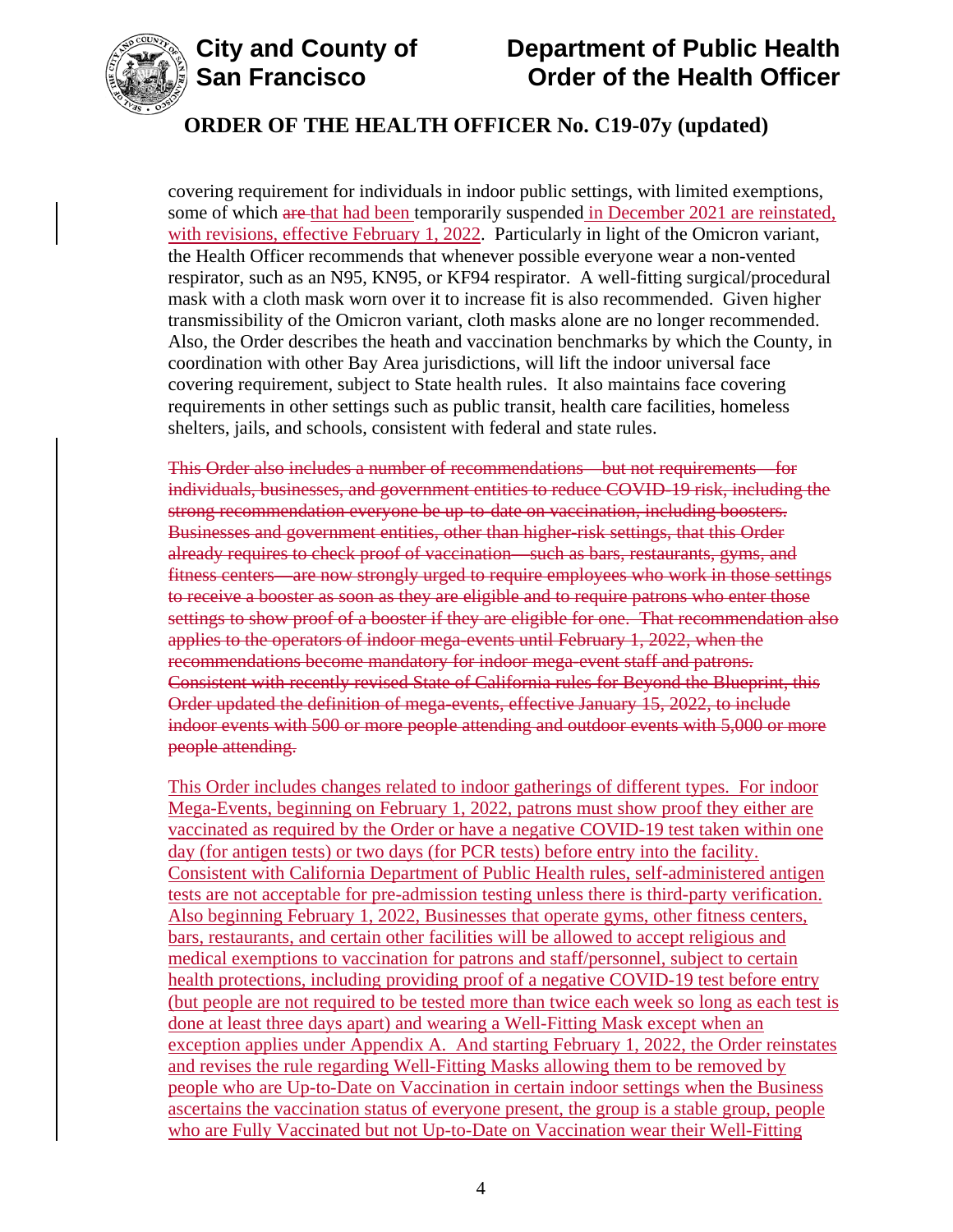

Masks, and people who are not Fully Vaccinated wear their Well-Fitting Masks and have a negative COVID-19 test, subject to certain other rules and exceptions. This Order also includes a number of recommendations—but not requirements—for individuals, businesses, and government entities to reduce COVID-19 risk, including the strong recommendation everyone be Up-to-Date on Vaccination, including Boosters.

And this Order maintains other minimum COVID-19 safety requirements on businesses and government entities, such as a general requirement to report positive cases in the workplace and in schools, a more limited requirement for signage, and a proof of vaccination requirement to admit people age 12 and older to certain indoor facilities (such as restaurants, bars, clubs, and gyms) and to attend indoor mega-events and a negative testing or proof of vaccination requirement for children under 12 and performers or players not employed by the host of those mega-events. As noted above, operators and hosts of indoor mega-events must check for proof of a booster for those staff and patrons who are eligible starting February 1, 2022, but they have until March 1, 2022 to check for proof of a booster for children aged 12 to 15.and a more limited requirement for signage for patrons and for staff that applies to certain indoor businesses.

## **UNDER THE AUTHORITY OF CALIFORNIA HEALTH AND SAFETY CODE SECTIONS 101040, 101085, AND 120175, THE HEALTH OFFICER OF THE CITY AND COUNTY OF SAN FRANCISCO ORDERS:**

1. Definitions.

For purposes of this Order, the following initially capitalized terms have the meanings given below.

- a. *Booster*. A "Booster" means an additional dose of a vaccine authorized to prevent COVID-19 by the FDA, including by way of an emergency use authorization, or by the World Health Organization (WHO), for which a person is eligible. Booster-Eligible. Consistent with CDC and CDPH guidance, either the Pfizer-BioNTech (Comirnaty) or Moderna COVID-19 vaccine is preferred for the Booster.
- a.b.*Booster-Eligible*. A person is "Booster-Eligible" once they meet criteria to receive a Booster under CDC guidance. For example, as of the date of issuance of this update to the Order, individuals who are 18 or older may receive a booster of the Pfizer-BioNTech (Comirnaty), Moderna, or Johnson & Johnson's Janssen COVID-19 vaccine at least five months after receiving a second dose of the Pfizer-BioNTech (Comirnaty) or Moderna COVID-19 vaccine or two months after receiving the single dose Johnson & Johnson's Janssen COVID-19 vaccine, and adolescents who are 12 to 17 years old may receive a booster of the Pfizer-BioNTech vaccine at least five months after their second dose of that vaccine. Consistent with CDC and CDPH guidance, either the Pfizer-BioNTech (Comirnaty) or Moderna COVID-19 vaccine is preferred for the Booster. Consistent with CDC guidance (available online at [www.cdc.gov/coronavirus/2019-ncov/vaccines/booster-shot.html\)](https://www.cdc.gov/coronavirus/2019-ncov/vaccines/booster-shot.html), anyone who received a WHO-authorized vaccine or a combination of vaccines should receive the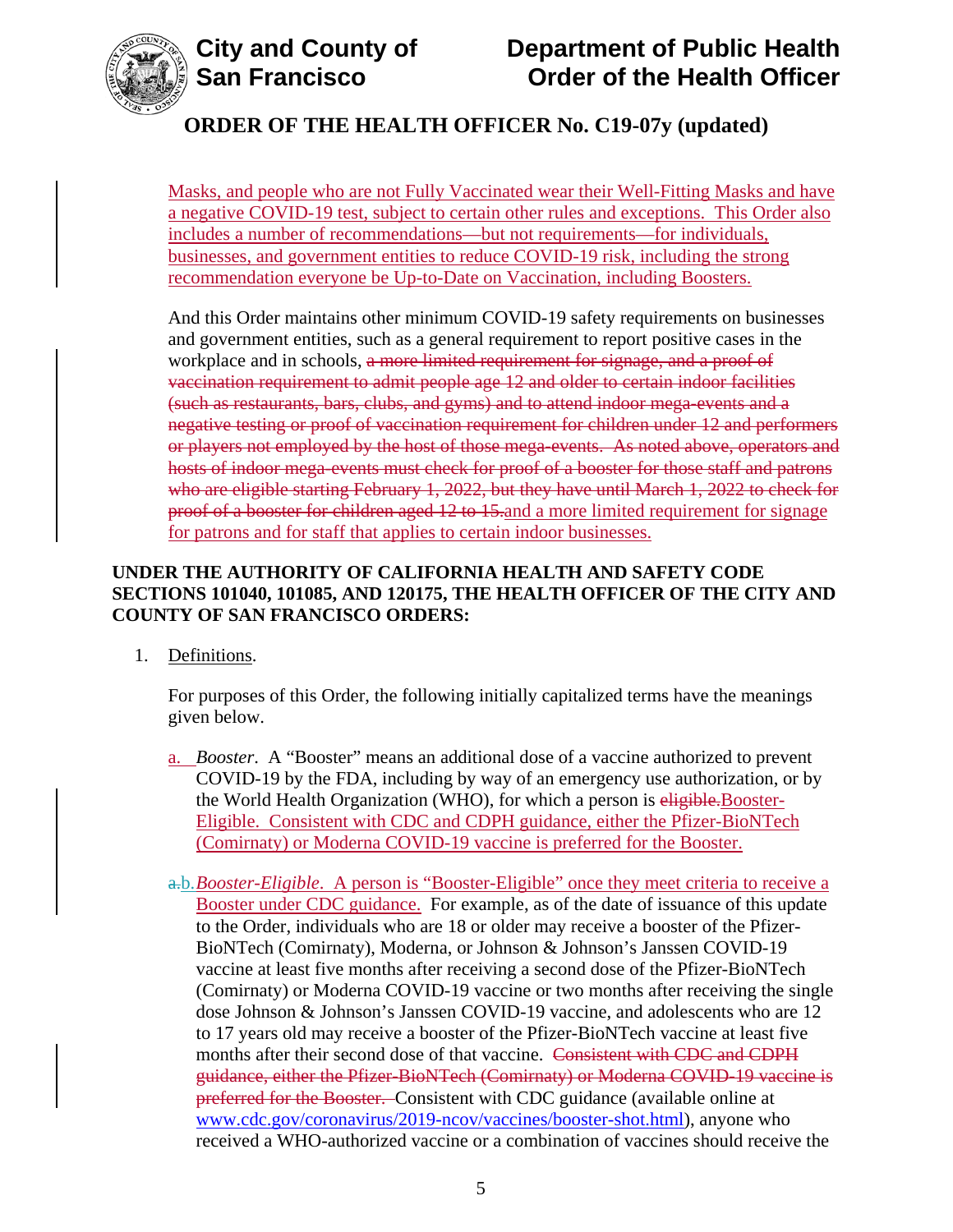



Pfizer-BioNTech (Comirnaty) vaccine as their booster pursuant to the timing listing in that guidance. Those preferences apply to all initial vaccination series, regardless of which vaccine an individual received. The CDC has been frequently updating booster eligibility. More up-to-date information on booster eligibility may be found online at [www.sfcdcp.org/boosters,](https://www.sfcdcp.org/boosters) and individuals, Businesses, and government entities are urged to stay informed about changes.

- b.c.*Business*. A "Business" includes any for-profit, non-profit, or educational entity, whether a corporate entity, organization, partnership or sole proprietorship, and regardless of the nature of the service, the function it performs, or its corporate or entity structure.
- c.d.*Cal/OSHA*. "Cal/OSHA" means the California Department of Industrial Relations, Division of Occupational Safety and Health, better known as Cal/OSHA.
- d.e.*CDC*. "CDC" means the United States Centers for Disease Control and Prevention.
- e.f. *CDPH.* "CDPH" means the California Department of Public Health.
- f.g. *Close Contact*. "Close Contact" means being within six feet of a Person With COVID-19 for a total of 15 minutes or more in a 24-hour period while the person is contagious. In turn, a "Person With COVID-19" means a person who tests positive for the virus that causes COVID-19 (SARS-CoV-2) or has been clinically diagnosed with COVID-19 by a healthcare provider. A person is no longer considered a Person With COVID-19 once all of the following occur: (a) at least one day (*i.e.*, 24 hours) has passed since their last fever (without use of fever-reducing medications), and (b) there has been improvement of other symptoms, and (c) at least five days have passed since symptoms first appeared. A person who tested positive for COVID-19 but never had symptoms is no longer considered a Person With COVID-19 five days after the date of their first positive test. The person is considered contagious if they *either* (i) had symptoms, from 48 hours before their symptoms began until at least five days after the start of symptoms, *or* (ii) did not have symptoms but learned they were COVID-19 positive from a test, from 48 hours before their COVID-19 test was collected until five days after they were tested.
- g.h.*County*. The "County" means the City and County of San Francisco.
- h.i. *COVID-19*. "COVID-19" means coronavirus disease 2019, the disease caused by the SARS-CoV-2 virus and that resulted in a global pandemic.
- i.j. *DPH*. "DPH" means the San Francisco Department of Public Health.
- j.k. *DPH Core Guidance*. "DPH Core Guidance" means the webpage and related materials titled *Core Guidance for COVID-19* that DPH regularly updates and includes health and safety recommendations for individuals and Businesses as well as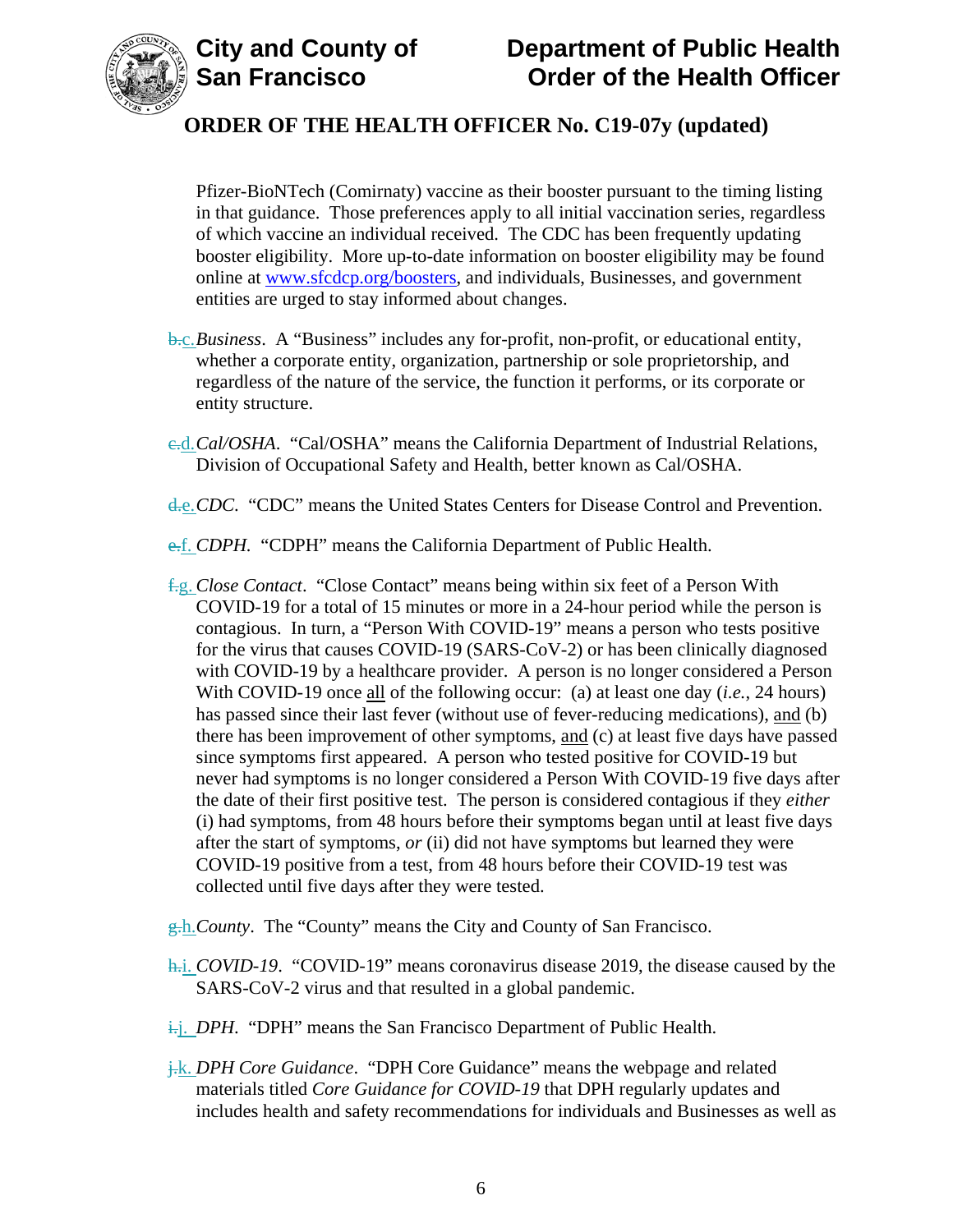



web links to additional resources, available online at [www.sfdph.org/dph/covid-](https://www.sfdph.org/dph/covid-19/core-guidance.asp)[19/core-guidance.asp.](https://www.sfdph.org/dph/covid-19/core-guidance.asp)

k.l. *Face Covering Requirements*. "Face Covering Requirements" means the requirement to wear a Well-Fitted Mask (i) as required by federal or state law including, but not limited to, California Department of Public Health guidance and Cal/OSHA's rules and regulations; (ii) in indoor common areas of homeless shelters, emergency shelters, and cooling centers, except while sleeping, showering, engaged in personal hygiene that requires removal of face coverings, or actively eating or drinking; (iii) in indoor common areas of jails except while sleeping, showering, engaged in personal hygiene that requires removal of face coverings, or actively eating or drinking; and (iv) as required by Section 3(b), below and Appendix A, attached to the Order. If a separate state, local, or federal order or directive imposes different face covering requirements, including requirements to wear respirators or surgical masks in certain settings, the more health protective requirement applies.

l.m. *FDA*. "FDA" means the United States Food and Drug Administration.

m.n. *Fully Vaccinated/Full Vaccination*. "Fully Vaccinated" and "Full Vaccination" mean two weeks after completing the entire recommended initial series of vaccination (usually one or two doses) with a vaccine authorized to prevent COVID-19 by the FDA, including by way of an emergency use authorization, or by the World Health Organization (WHO). For example, as of the date of issuance of this Order, an individual would be fully vaccinated at least two weeks after receiving a second dose of the Pfizer-BioNTech (Comirnaty) or Moderna COVID-19 vaccine or two weeks after receiving the single dose Johnson & Johnson's Janssen COVID-19 vaccine. A list of FDA-authorized vaccines is available at [www.fda.gov/emergency](https://www.fda.gov/emergency-preparedness-and-response/coronavirus-disease-2019-covid-19/covid-19-vaccines)[preparedness-and-response/coronavirus-disease-2019-covid-19/covid-19-vaccines.](https://www.fda.gov/emergency-preparedness-and-response/coronavirus-disease-2019-covid-19/covid-19-vaccines) A list of WHO-authorized vaccines is available at [https://extranet.who.int/pqweb/vaccines/covid-19-vaccines.](https://extranet.who.int/pqweb/vaccines/covid-19-vaccines) On August 23, 2021, the FDA granted full approval for the Pfizer-BioNTech (Comirnaty) vaccine for people age 16 and older. And, on October 29, 2021, the FDA granted emergency use authorization for the Pfizer-BioNTech vaccine for children age five to 11.

Unless otherwise specified, the following are acceptable as proof of Full Vaccination, as well as proof of being Up-to-Date on Vaccination: (i) the CDC vaccination card, which includes name of person vaccinated, type of vaccine provided, and date last dose administered, or similar documentation issued by another foreign governmental jurisdiction, (ii) a photo of a vaccination card as a separate document, (iii) a photo of the a vaccination card stored on a phone or electronic device, (iv) documentation of vaccination from a healthcare provider, (v) written self-attestation of vaccination signed (including an electronic signature) under penalty of perjury and containing the name of the person vaccinated, type of vaccine taken, and date of last dose administered, or (vi) a personal digital COVID-19 vaccine record issued by the State of California and available by going to [https://myvaccinerecord.cdph.ca.gov](https://myvaccinerecord.cdph.ca.gov/) or similar documentation issued by another State, local, or foreign governmental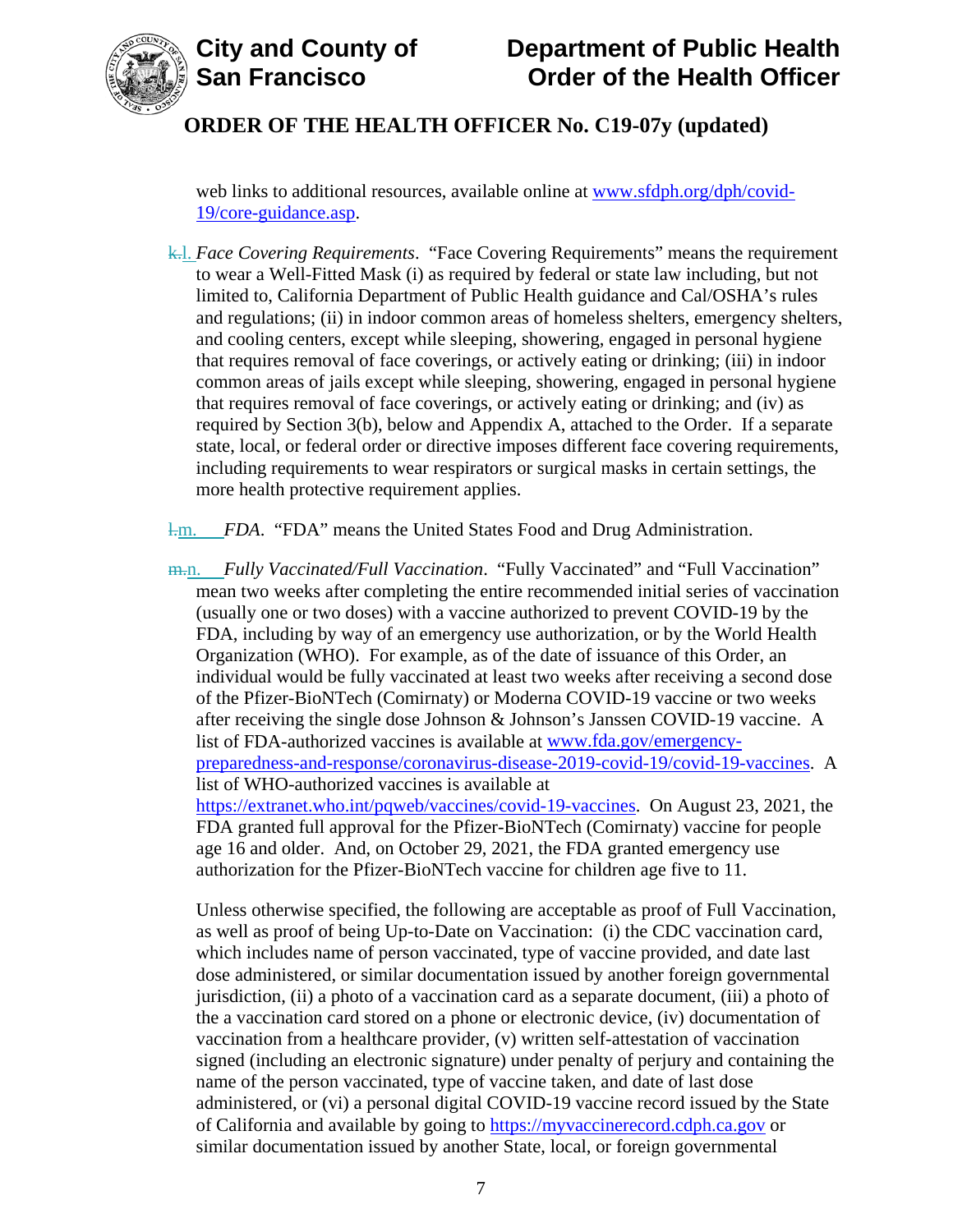



jurisdiction, or by an approved private company (a list of approved companies offering digital vaccine verification is available at [www.sfdph.org/dph/alerts/files/vaccine-verification-sites.pdf\)](https://www.sfdph.org/dph/alerts/files/vaccine-verification-sites.pdf). If any state or federal agency uses a more restrictive definition of what it means to be Fully Vaccinated or to prove that status for specified purposes (such as Cal/OSHA rules for employers in workplaces), then that more restrictive definition controls for those purposes. Also, to the extent Cal/OSHA approves an alternate means of documenting whether an employee is "fully vaccinated," even if less restrictive than the definition contained here, employers may use the Cal/OSHA standard to document their employees' vaccination status.

- n.o.*Health Officer*. "Health Officer" means the Health Officer of the City and County of San Francisco.
- o.p.*High-Risk Settings*. "High-Risk Settings" means certain care or living settings involving many people, including many congregate settings, where vulnerable populations reside out of necessity and where the risk of COVID-19 transmission is high, consisting of general acute care hospitals, skilled nursing facilities (including subacute facilities), intermediate care facilities, residential care facilities for the elderly, homeless shelters, and jails (including, but not limited to, the Juvenile Justice Center Juvenile Hall).
- **p.q.***Household.* "Household" means people living in a single Residence or shared living unit. Households do not refer to individuals who live together in an institutional group living situation such as in a dormitory, fraternity, sorority, monastery, convent, or residential care facility.
- q.r. *Qualifying Medical Reason*. "Qualifying Medical Reason" means a medical condition or disability recognized by the FDA or CDC as a contra-indication to COVID-19 vaccination.
- r.s. *Mega-Event*. Through January 14, 2022, "Mega-Event" means an event with either more than 1,000 people attending indoors or more than 10,000 people attending outdoors, consistent with the definition of those events in the State's Post-Blueprint Guidance. Consistent with the definition of those events in the State's Post-Blueprint Guidance, beginning on January 15, 2022, "Mega-Event" means an event with either more than 500 people attending indoors or more than 5,000 people attending outdoors. As provided in the State's Post-Blueprint Guidance, a Mega-Event may have either assigned or unassigned seating, and may be either general admission or gated, ticketed and permitted events.
- s.t. *Personnel*."Personnel" means the following people who provide goods or services associated with a Business in the County: employees; contractors and sub-contractors (such as those who sell goods or perform services onsite or who deliver goods for the Business); independent contractors; vendors who are permitted to sell goods onsite; volunteers; and other individuals who regularly provide services onsite at the request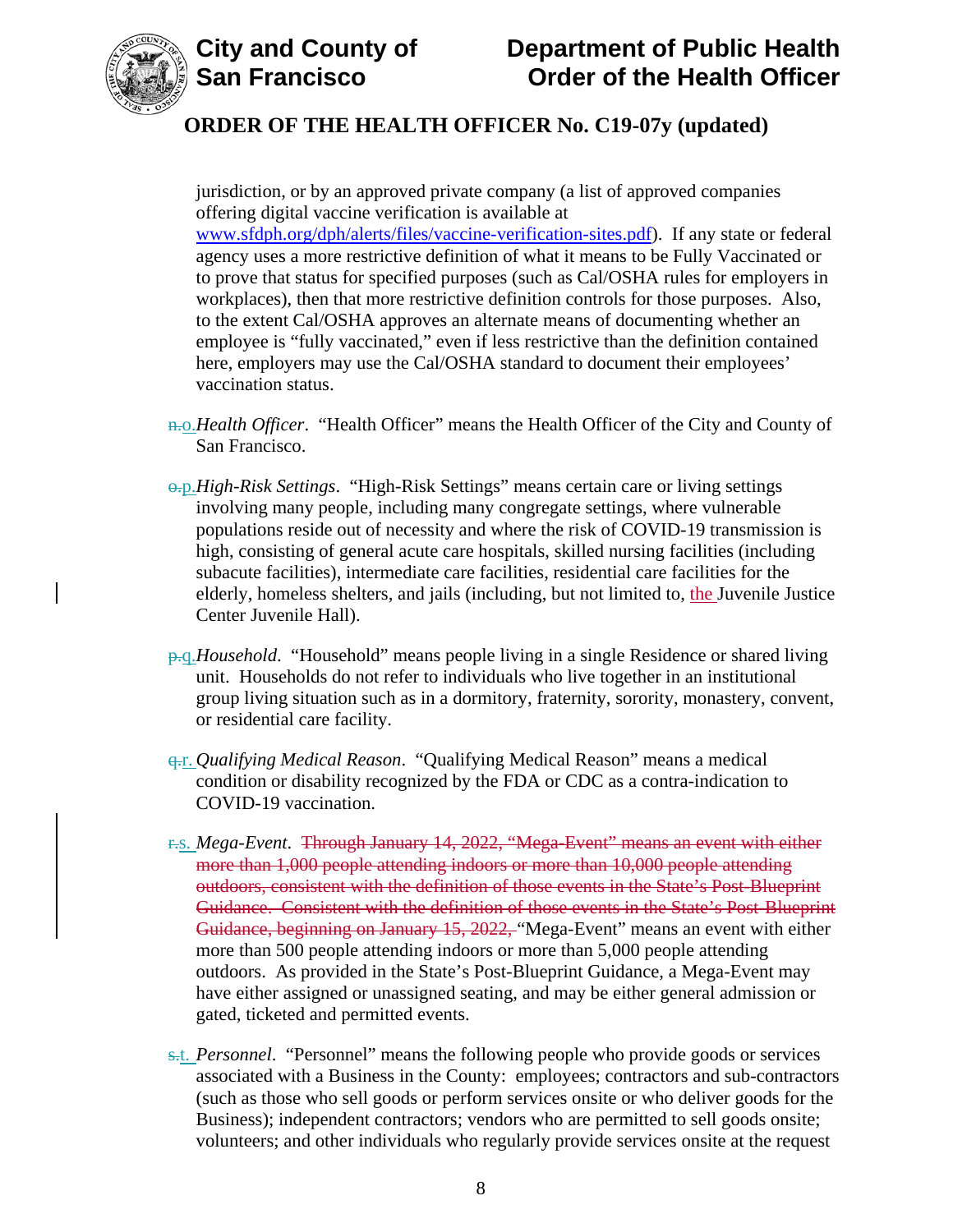



of the Business. "Personnel" includes "gig workers" who perform work via the Business's app or other online interface, if any.

- t.u. *Religious Beliefs*. "Religious Beliefs" means a sincerely held religious belief, practice, or observance protected by state or federal law.
- u.v.*Residence*. "Residence" means the location a person lives, even if temporarily, and includes single-family homes, apartment units, condominium units, hotels, motels, shared rental units, and similar facilities. Residences also include living structures and outdoor spaces associated with those living structures, such as patios, porches, backyards, and front yards that are only accessible to a single family or Household.
- v.w. *Schools*. "Schools" mean public and private schools operating in the County, including independent, parochial, and charter schools.
- w.x. *State's Post-Blueprint Guidance*. The "State's Post-Blueprint Guidance" means the guidance entitled "Beyond the Blueprint for Industry and Business Sectors" that the California Department of Public Health issued on May 21, 2021 and updated as of December 31, 2021, including as the State may further extend, update or supplement that guidance in the future. (See [www.cdph.ca.gov/Programs/CID/DCDC/](http://www.cdph.ca.gov/Programs/CID/DCDC/Pages/COVID-19/Beyond-Blueprint-Framework.aspx) [Pages/COVID-19/Beyond-Blueprint-Framework.aspx.](http://www.cdph.ca.gov/Programs/CID/DCDC/Pages/COVID-19/Beyond-Blueprint-Framework.aspx))
- x.y.*Test* and *Tested*. "Tested" means to have a negative test (a "Test") for the virus that causes COVID-19 within the prior 72 hours unless a different timeline appliesapplicable timeframe as listed in designated circumstances, such as for Mega-Eventsthis Order. Both nucleic acid (including polymerase chain reaction (PCR)) and antigen tests are acceptable. The following are acceptable as proof of a negative COVID-19 test result: a printed document (from the test provider or laboratory) or an email, text message, webpage, or application (app) screen displayed on a phone or mobile device from the test provider or laboratory. The information should include person's name, type of test performed, negative test result, and date the test was administered. If any state or federal agency uses a more restrictive definition of what it means to be Tested for specified purposes (such as Cal/OSHA rules for employers in workplaces), then that more restrictive definition controls for those purposes.
- y.z.*Up-to-Date on Vaccination*. "Up-to-Date on Vaccination" means (i) two weeks after completing the full initial course of vaccination with a vaccine authorized to prevent COVID-19 by the FDA, including by way of an emergency use authorization, or by the World Health Organization (WHO) (also defined as being Fully Vaccinated) and (ii) one week after receiving a Booster once a person is eligible for a Booster-Eligible. Until a person is eligible for a Booster-Eligible, they are considered Up-to-Date on Vaccination two weeks after completing their full initial series of vaccination.
- z.aa. *Ventilation Guidelines*. "Ventilation Guidelines" means ventilation guidance from recognized authorities such as the CDC, the American Society of Heating,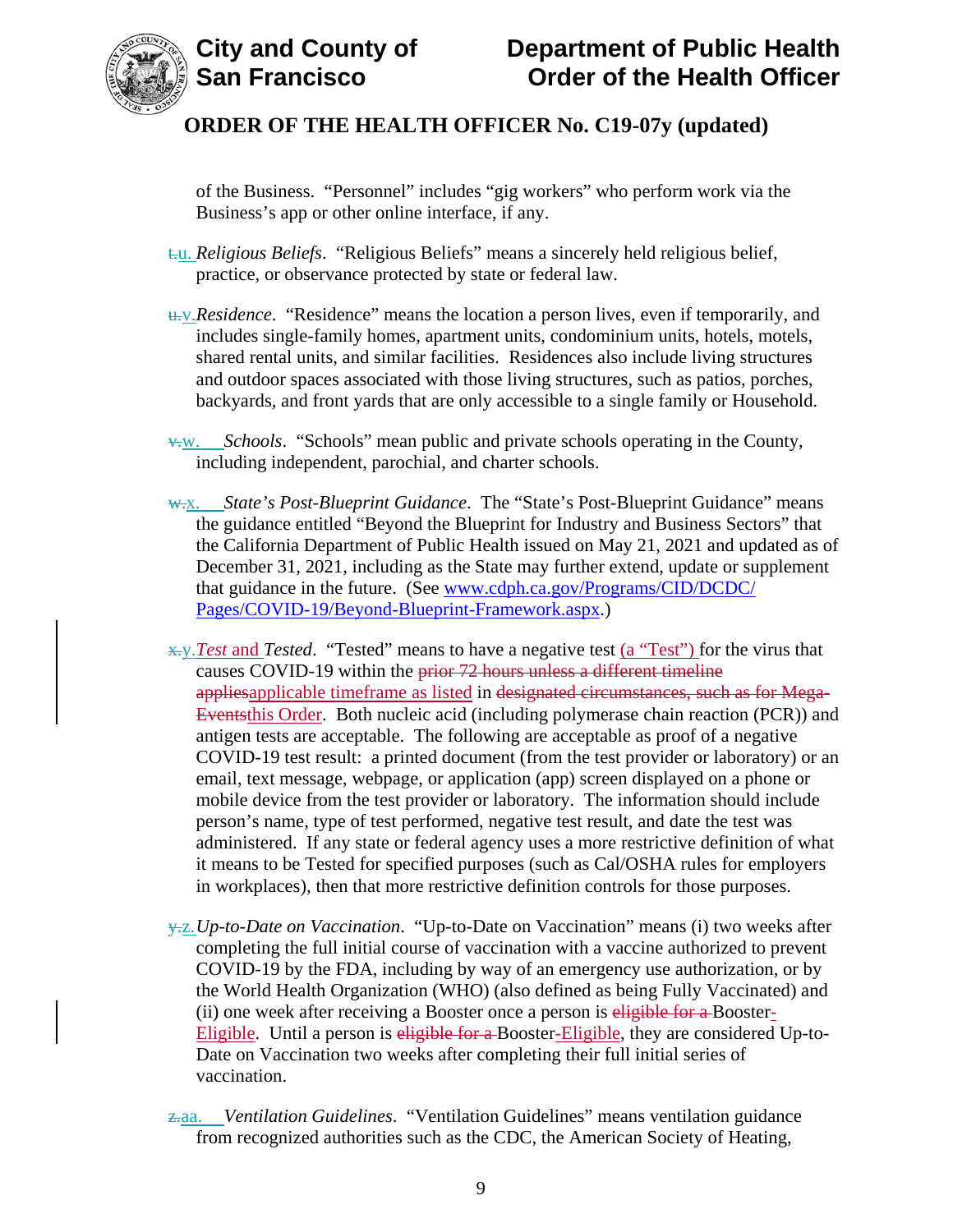



Refrigerating and Air-Conditioning Engineers, or the State of California (available online at [www.cdph.ca.gov/Programs/CID/DCDC/Pages/COVID-19/Interim-](https://www.cdph.ca.gov/Programs/CID/DCDC/Pages/COVID-19/Interim-Guidance-for-Ventilation-Filtration-and-Air-Quality-in-Indoor-Environments.aspx)[Guidance-for-Ventilation-Filtration-and-Air-Quality-in-Indoor-Environments.aspx\)](https://www.cdph.ca.gov/Programs/CID/DCDC/Pages/COVID-19/Interim-Guidance-for-Ventilation-Filtration-and-Air-Quality-in-Indoor-Environments.aspx), including Cal/OSHA.

aa.bb. *Well-Fitted Mask*. A "Well-Fitted Mask" means a face covering that is well-fitted to an individual and covers the nose and mouth especially while talking, consistent with the Face Covering Requirements. CDC guidance regarding Well-Fitted Masks may be found at [www.cdc.gov/coronavirus/2019-ncov/your-health/effective](https://www.cdc.gov/coronavirus/2019-ncov/your-health/effective-masks.html)[masks.html.](https://www.cdc.gov/coronavirus/2019-ncov/your-health/effective-masks.html) A well-fitting non-vented N95, KN95, or KF94 respirator is strongly recommended as a Well-Fitted Mask, even if not fit-tested, to provide maximum protection. A well-fitting surgical/procedural mask with a cloth mask worn over it to increase fit is also recommended. Given higher transmissibility of the Omicron variant, cloth masks alone are no longer recommended. A Well-Fitted Mask does not include a scarf, ski mask, balaclava, bandana, turtleneck, collar, or single layer of fabric or any mask that has an unfiltered one-way exhaust valve.

#### 2. Purpose and Intent.

- a. Purpose. The public health threat of serious illness or death from COVID-19 is much lower in the County and the Bay Area than many parts of the State and country due to the high rate of vaccination of the community. But COVID-19 continues to pose a risk especially to individuals who are not eligible to be vaccinated or are not yet Upto-Date on Vaccination, and certain safety measures continue to be necessary to protect against COVID-19 cases and deaths. Being Up-to-Date on Vaccination, including receiving a Booster as soon as eligibleBooster-Eligible, is the most effective method to prevent transmission and ultimately COVID-19 hospitalizations and deaths. It is important to ensure that as many eligible people as possible are vaccinated against COVID-19. Further, it is critical to ensure there is continued reporting of cases to protect individuals and the larger community. Accordingly, this Order allows Businesses, schools, and other activities to resume fully while at the same time putting in place certain requirements designed to (1) extend vaccine coverage to the greatest extent possible; (2) limit transmission risk of COVID-19; (3) contain any COVID-19 outbreaks; and (4) generally align with guidance issued by the CDC and the State relating to COVID-19 except in limited instances where local conditions require more restrictive measures. This Order is based on evidence of continued community transmission of SARS-CoV-2 within the County as well as scientific evidence and best practices to prevent transmission of COVID-19. The Health Officer will continue to monitor data regarding the evolving scientific understanding of the risks posed by COVID-19, including the impact of vaccination, and may amend or rescind this Order based on analysis of that data and knowledge.
- b. Intent. The primary intent of this Order is to continue to protect the community from COVID-19 and to also increase vaccination rates to reduce transmission of COVID-19 long-term, so that the whole community is safer and the COVID-19 health emergency can come to an end.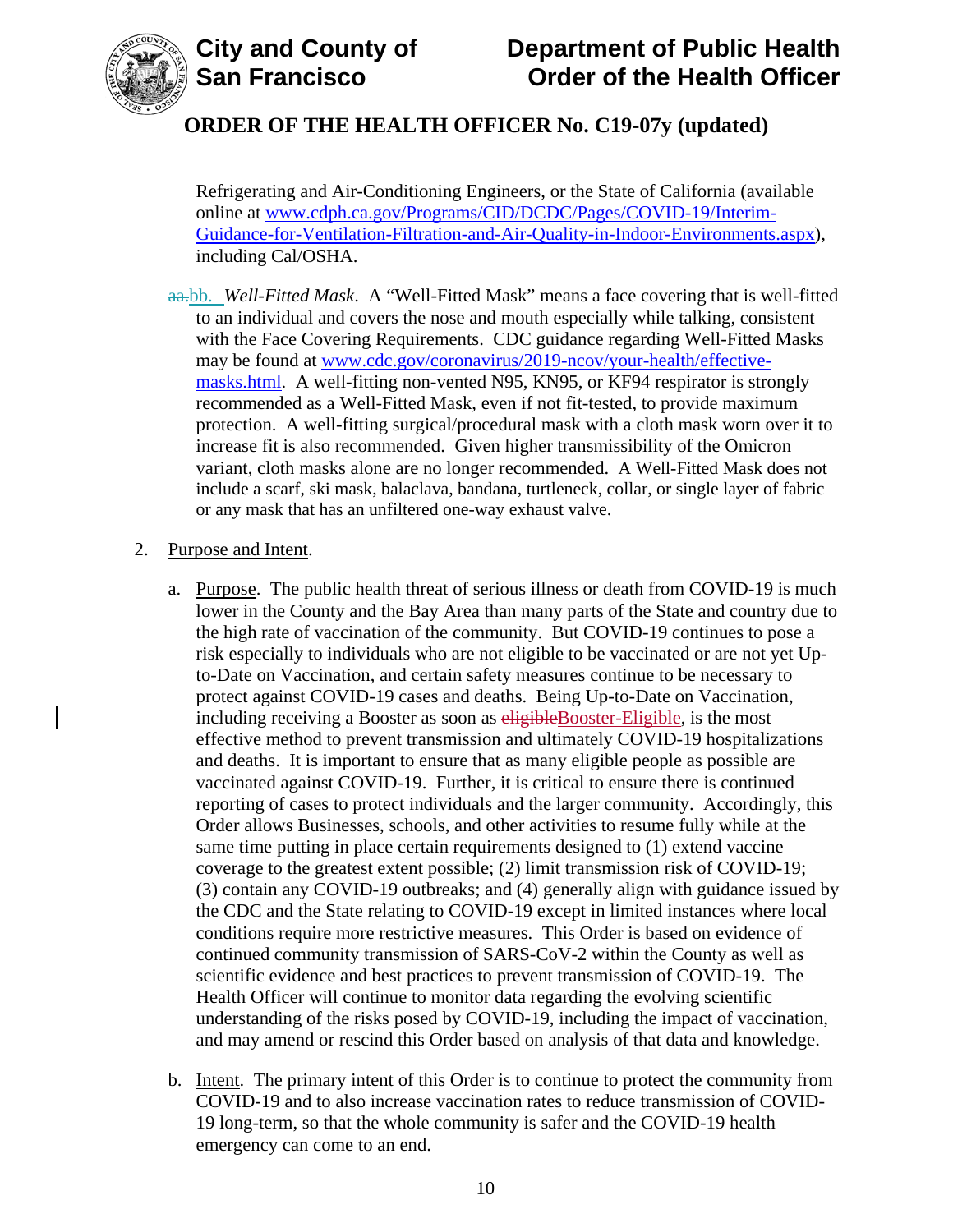

# **City and County of Department of Public Health Order of the Health Officer**

# **ORDER OF THE HEALTH OFFICER No. C19-07y (updated)**

- c. Interpretation. All provisions of this Order must be interpreted to effectuate the purposes and intent of this Order as described above. The summary at the beginning of this Order as well as the headings and subheadings of sections contained in this Order are for convenience only and may not be used to interpret this Order. In the event of any inconsistency between the summary, headings, or subheadings and the text of this Order, the text will control. Certain initially capitalized terms used in this Order have the meanings given them in Section 1 above. The interpretation of this Order in relation to the health orders or guidance of the State is described in Section 10 below.
- d. Application. This Order applies to all individuals, Businesses, and other entities in the County. For clarity, the requirements of this Order apply to all individuals who do not currently reside in the County when they are in the County. Governmental entities must follow the requirements of this Order that apply to Businesses, unless otherwise specifically provided in this Order or directed by the Health Officer.
- e. DPH Core Guidance. All individuals and Businesses are strongly urged to follow the DPH Core Guidance (available online at [www.sfdph.org/dph/COVID-19/Core-](https://www.sfdph.org/dph/COVID-19/Core-Guidance.asp)[Guidance.asp\)](https://www.sfdph.org/dph/COVID-19/Core-Guidance.asp) containing health and safety recommendations for COVID-19.
- f. Effect of Failure to Comply. Failure to comply with any of the provisions of this Order constitutes an imminent threat and menace to public health, constitutes a public nuisance, and is punishable by fine, imprisonment, or both, as further provided in Section 12 below.

#### 3. General Requirements for Individuals.

a. Vaccination. Individuals are strongly urged to be Up-to-Date on Vaccination, meaning, as further provided in Section 1, that they complete their full initial course of vaccination (also referred to as being Fully Vaccinated) and, as soon as they are eligibleBooster-Eligible, receive their Booster. In particular, people at risk for severe illness with COVID-19—such as unvaccinated older adults and unvaccinated individuals with health risks—and members of their Household, are urged to be Upto-Date on Vaccination, including receiving a Booster, as soon as they can. Information about who is at increased risk of severe illness and people who need to take extra precautions can be found at [www.cdc.gov/coronavirus/2019-ncov/need](https://www.cdc.gov/coronavirus/2019-ncov/need-extra-precautions/people-with-medical-conditions.html)[extra-precautions/people-with-medical-conditions.html.](https://www.cdc.gov/coronavirus/2019-ncov/need-extra-precautions/people-with-medical-conditions.html) For those who are not yet Up-to-Date on Vaccination, staying homemaking informed choices about the risk of different activities, wearing a Well-Fitted Mask indoors, or choosing outdoor activities as much as possible with physical distancing from other Households whose vaccination status is unknown, are the best ways to prevent the risk of COVID-19 transmission. Individuals who are Up-to-Date on Vaccination are subject to fewer restrictions as provided in this Order, and there are allowances for certain large gatherings where all the participants are Up-to-Date on Vaccination- or have been Tested and received a negative Test result.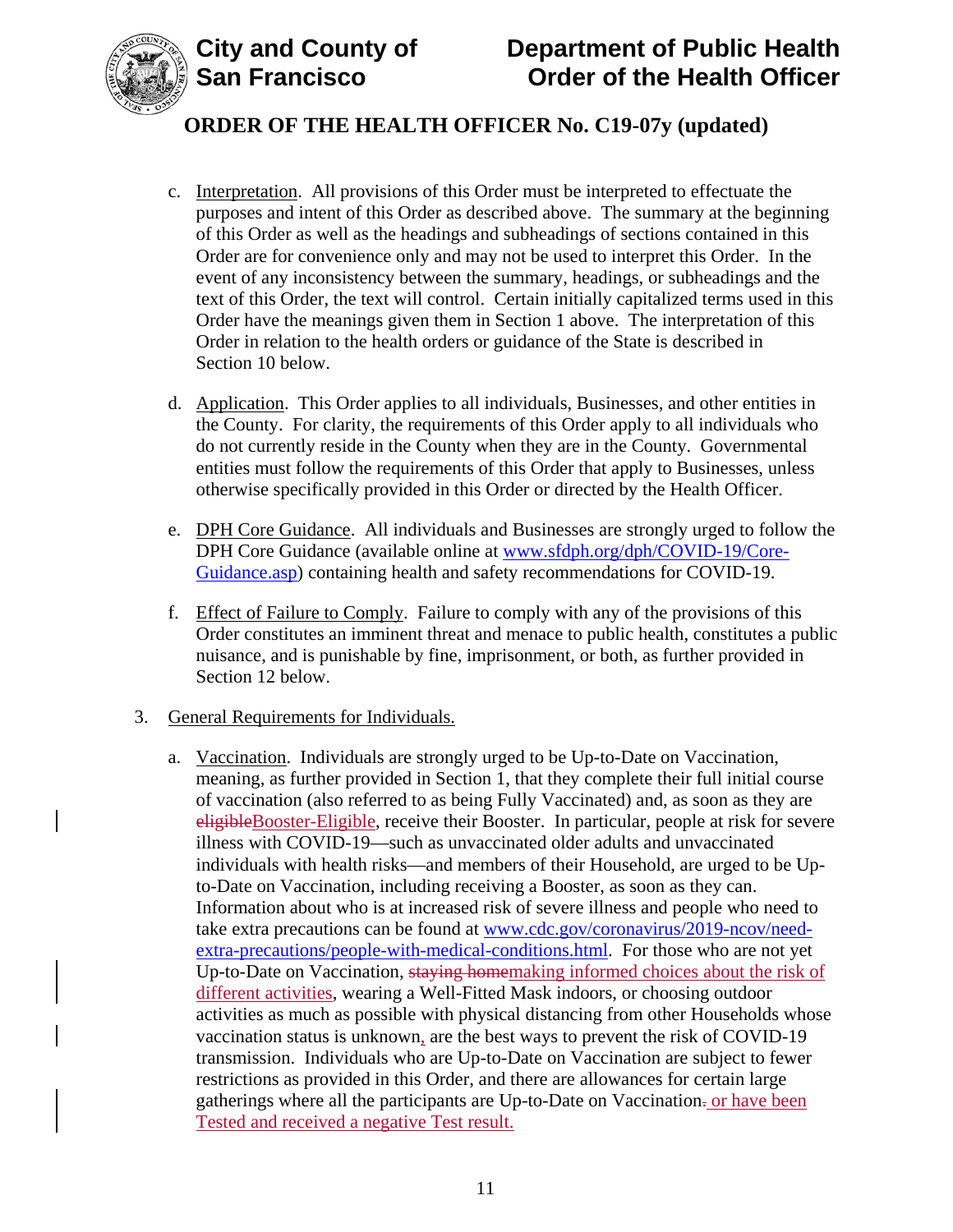

# **City and County of Department of Public Health Order of the Health Officer**

# **ORDER OF THE HEALTH OFFICER No. C19-07y (updated)**

- b. Face Coverings. Everyone, including people who are Up-to-Date on Vaccination, must wear a Well-Fitted Mask in indoor public settings as described in Appendix A to this Order. That Appendix lists exceptions when a Well-Fitted Mask is not required and, subject to State rules, sets benchmarks for when that requirement will be lifted for people who are Fully Vaccinated. All persons must also follow the Face Covering Requirements. And people should consistently wear the best mask they can obtain, considering fit and filtration (and without using a one-way exhalation valve that is not filtered), when they are indoors with other people, especially with people whose vaccination status is unknown. As provided in the definition of a Well-Fitted Mask, a well-fitting non-vented N95, KN95, or KF94 respirator is strongly recommended. A well-fitting surgical/procedural mask with a cloth mask worn over it to increase fit is also recommended. Given higher transmissibility of the Omicron variant, cloth masks alone are no longer recommended. More information about fit and filtration and the best mask options is available online at [www.cdph.ca.gov/Programs/CID/DCDC/Pages/](https://www.cdph.ca.gov/Programs/CID/DCDC/Pages/COVID-19/Get-the-Most-out-of-Masking.aspx) COVID-19/Get-the-Most-out-of-[Masking.aspx.](https://www.cdph.ca.gov/Programs/CID/DCDC/Pages/COVID-19/Get-the-Most-out-of-Masking.aspx) People should respect an individual's decision to wear face coverings even in settings where they are not required, such as crowded outdoor settings, and no Business or other person should take an adverse action against individuals who chose to wear a face covering to protect their health.
	- i. Other Federal and State Requirements. Under current federal law, when riding or waiting to ride on public transit people who are inside the vehicle or other mode of transportation or are indoors at a public transit stop or station, must wear Well-Fitted Masks. This requirement extends to all modes of transportation other than private vehicles, such as airplanes, trains, subways, buses, taxis, ride-shares, maritime transportation, street cars, cable cars, and school buses. But any passenger who is outdoors or in open-air areas of the mode of transportation, such as open-air areas of ferries, buses, and cablecars, is not required by federal law to wear a face covering. Personnel and passengers on public transit are urged to get Fully Vaccinatedbe Up-to-Date on Vaccination, and those who are not Fully VaccinatedUp-to-Date on Vaccination are strongly urged to wear a Well-Fitted Mask or respirator when not otherwise required by the Face Covering Requirements. Under Cal/OSHA's rules and regulations, employers may also be required to ensure employees continue to wear Well-Fitted Masks or respirators, particularly in indoor settings. Businesses and other entities must adhere to Cal/OSHA laws and regulations relating to COVID-19 health and safety measures in the workplace. Nothing in this Order is intended to reduce any of those requirements or otherwise modify them in a way that is less protective of public health, or to limit an individual's own choices to take more health protective measures.
	- ii. Additional Face Covering Recommendations.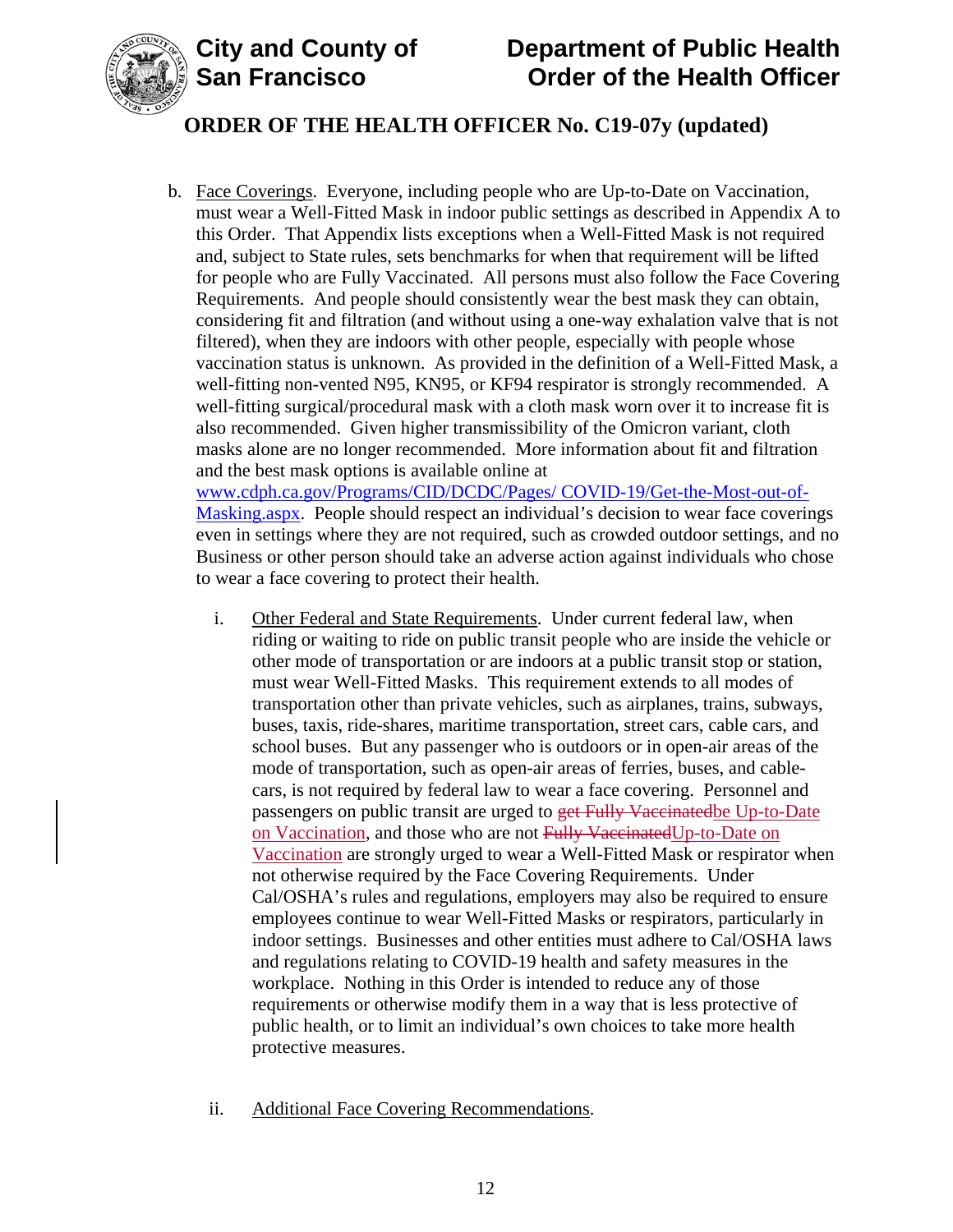

- 1. Outdoor Crowded Gatherings. People who are outdoors in close proximity to other people who are not part of their Household are strongly encouraged to wear a Well-Fitted Mask.
- 2. Indoor Private Gatherings. It is safest when everyone participating in indoor private gatherings in Residences with members from different Households is Up-to-Date on Vaccination (including having a Booster as soon as eligibleBooster-Eligible). An additional layer of protection is for people to Test negative before the gathering. And if not everyone at the gathering is Up-to-Date on Vaccination, or if their vaccination status is not known, everyone attending is strongly encouraged to wear a Well-Fitted Mask at all times during the gathering while they are indoors. For clarity, people must wear a Well-Fitted Mask in common areas of a Residence that are used as a shared rental with multiple Households unless everyone is Up-to-Date on Vaccination.
- 3. Providing a Well-Fitted Mask. Businesses and other entities subject to this Order are strongly encouraged to provide a Well-Fitted Mask at no cost to people who do not have one upon entry inside the facility.
- c. Monitor for Symptoms. Individuals should monitor themselves for symptoms of COVID-19. A list of COVID-19 symptoms is available online at [www.cdc.gov/coronavirus/2019-ncov/symptoms-testing/symptoms.html.](https://www.cdc.gov/coronavirus/2019-ncov/symptoms-testing/symptoms.html) Anyone with any symptom that is new or not explained by another condition must comply with subsections 3(d) and 3(e) below regarding isolation and quarantine.
- d. Isolation. Anyone who has or likely has COVID-19, meaning that person (i) has a positive COVID-19 test result, (ii) is diagnosed with COVID-19, or (iii) has a COVID-19 symptom that is new or not explained by another condition, must refer to the latest COVID-19 isolation health directive issued by the Health Officer (available online at [www.sfdph.org/directives\)](https://www.sfdph.org/directives) and follow the requirements detailed there. There are special requirements for healthcare workers and emergency medical services personnel in healthcare settings.
- e. Quarantine. Anyone who had Close Contact must refer to the latest COVID-19 quarantine health directive issued by the Health Officer (available online at [www.sfdph.org/directives\)](https://www.sfdph.org/directives) and follow the requirements detailed there. There are special requirements for healthcare workers and emergency medical services personnel in healthcare settings.
- f. Moving to, Traveling to, or Returning to the County. Everyone is strongly encouraged to comply with (1) any State travel advisories (available online at [www.cdph.ca.gov/Programs/CID/DCDC/Pages/COVID-19/Travel-Advisory.aspx\)](https://www.cdph.ca.gov/Programs/CID/DCDC/Pages/COVID-19/Travel-Advisory.aspx) and (2) CDC travel guidelines (available online at [www.cdc.gov/coronavirus/2019](https://www.cdc.gov/coronavirus/2019-ncov/travelers/travel-during-covid19.html) [ncov/travelers/travel-during-covid19.html\)](https://www.cdc.gov/coronavirus/2019-ncov/travelers/travel-during-covid19.html).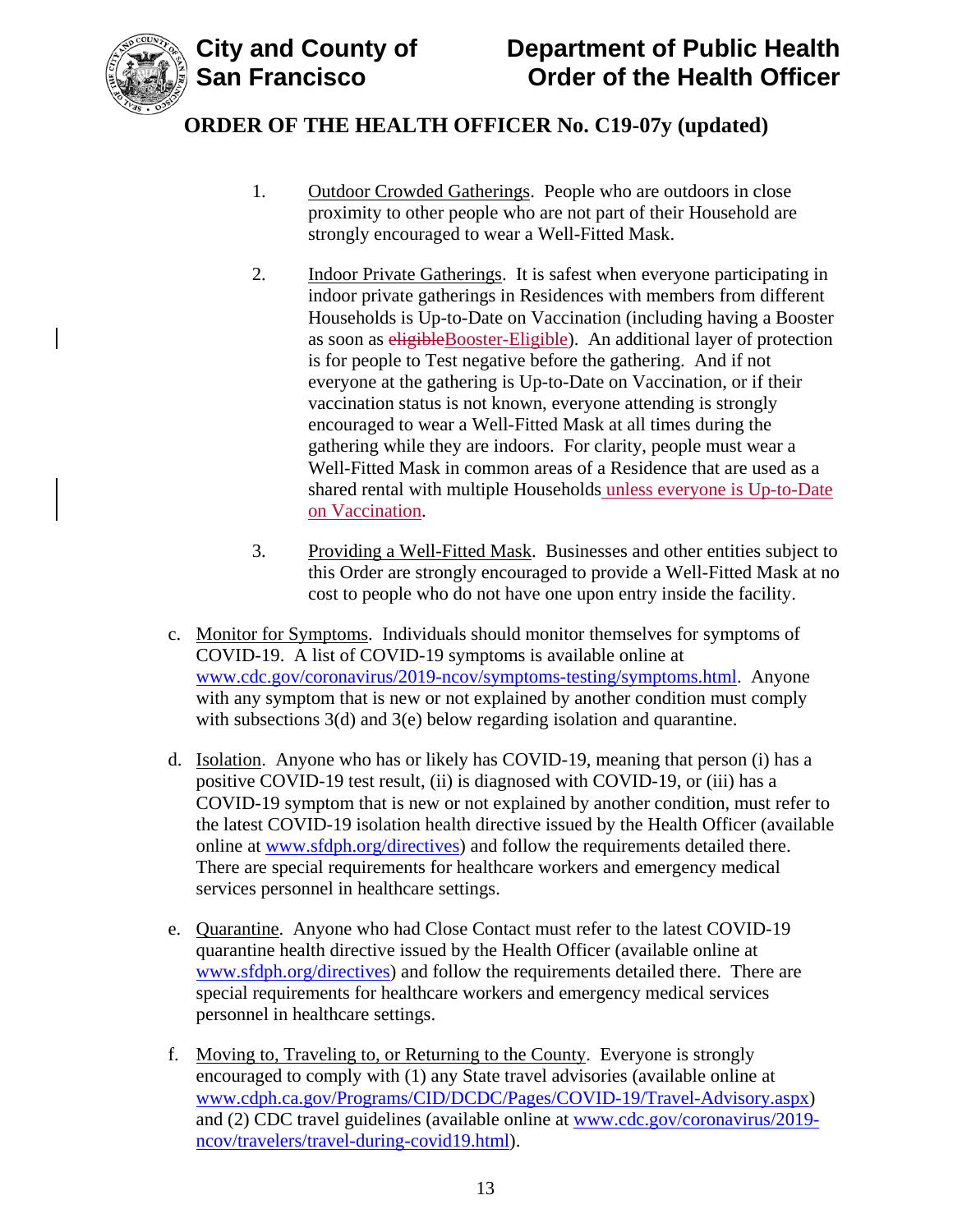



- g. Minimum Requirements. Based on their risk preferences, individuals may decide for themselves to take greater safety precautions than required or even recommended under this Order. Also, nothing in this section limits any requirements that apply under this Order to indoor public settings, indoor Mega-Events, or that Cal/OSHA or other State authority may impose on any indoor setting involving gatherings.
- 4. General Requirements for Businesses and Governmental Entities.
	- a. Vaccination. Businesses and governmental entities are generally encouraged to require Personnel and patrons to be Up-to-Date on Vaccination, meaning they have completed the full initial course of vaccination (also referred to as being Fully Vaccinated) and have received a Booster when they are eligibleBooster-Eligible.
		- i. Full Vaccination Requirement for Listed Indoor Businesses. The following Businesses must require patrons and staff (as distinguished from the broader term "Personnel") to provide proof of completion of the full initial course of vaccination (Full Vaccination), are strongly urged to implement measures as soon as possible to require those patrons and staff to be Up-to-Date on Vaccination, including requiring them to show proof of receipt of a Booster once they are eligibleBooster-Eligible, and must comply with the other requirements detailed in Appendix B to this Order:
			- Operators or hosts of establishments or events where food or drink is served indoors—including, but not limited to, dining establishments, bars, clubs, theaters, and entertainment venues.
			- Gyms, recreation facilities, yoga studios, dance studios, and other fitness establishments, where any patrons engage in cardiovascular, aerobic, strength training, or other exercise involving elevated breathing.

Beginning on February 1, 2022, operators of such Businesses are allowed, but not required by this Order, to accept exemptions from the vaccination requirements subject to certain health precautions, as follows. Patrons and staff may be exempt from the vaccination requirements under this section only upon stating either of the following: (1) the individual is declining vaccination based on Religious Beliefs or (2) the individual is excused from receiving any COVID-19 vaccine due to Qualifying Medical Reasons.

For patrons, no paperwork regarding the declination is required. For staff, written documentation of some kind must be used. A sample ascertainment and declination form that can be used for this purpose is available online at [www.sfdph.org/dph/covid-19/files/declination.pdf.](https://www.sfdph.org/dph/covid-19/files/declination.pdf) As to declinations based on Qualifying Medical Reasons or Religious Beliefs, a Business may seek additional information as allowed or required by applicable law to determine whether Personnel have a Qualifying Medical Reasons or qualifying Religious Belief.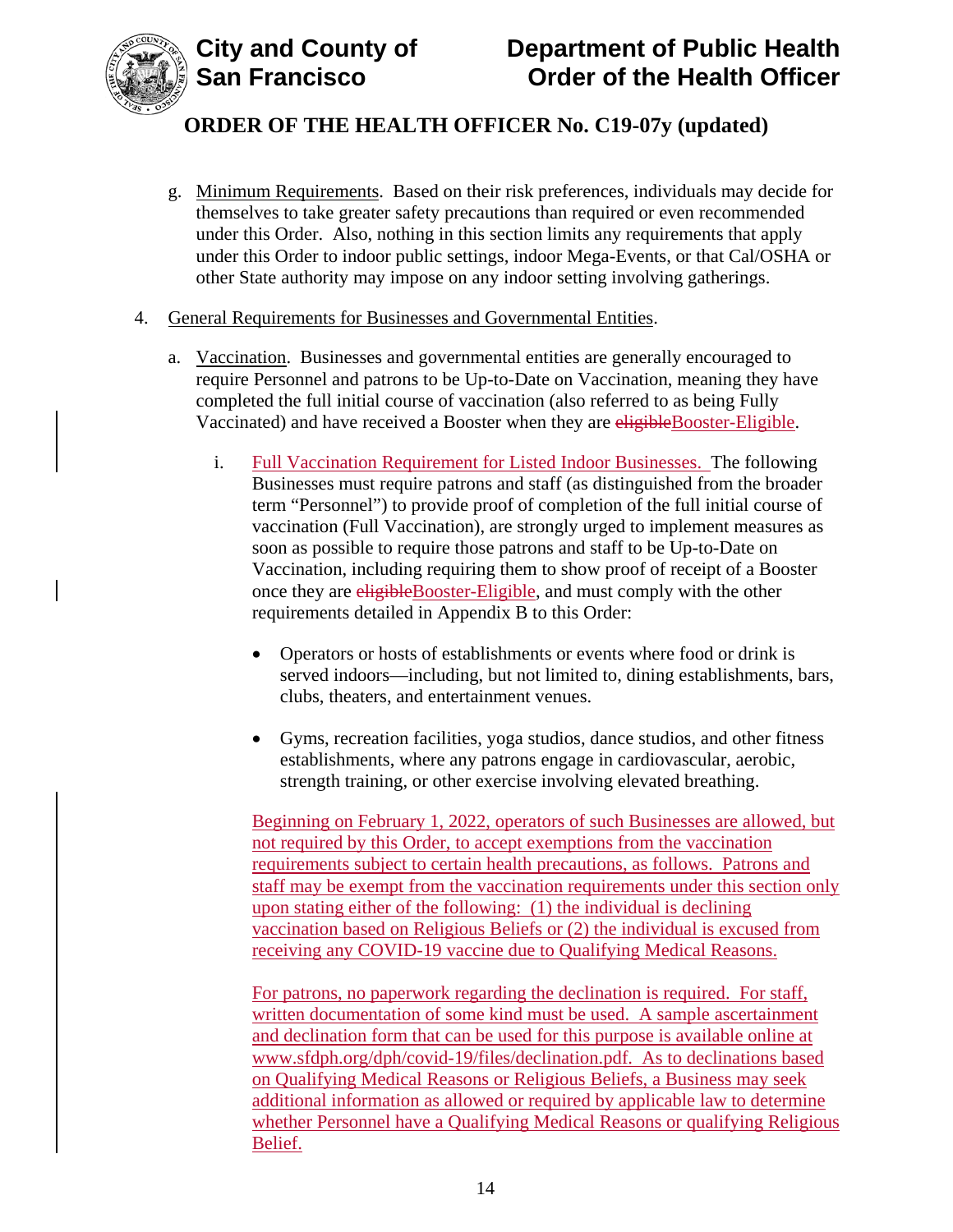

Patrons and staff who qualify for and are granted by the Business an exemption due to Religious Beliefs or Qualifying Medical Reasons must follow both of these minimum health and safety requirements: a) show proof of having had a negative COVID-19 Test taken within one day (for antigen tests) or two days (for PCR tests) before entry into the facility (but people are not required to be Tested more than twice each week so long as each Test is done at least three days apart) and b) wear a Well-Fitted Mask at all times except as allowed under any of the specific exceptions under Appendix A of this Order. For proof of a Test, self-administered antigen testing is not acceptable at this time unless there is third-party verification—the Business must require proof of a negative Test as outlined by CDPH's guidance in the section titled "What can be used as proof of a negative pre-entry test in settings where pre-entry testing is required?", available online at [www.cdph.ca.gov/Programs/CID/DCDC/Pages/COVID-](https://www.cdph.ca.gov/Programs/CID/DCDC/Pages/COVID-19/Updated-COVID-19-Testing-Guidance.aspx#pre-entry-testing)[19/Updated-COVID-19-Testing-Guidance.aspx#pre-entry-testing.](https://www.cdph.ca.gov/Programs/CID/DCDC/Pages/COVID-19/Updated-COVID-19-Testing-Guidance.aspx#pre-entry-testing)

Nothing in this Order is intended to limit any Business's ability under applicable law to determine whether they are able to offer a reasonable accommodation to staff with an approved exemption. Because testing and masking is not as effective as being Up-to-Date on Vaccination at preventing the spread of COVID-19, a Business may determine that the minimum requirements in this subsection are not sufficient for its operations to protect the health and safety of patrons, staff, or others.

ii. Mega-Events. Operators and hosts of indoor Mega-Events are subject to the proof of vaccination recommendations and or negative Test requirements set forth in Section 7 below.

And operators and hosts of outdoor Mega-Events are encouraged to consider requiring patrons and staff to provide proof that they are Up-to-Date on Vaccination (including proof of a Booster if eligibleBooster-Eligible) before entering the facility or outdoor area where the event is held.

- b. Encourage Activities that Can Occur Outdoors. All Businesses and governmental entities are encouraged to consider moving operations or activities outdoors, if feasibleit makes sense to do so under the circumstances and to the extent allowed by local law and permitting requirements, because there is generally less risk of COVID-19 transmission outdoors as opposed to indoors.
- c. Personnel Health Screening. Businesses and governmental entities must develop and implement a process for screening Personnel for COVID-19 symptoms, but this requirement does not mean they must perform on-site screening of Personnel. Businesses and governmental entities should ask Personnel to evaluate their own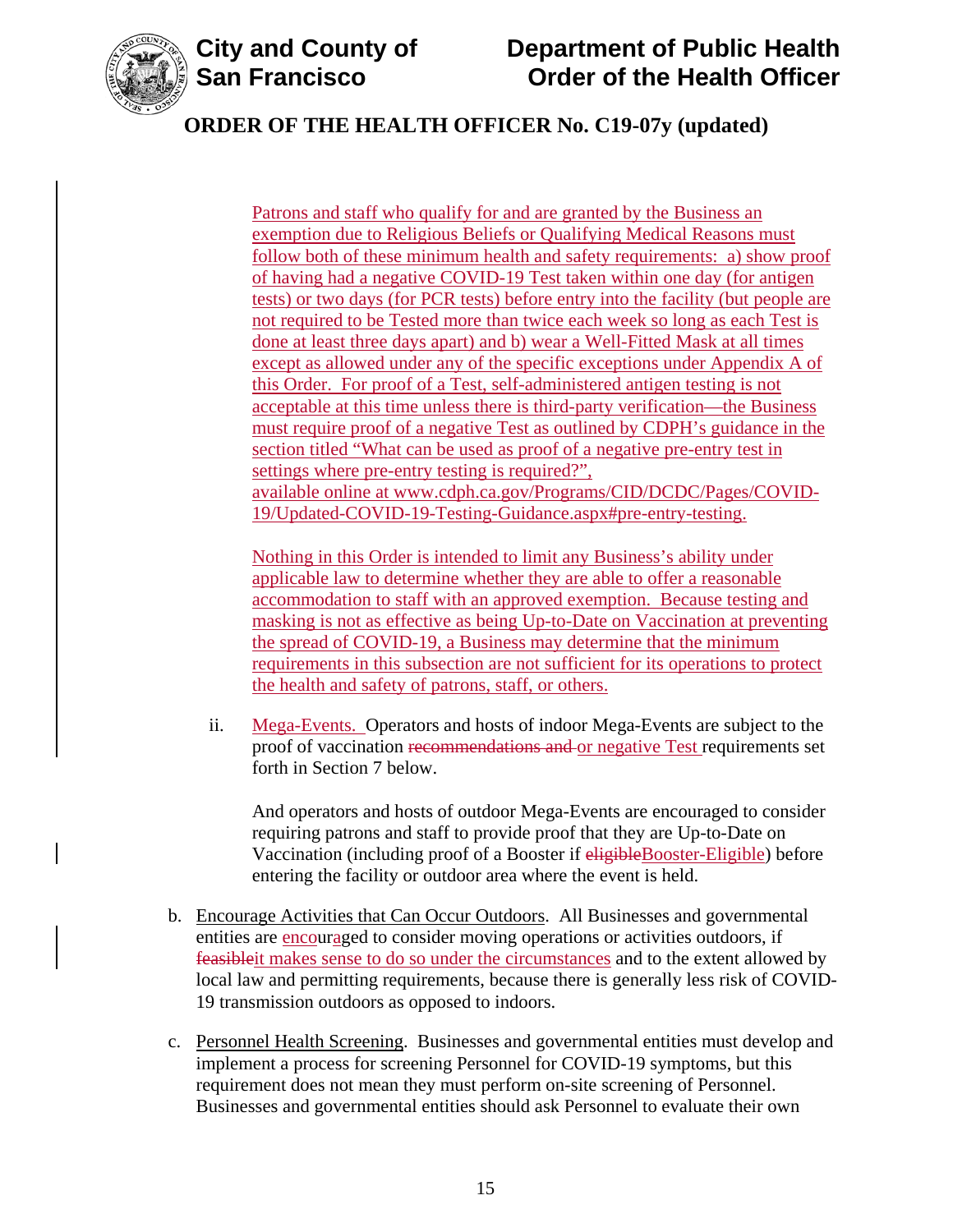



symptoms before reporting to work. If Personnel have symptoms consistent with COVID-19, they should follow subsections 3(d) and 3(e) above.

- d. Businesses Must Allow Personnel to Stay Home When Sick. Businesses are required to follow Cal/OSHA rules and regulations allowing Personnel to stay home where they have symptoms associated with COVID-19 that are new or not explained by another condition or if they have been diagnosed with COVID-19 (by a test or a clinician) even if they have no symptoms, and to not to have those Personnel return to work until they have satisfied certain conditions, all as further set forth in the Cal/OSHA rules. Also, Businesses must comply with California Senate Bill 95 (Labor Code, sections 248.2 and 248.3), which provides that employers with more than 25 employees must give every employee 80 hours of COVID-related sick leave retroactive to January 1, 2021 and through September 30, 2021 (pro-rated for less than full time employees), including that employees may use this paid sick leave to get vaccinated or for post-vaccination illness. Each Business is prohibited from taking any adverse action against any Personnel for staying home in any of the circumstances described in this subsection.
- e. Signage. In addition to any signage otherwise required in this Order or any directives issued by the Health Officer for specific Business or other sectors, the following general signage requirements apply.
	- i. Signage for Patrons. All Businesses and governmental entities are required to conspicuously post signage reminding individuals of COVID-19 prevention best practices to reduce transmission: Get vaccinated and boosted; Stay home if sick, and talk to your doctor; Masks are required indoors; Maximize fresh air; and Clean your hands. Sample signage is available online at [https://sf.gov/outreach-toolkit-coronavirus-covid-19.](https://sf.gov/outreach-toolkit-coronavirus-covid-19)
	- ii. Signage for Employees. All Businesses and governmental entities are required to post signs in employee break rooms or areas encouraging employees to get vaccinated and boosted and informing them how to obtain additional information. Sample signage is available online at [https://sf.gov/outreach-toolkit-coronavirus-covid-19.](https://sf.gov/outreach-toolkit-coronavirus-covid-19)
- f. Ventilation Guidelines. All Businesses and governmental entities with indoor operations are urged to review the Ventilation Guidelines and implement ventilation strategies for indoor operations as feasible. Nothing in this subsection limits any ventilation requirements that apply to particular settings under federal, state, or local law.
- g. Mandatory Reporting by Businesses and Governmental Entities. Consistent with Cal/OSHA rules and regulations, Businesses and governmental entities must require that all Personnel immediately alert the Business or governmental entity if they test positive for COVID-19 and were present in the workplace either (1) within 48 hours before onset of symptoms or within 10 days after onset of symptoms if they were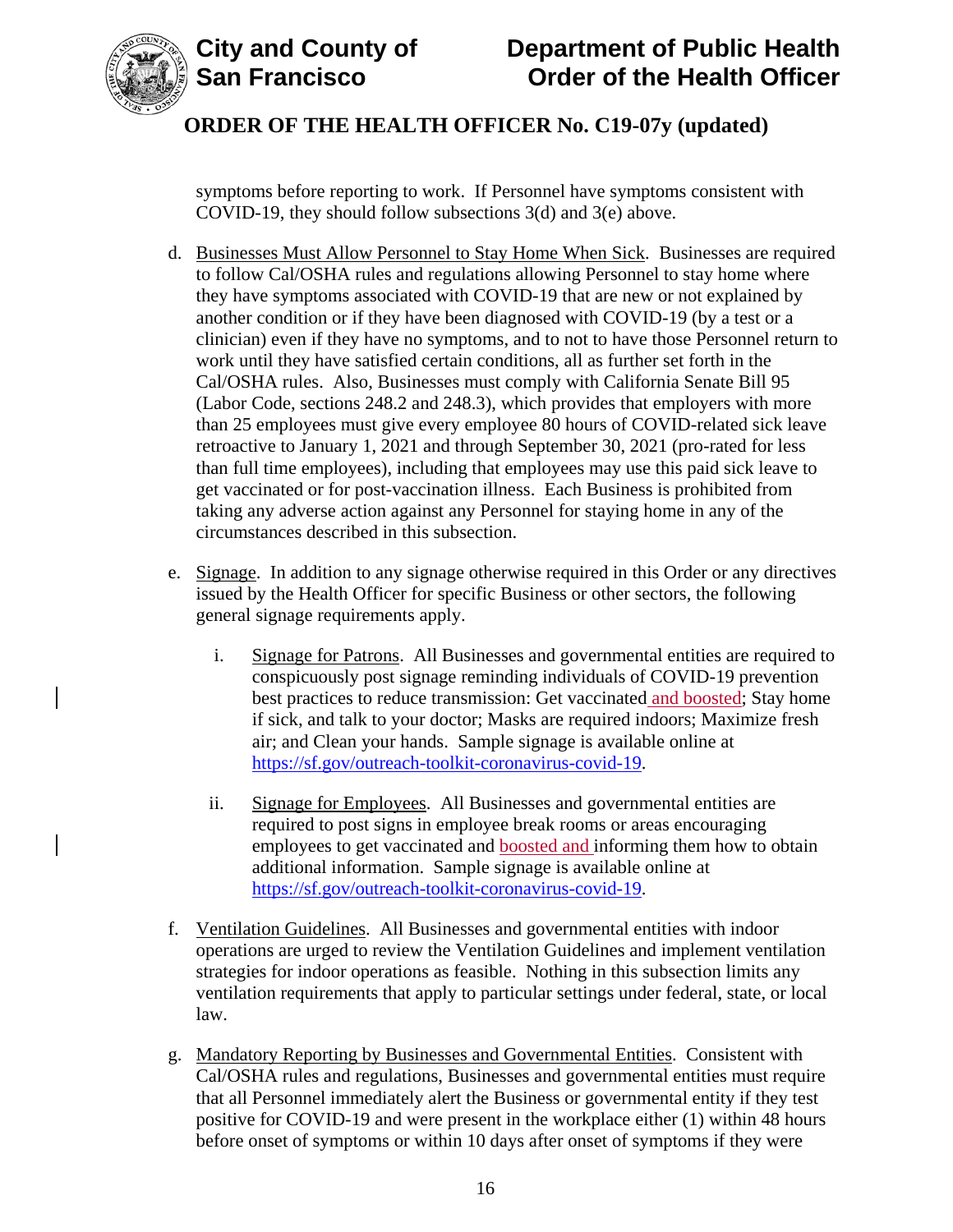

# **City and County of Department of Public Health Order of the Health Officer**

# **ORDER OF THE HEALTH OFFICER No. C19-07y (updated)**

symptomatic; or (2) within 48 hours before the date on which they were tested or within 10 days after the date on which they were tested if they were asymptomatic.  $\overline{H}$ a Business or governmental entity learns that three or more of its Personnel are confirmed positive cases of COVID-19 and visited the workplace during their highrisk exposure period at any time during a 14-day period (*i.e.*, three cases onsite within a 14-day period), then the entity must call DPH at 628-217-6100 immediately to report the cases and in any event no later than the next business day after learning of those positive cases.If a Business or governmental entity is concerned about a workplace outbreak among Personnel, it may get additional information [www.sfcdcp.org/covid19-positive-workplace.](http://www.sfcdcp.org/covid19-positive-workplace) Businesses and governmental entities must also comply with all case investigation and contact tracing measures directed by DPH including providing any information requested within the timeframe provided by DPH, instructing Personnel to follow isolation and quarantine protocols specified by CDPH and Cal/OSHA and any additional protocols specified by DPH, and excluding positive cases and unvaccinated close contacts from the workplace during these isolation and quarantine periods.

Schools and Programs for Children and Youth are subject to separate reporting requirements set forth in Health Officer Directive Nos. 2020-33 and 2020-14, updated as of January 4, 2022, respectively, including as those directives are further updated in the future.

- h. Compliance with CDPH Vaccination Status Order's Mask Requirements. Businesses and governmental entities with Personnel in Acute Health Care Settings, Long-Term Care Settings, High-Risk Congregate Settings, and Other Health Care Settings—as those terms are defined in the CDPH Vaccination Status Order, available online at [www.cdph.ca.gov/Programs/CID/DCDC/Pages/COVID-19/Order-of-the-State-](https://www.cdph.ca.gov/Programs/CID/DCDC/Pages/COVID-19/Order-of-the-State-Public-Health-Officer-Unvaccinated-Workers-In-High-Risk-Settings.aspx)[Public-Health-Officer-Unvaccinated-Workers-In-High-Risk-Settings.aspx—](https://www.cdph.ca.gov/Programs/CID/DCDC/Pages/COVID-19/Order-of-the-State-Public-Health-Officer-Unvaccinated-Workers-In-High-Risk-Settings.aspx)must provide appropriate face coverings as required by the CDPH Vaccination Status Order.
- i. Minimum Requirements. Nothing in this Order is intended to reduce any other federal, state, or local legal requirements or otherwise modify them in a way that is less protective of public health, or to limit an individual Business' choices to take more health protective measures.

## 5. Schools and Programs for Children and Youth

a. Schools. Based on the demonstrated effectiveness of measures that reduce the risk of transmission in school settings, including the requirement for universal masking indoors, the use of rapid testing, and vaccinations for children age five and older, the Health Officer strongly believes that schools can and should remain open for inperson classes for all grades. Largely because some children are not eligible to be vaccinated against COVID-19 at this time and many children are not yet Fully Vaccinated or eligible for a Booster, schools must follow the health and safety requirements set forth in Health Officer Directive No. 2020-33, including as it may be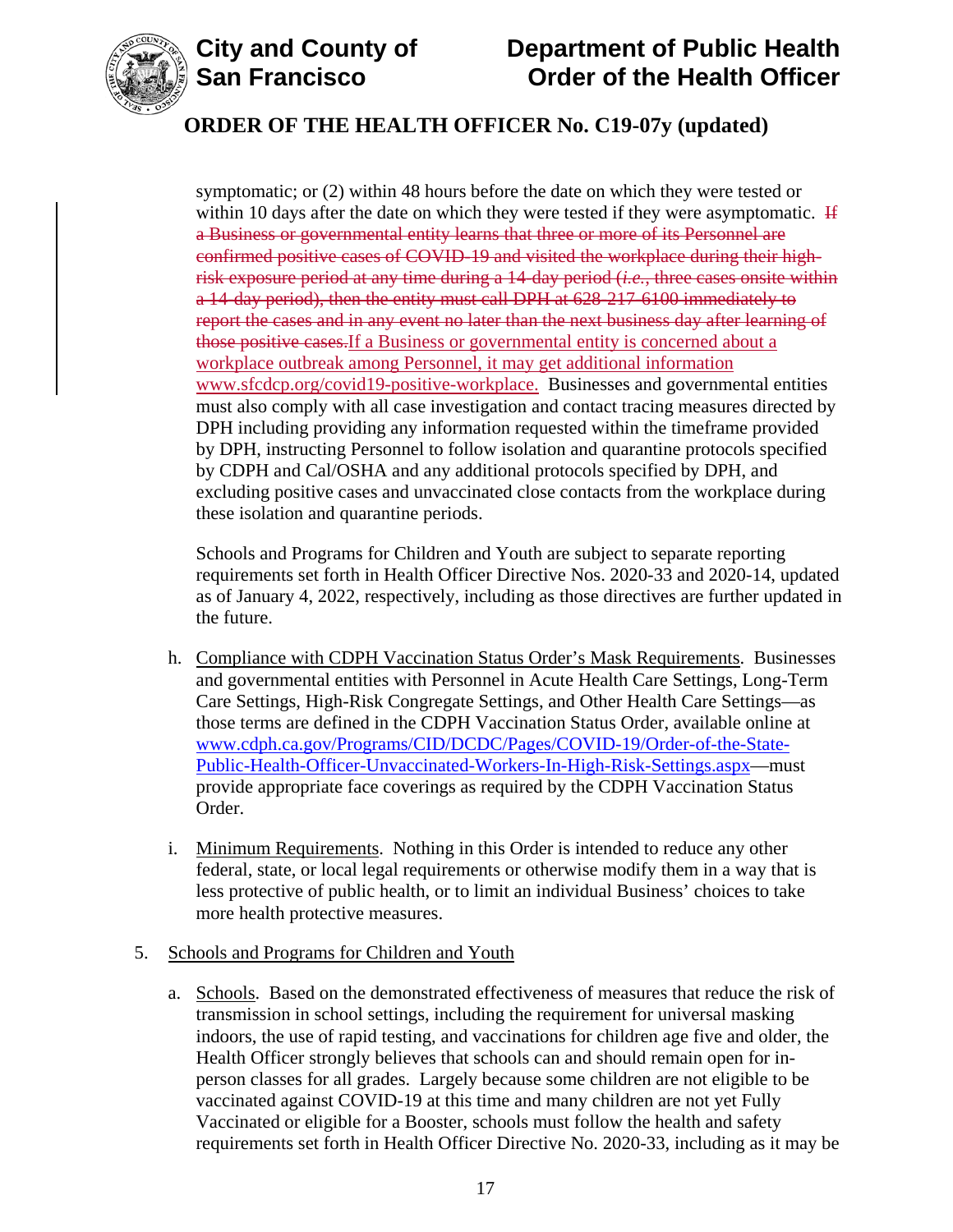



amended in the future, to ensure the safety of all students and Personnel at the school site. All children who are eligible for a Booster-Eligible (including under an emergency use authorization) are strongly urged to receive a Booster as soon as possible. Also, adult Personnel in TK-12 schools, including educators, aides, administrators, and other staff, are strongly encouraged to be Up-to-Date on Vaccination.

- b. Programs for Children and Youth. Largely because some children are not eligible to be vaccinated against COVID-19 at this time and many children are not yet Fully Vaccinated or eligible for a Booster, the following Programs for Children and Youth must operate in compliance with the health and safety requirements set forth in Health Officer Directive No. 2020-14, including as it may be amended in the future: (1) group care facilities for children who are not yet in elementary school—including, for example, licensed childcare centers, daycares, family daycares, and preschools (including cooperative preschools); and (2) with the exception of schools, which are addressed in subsection (a) above, educational or recreational institutions or programs that provide care or supervision for school-aged children and youth—including for example, learning hubs, other programs that support and supplement distance learning in schools, school-aged childcare programs, youth sports programs, summer camps, and afterschool programs.
- c. Mega-Events. Operators or hosts of indoor events held at schools or under Programs for Children and Youth that meet the definition of an indoor Mega-Event must comply with the rules for indoor Mega-Events specified in Section 7 of this Order. Operators or hosts of such outdoor events are urged to follow the rules for outdoor Mega-Events.
- 6. Vaccination Requirements for Personnel in High-Risk Settings and Other Health Care Personnel.
	- a. High-Risk Settings. Except for some Personnel as provided in subsections (a)(iii), (b), and (c) below, and for Personnel exempt under subsection (d) below, all of the following requirements apply in High-Risk Settings:
		- i. Businesses and governmental entities with Personnel in High-Risk Settings must:
			- 1. As of September 30, 2021, ascertain vaccination status of all Personnel in High-Risk Settings who routinely work onsite;
			- 2. As of September 30, 2021, ensure that before entering or working in any High-Risk Setting, all Personnel who routinely work onsite have received their first dose of a one-dose COVID-19 vaccine regimen or their second dose of a two-dose COVID-19 vaccine regimen authorized to prevent COVID-19 by the FDA, including by way of an emergency use authorization, or by the World Health Organization. Until such Personnel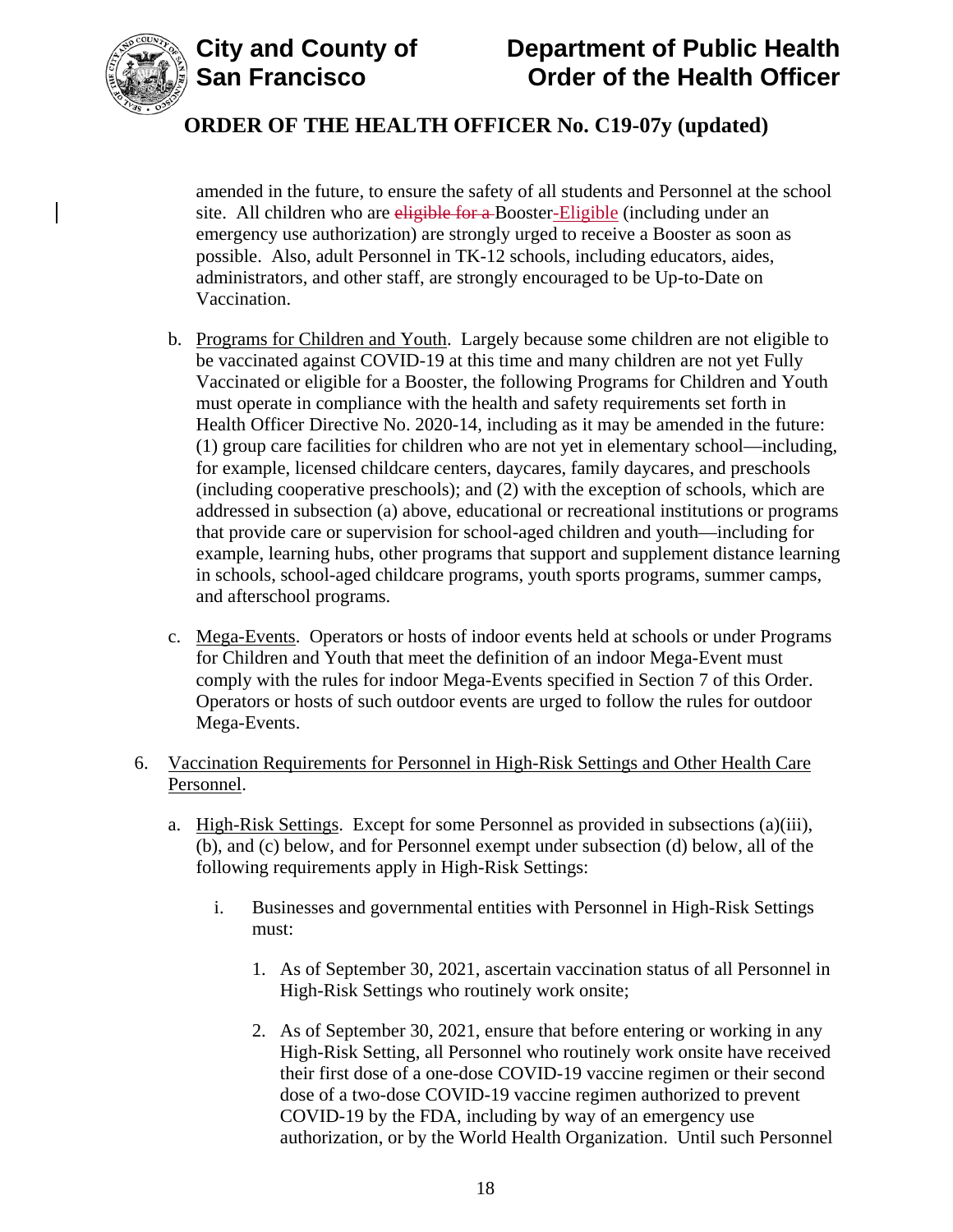

are Fully Vaccinated, they are subject to at least the minimum public health and safety requirements in subsection (a)(iv) below; and

- 3. No later than February March 1, 2022, ensure that all such Personnel who routinely work onsite, within 15 days of being eligible for a Booster-Eligible, receive a Booster. And for the period between when such Personnel are eligible for a Booster-Eligible but have not yet received one and when they become Up-to-Date on Vaccination (meaning one week after receipt of a Booster), the operator of the High-Risk Setting must ensure that each such person comply with the public health and safety requirements in subsection (a)(iv) below regarding testing even though they have already received their full initial course of vaccination. For clarity, those who are eligible to receive a Booster-Eligible on or before January 17February 14, 2022 must have received their Booster by FebruaryMarch 1, 2022, and those who are eligible for a Booster-Eligible after January 17February 14, 2022 must receive it within 15 days after they become eligible.
- ii. As of September 30, 2021, Personnel who routinely work onsite in High-Risk Settings must have received their first dose of a one-dose COVID-19 vaccine regimen or their second dose of a two-dose COVID-19 vaccine regimen authorized to prevent COVID-19 by the FDA, including by way of an emergency use authorization, or by the World Health Organization. Until such Personnel have completed their full initial course of vaccination (that is, are Fully Vaccinated), they are subject to at least the minimum public health and safety requirements in subsection (a)(iv) below. Beginning on FebruaryMarch 1, 2022, Personnel who routinely work onsite in High-Risk Settings must, within 15 days of being eligible for a Booster-Eligible, receive a Booster. For clarity, those who are eligible to receive a Booster-Eligible on or before January 17February 14, 2022 must have received their Booster by FebruaryMarch 1, 2022, and those who are eligible for a Booster-Eligible after January 17February 14, 2022 must receive it within 15 days after they become eligible.
- iii. For purposes of this Order, Personnel who are not permanently stationed or regularly assigned to a High-Risk Setting but who in the course of their duties may enter or work in High-Risk Settings even on an intermittent or occasional basis or for short periods of time are considered to routinely work onsite in High-Risk Settings. Businesses and governmental entities with such Personnel are required to (1) ascertain vaccination status of all such Personnel and (2) ensure that before entering or working in any High-Risk Setting, all such Personnel are Fully Vaccinated with any vaccine authorized to prevent COVID-19 by the FDA, including by way of an emergency use authorization, or by the World Health Organization, unless exempt under subsection (d) below. Additionally, as of September 29, 2021, all such Personnel must have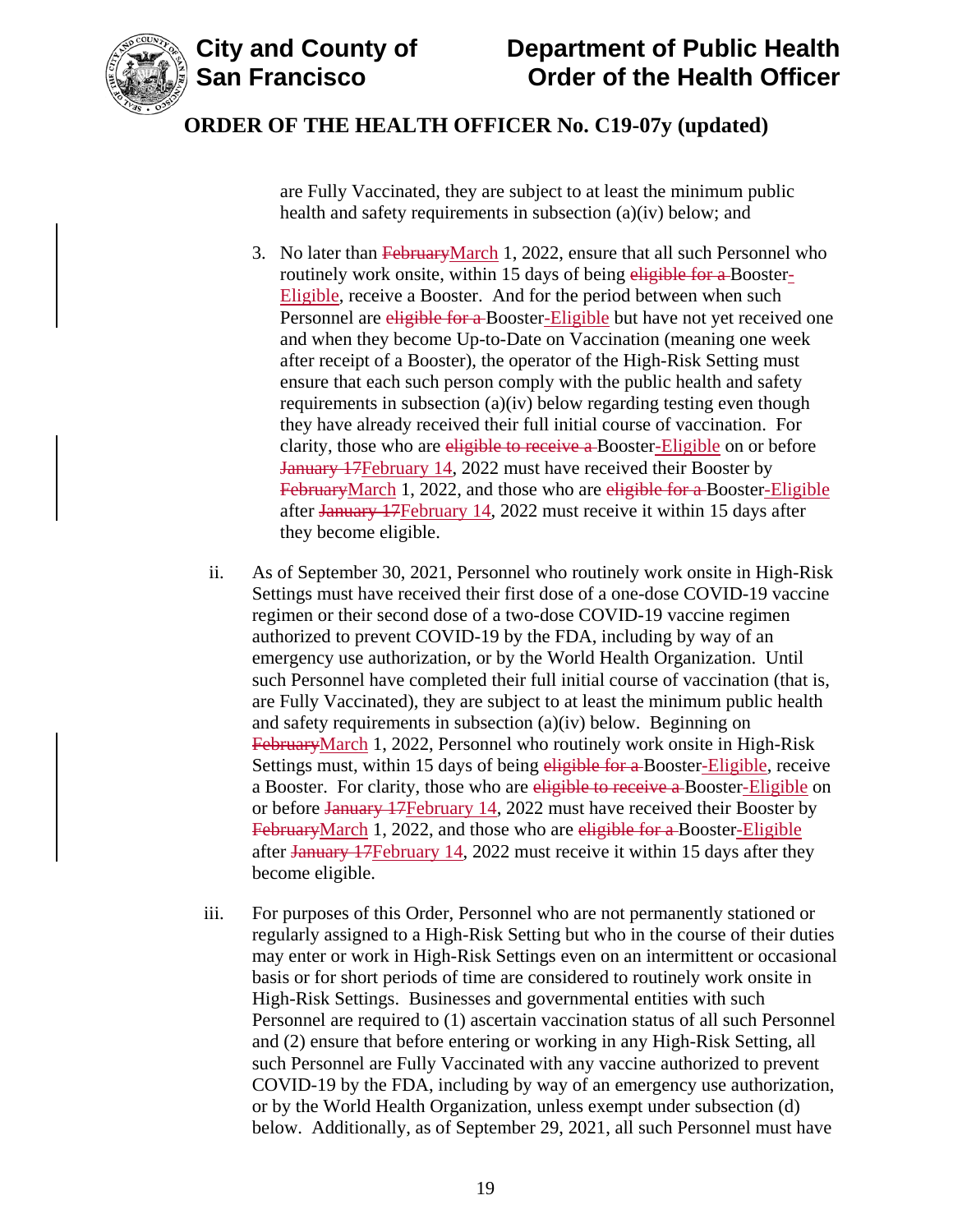

# **City and County of Department of Public Health Order of the Health Officer**

# **ORDER OF THE HEALTH OFFICER No. C19-07y (updated)**

received their first dose of a one-dose COVID-19 vaccine regimen or their second dose of a two-dose COVID-19 vaccine regimen authorized to prevent COVID-19 by the FDA, including by way of an emergency use authorization, or by the World Health Organization. Until such Personnel are Fully Vaccinated, they are subject to at least the minimum public health and safety requirements in subsection (a)(iv) below. And no later than  $F<sub>ebruary</sub>March 1$ , 2022, Personnel who are not permanently stationed or regularly assigned to a High-Risk Setting but who in the course of their duties may enter or work in High-Risk Settings even on an intermittent or occasional basis or for short periods of time—including for example, but not limited to, paramedics, emergency medical technicians, police officers and other law enforcement, and attorneys who enter jail settings or other High-Risk Settings as part of their work—must, within 15 days of being eligible for a Booster, receive a Booster.Booster-Eligible, receive a Booster. For clarity, those who are Booster-Eligible on or before February 14, 2022 must have received their Booster by March 1, 2022, and those who are Booster-Eligible after February 14, 2022 must receive it within 15 days after they become eligible.

- iv. All Businesses and governmental entities subject to this Section 6 must require any Personnel who are exempt or who are otherwise not Up-to-Date on Vaccination (for clarity, the reference to these Personnel means any person who is eligibleBooster-Eligible for but not yet received a Booster or who has received a Booster for the seven days after receipt of the Booster before becoming Up-to-Date on Vaccination) to comply with at least the following public health and safety measures:
	- 1. get  $\frac{1}{\text{Test}}$  for COVID-19 at least once a week—and at least twice a week for Personnel who are in general acute care hospitals, skilled nursing facilities, intermediate care facilities, and jails—using either a nucleic acid (including polymerase chain reaction (PCR)) or antigen test; and
	- 2. at all times at the worksite in the High-Risk Setting wear a face covering in compliance with the State Public Health Officer Order of July 26, 2021 ("CDPH Vaccination Status Order"), available at [https://www.cdph.ca.gov/Programs/CID/DCDC/Pages/COVID-19/Order](https://www.cdph.ca.gov/Programs/CID/DCDC/Pages/COVID-19/Order-of-the-State-Public-Health-Officer-Unvaccinated-Workers-In-High-Risk-Settings.aspx)[of-the-State-Public-Health-Officer-Unvaccinated-Workers-In-High-Risk-](https://www.cdph.ca.gov/Programs/CID/DCDC/Pages/COVID-19/Order-of-the-State-Public-Health-Officer-Unvaccinated-Workers-In-High-Risk-Settings.aspx)[Settings.aspx.](https://www.cdph.ca.gov/Programs/CID/DCDC/Pages/COVID-19/Order-of-the-State-Public-Health-Officer-Unvaccinated-Workers-In-High-Risk-Settings.aspx)

Because of the COVID-19 risks to any exempt Personnel who are not Upto-Date on Vaccination, the High-Risk Setting must provide such Personnel, on request, with a well-fitting non-vented N95 respirator and strongly encourage such Personnel to wear that respirator at all times when working with patients, residents, clients, or incarcerated people.

Regular testing and masking as required under this Section 6 are not as protective of public health as being Up-to-Date on Vaccination in helping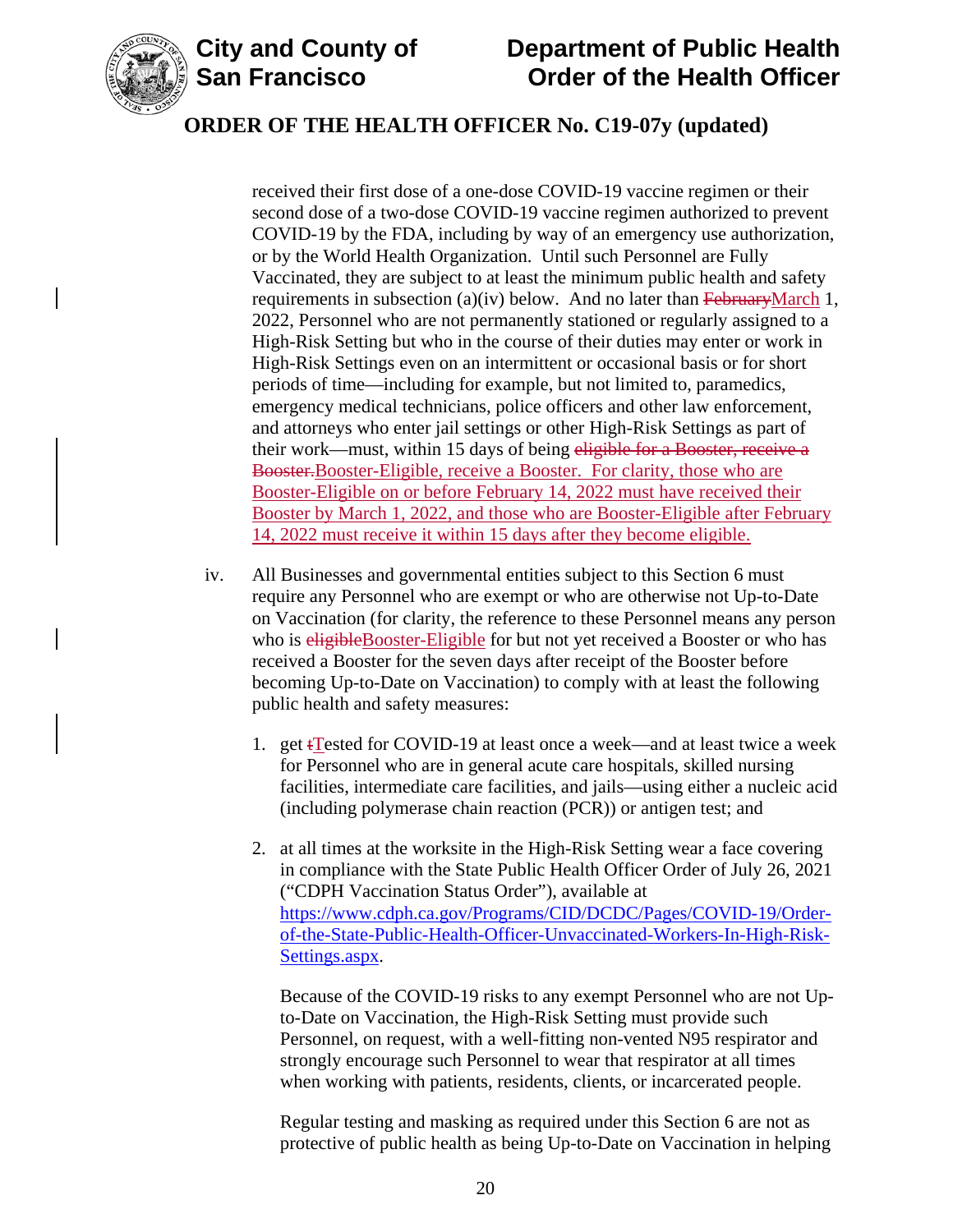

prevent transmission of COVID-19; accordingly, those measures are a minimum safety requirement for exempt Personnel in High-Risk Settings. Businesses and governmental entities subject to this Section 6 may require additional safety measures for such Personnel. For example, factors a Business or governmental entity may consider in determining appropriate safety measures for exempt Personnel include, but are not limited to:

- a) Whether the Personnel will place other people at risk of transmission of COVID-19 because they are required to come into contact (including on an emergency basis) with other Personnel or with persons whose vaccination status is unknown, who are not yet eligible for the vaccine, or who are members of a vulnerable population (*e.g.*, the elderly, incarcerated people, and acute care patients);
- b) The type and frequency of testing available to the Personnel and whether the Business or governmental entity has the ability to provide testing to Personnel, without relying on public health resources, and track the requisite testing;
- c) Whether the Business or governmental entity can ensure compliance with the mask mandate whenever the Personnel are around other people in the workplace; and
- d) Whether the proposed accommodation imposes an undue burden because it is costly, infringes on other Personnel's job rights or benefits, compromises workplace safety, decreases workplace efficiency, or requires other Personnel to do more than their share of potentially hazardous or burdensome work.

Nothing under the Order limits the ability of a Business or governmental entity under applicable law to determine whether they are unable to offer a reasonable accommodation to unvaccinated Personnel with an approved exemption and to exclude such exempt Personnel from a High-Risk Setting.

- v. All Businesses and governmental entities subject to this Section 6 must, consistent with applicable privacy laws and regulations, maintain records of employee vaccination or exemption status.
- vi. All Businesses and governmental entities subject to this Section 6 must provide these records to the Health Officer or other public health authorities promptly upon request, and in any event no later than the next business day after receiving the request.
- vii. This mandated vaccination schedule allows Businesses, governmental entities, and affected Personnel adequate time to comply with this Order. In the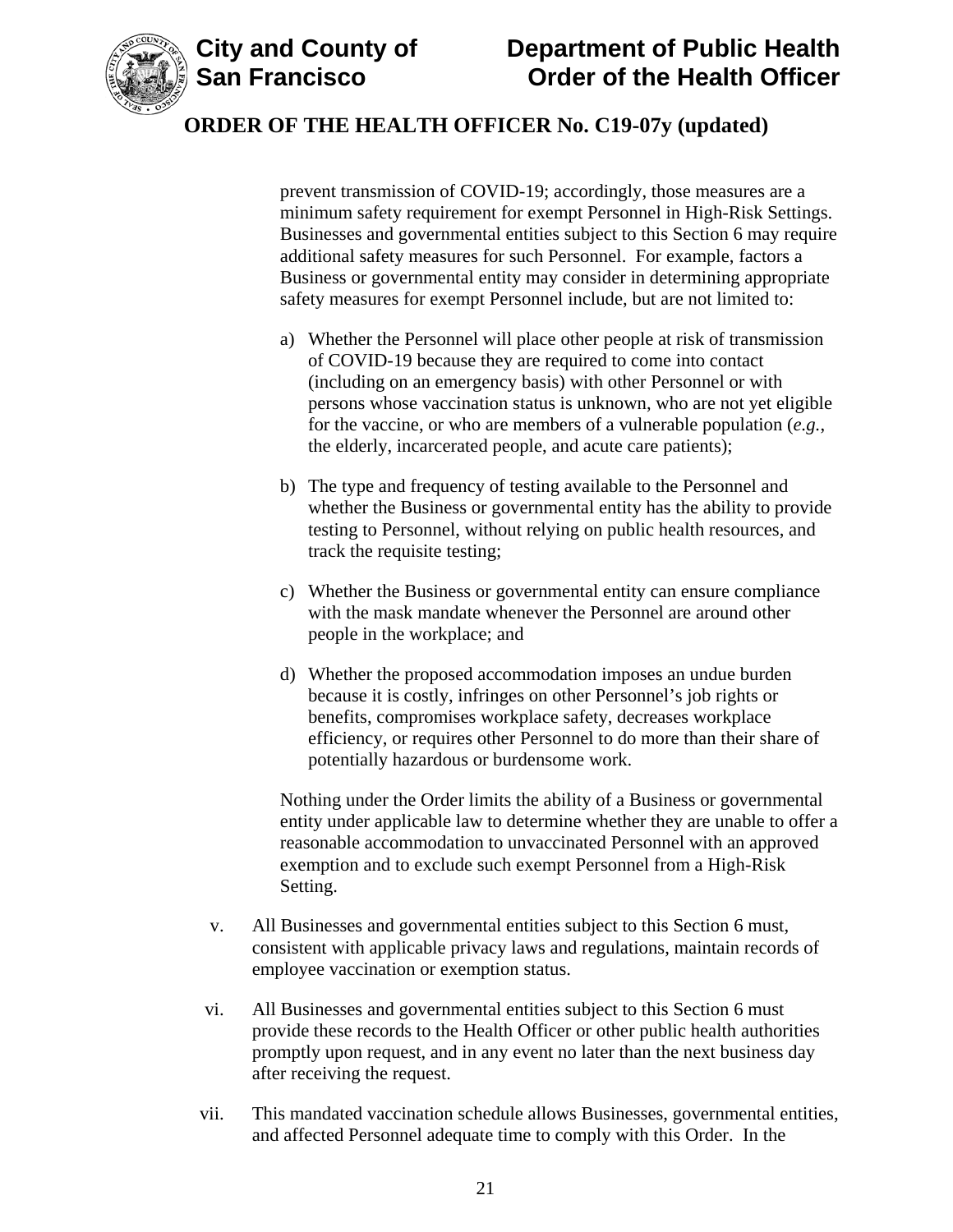

# **City and County of Department of Public Health Order of the Health Officer**

# **ORDER OF THE HEALTH OFFICER No. C19-07y (updated)**

interest of protecting residents of High-Risk Settings, Personnel, and their families, Businesses, governmental entities, and affected Personnel are strongly urged to meet these vaccination requirements as soon as possible.

For clarity, this requirement applies to Personnel in other buildings in a site containing a High-Risk Setting, such as a campus or other similar grouping of related buildings, where such Personnel do any of the following: (i) access the acute care or patient, resident, client, or incarcerated person areas of the High-Risk Setting; or (ii) work in-person with patients, residents, clients, or incarcerated people who visit those areas. All people in San Francisco who work in a clinical setting with a population that is more vulnerable to COVID-19 are strongly urged to be Up-to-Date on Vaccination, including receiving a Booster as soon as eligibleBooster-Eligible.

If a person covered by the requirements of this Section 6 to be Up-to-Date on Vaccination recently had COVID-19 when that person would otherwise have been Booster-Eligible based on the period since becoming Fully Vaccinated, then that person should try to obtain the Booster as soon as possible at least 10 days after recovering and ending isolation. But to continue working in the High-Risk Setting that person does not need to receive the Booster until 30 days after recovering from infection and discontinuing isolation, unless a healthcare provider recommends in a note that the Booster be delayed for a longer specified period.

- b. Adult Care Facilities, Adult Day Programs, and Dental Offices. Businesses and governmental entities with Personnel in adult care facilities, adult day programs licensed by the California Department of Social Services, and dental offices must, in relation to such settings, comply with the applicable requirements of this Section 6 and meet the timing requirements set forth in subsection (a)(iii) above. For clarity, Personnel of such Businesses or governmental entities in those settings are subject to subsection (a)(ii) above and must be Up-to-Date on Vaccination, including receipt of a Booster when eligible, or qualify for an exemption under subsection (d) below and follow the precautions as set forth in this Order.
- c. Home Health Care Workers and Pharmacists. Businesses and governmental entities with Personnel who are in-home health care workers or are pharmacists must, in relation to such Personnel, comply with the applicable requirements of this Section 6 and meet the timing requirements set forth in subsection (a)(iii) above. For clarity, all such Personnel are subject to subsection (a)(ii) above and must be Up-to-Date on Vaccination, including receipt of a Booster when eligible, or qualify for an exemption under subsection (d) below and follow the precautions as set forth in this Order.
- b. CDPH Requirements For Adult Care Facilities, Direct Care Workers, Other Health Care Workers, and Pharmacists. Businesses and governmental entities with Personnel in certain types of facilities and contexts, including those that provide health care, certain other care services, services in congregate settings, and the Personnel who work in those settings must comply with the following CDPH Orders and All Facilities Letters, including as they are updated in the future, which require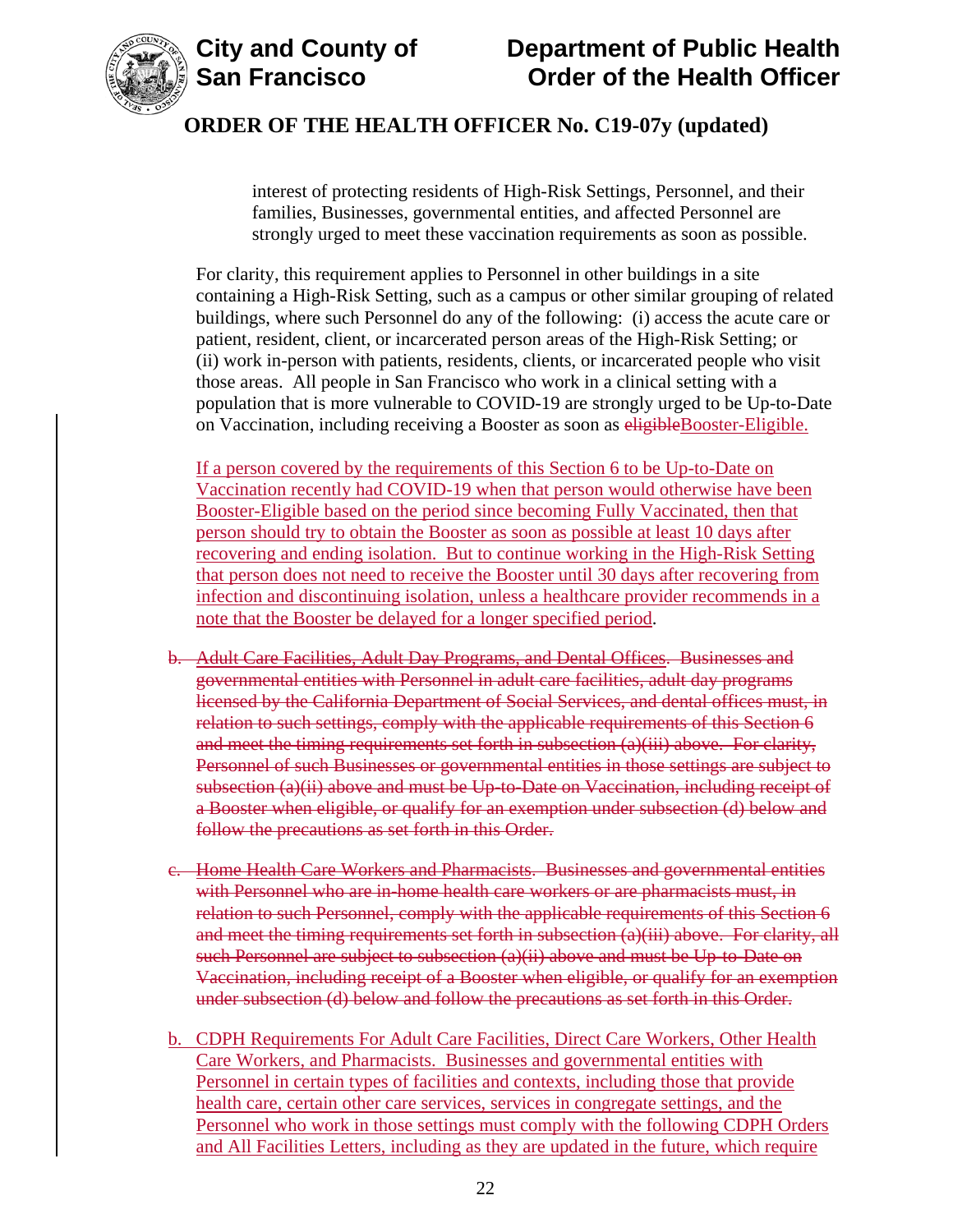

Personnel of such Businesses and governmental entities to be Up-to-Date on Vaccination, including receipt of a Booster when Booster-Eligible, unless exempt under those Orders and All Facilities Letters by the deadlines listed in each order or letter:

"Adult Care Facilities and Direct Care Worker Vaccine Requirement", updated January 25, 2022, available online at [www.cdph.ca.gov/Programs/CID/DCDC/Pages/COVID-19/Order-of-the-State-](https://www.cdph.ca.gov/Programs/CID/DCDC/Pages/COVID-19/Order-of-the-State-Public-Health-Officer-Adult-Care-Facilities-and-Direct-Care-Worker-Vaccine-Requirement.aspx)[Public-Health-Officer-Adult-Care-Facilities-and-Direct-Care-Worker-Vaccine-](https://www.cdph.ca.gov/Programs/CID/DCDC/Pages/COVID-19/Order-of-the-State-Public-Health-Officer-Adult-Care-Facilities-and-Direct-Care-Worker-Vaccine-Requirement.aspx)[Requirement.aspx](https://www.cdph.ca.gov/Programs/CID/DCDC/Pages/COVID-19/Order-of-the-State-Public-Health-Officer-Adult-Care-Facilities-and-Direct-Care-Worker-Vaccine-Requirement.aspx)

"Health Care Worker Vaccine Requirement", updated January 25, 2022, available online at [www.cdph.ca.gov/Programs/CID/DCDC/Pages/COVID-19/Order-of-the-](https://www.cdph.ca.gov/Programs/CID/DCDC/Pages/COVID-19/Order-of-the-State-Public-Health-Officer-Health-Care-Worker-Vaccine-Requirement.aspx)[State-Public-Health-Officer-Health-Care-Worker-Vaccine-Requirement.aspx](https://www.cdph.ca.gov/Programs/CID/DCDC/Pages/COVID-19/Order-of-the-State-Public-Health-Officer-Health-Care-Worker-Vaccine-Requirement.aspx)

"Coronavirus Disease 2019 (COVID-19) Testing, Vaccination Verification and Personal Protective Equipment for Health Care Personnel (HCP) at Health Care Facilities" (AFL 21-29.2), updated January 26, 2022, available online at [www.cdph.ca.gov/Programs/CHCQ/LCP/Pages/AFL-21-29.aspx](https://www.cdph.ca.gov/Programs/CHCQ/LCP/Pages/AFL-21-29.aspx)

"Coronavirus Disease 2019 (COVID-19) Testing, Vaccination Verification and Personal Protective Equipment for Health Care Personnel (HCP) at the Various Types of Intermediate Care Facilities" (AFL 21-30.2), updated January 26, 2022, available online at [www.cdph.ca.gov/Programs/CHCQ/LCP/Pages/AFL-21-30.aspx](https://www.cdph.ca.gov/Programs/CHCQ/LCP/Pages/AFL-21-30.aspx) "Coronavirus Disease 2019 (COVID-19) Vaccine Requirement for Healthcare Personnel (HCP)" (AFL 21-34.2), updated January 26, 2022, available online at [www.cdph.ca.gov/Programs/CHCQ/LCP/Pages/AFL-21-34.aspx.](https://www.cdph.ca.gov/Programs/CHCQ/LCP/Pages/AFL-21-34.aspx)

- c. Dental Offices. Personnel who provide healthcare in dental offices are considered to provide care in "Clinics & Doctor Offices (including behavioral health, surgical)" under the following CDPH order and must comply with the requirements in that order: "Health Care Worker Vaccine Requirement", updated January 25, 2022, available online at [www.cdph.ca.gov/Programs/CID/DCDC/Pages/COVID-19/Order](https://www.cdph.ca.gov/Programs/CID/DCDC/Pages/COVID-19/Order-of-the-State-Public-Health-Officer-Health-Care-Worker-Vaccine-Requirement.aspx)[of-the-State-Public-Health-Officer-Health-Care-Worker-Vaccine-Requirement.aspx.](https://www.cdph.ca.gov/Programs/CID/DCDC/Pages/COVID-19/Order-of-the-State-Public-Health-Officer-Health-Care-Worker-Vaccine-Requirement.aspx)
- d. Limited Exemptions. Personnel covered by this Section 6 may be exempt from the vaccination requirements under this section only upon providing the requesting Business or governmental entity a declination form, signed by the individual under penalty of perjury stating either of the following: (1) the individual is declining vaccination based on Religious Beliefs or (2) the individual is excused from receiving any COVID-19 vaccine due to Qualifying Medical Reasons. A sample ascertainment and declination form is available online at [www.sfdph.org/dph/covid-](https://www.sfdph.org/dph/covid-19/files/declination.pdf)[19/files/declination.pdf.](https://www.sfdph.org/dph/covid-19/files/declination.pdf) As to declinations for Qualifying Medical Reasons, to be eligible for this exemption Personnel must also provide to their employer or the Business a written statement signed by a physician, nurse practitioner, or other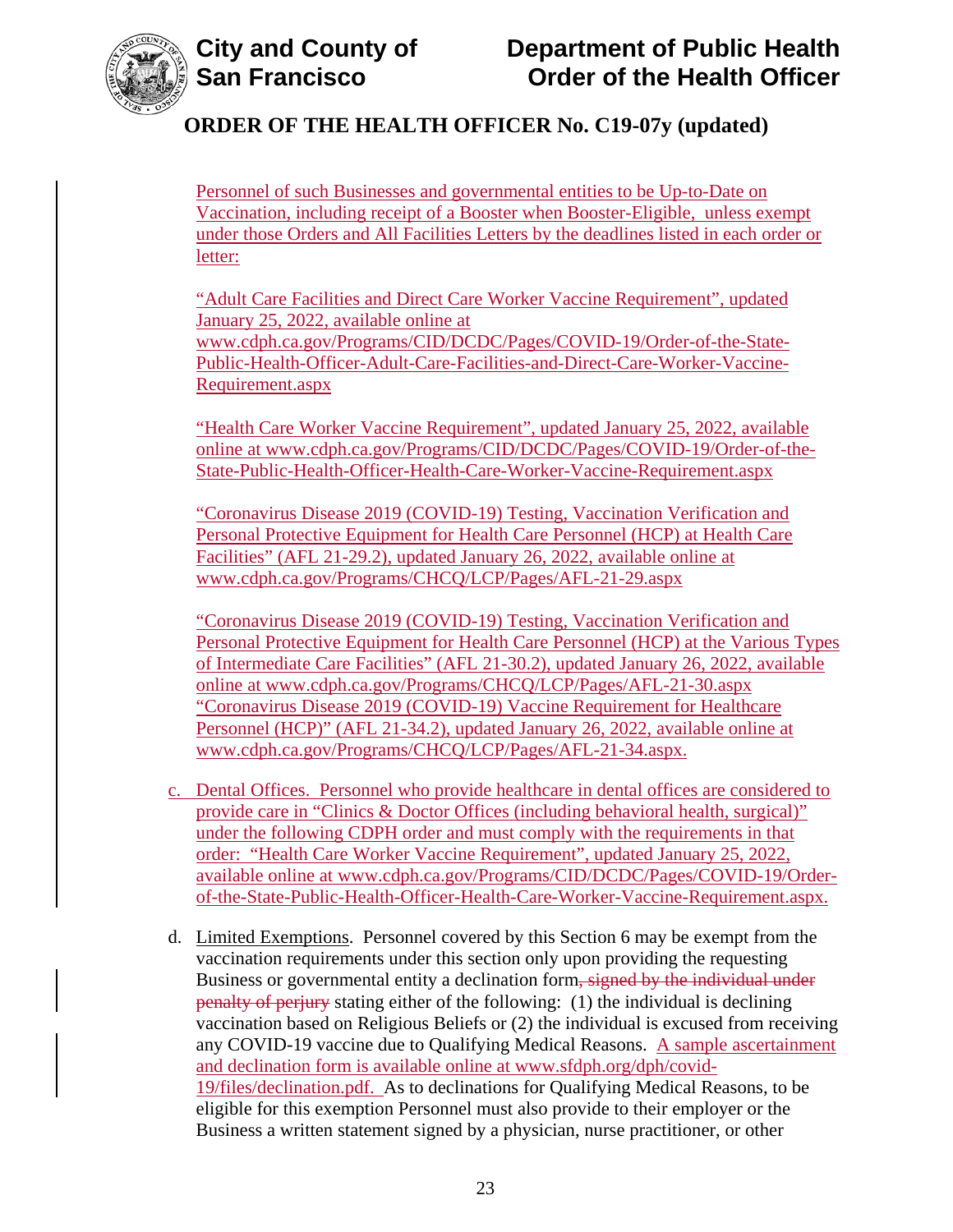

# **City and County of Department of Public Health Order of the Health Officer**

# **ORDER OF THE HEALTH OFFICER No. C19-07y (updated)**

licensed medical professional practicing under the license of a physician stating that the individual qualifies for the exemption (but the statement should not describe the underlying medical condition or disability) and indicating the probable duration of the individual's inability to receive the vaccine (or if the duration is unknown or permanent, so indicate). A sample ascertainment and declination form is available online at www.sfdph.org/dph/covid-19/files/declination.pdf. As to declinations based on Religious Beliefs, a Business or governmental entity may seek additional information as allowed or required by applicable law to determine whether Personnel have a qualifying Religious Belief. Personnel who qualify for and are granted by the employing Business or governmental entity an exemption due to Religious Beliefs or Qualifying Medical Reasons, as provided above, must still follow at least the minimum health and safety requirements in subsection (a)(iv), above. Nothing in this Order is intended to limit any Business's or governmental entity's ability under applicable law to determine whether they are able to offer a reasonable accommodation to Personnel with an approved exemption. Because testing and masking is not as effective as Fullbeing Up-to-Date on Vaccination at preventing the spread of COVID-19, a Business may determine that the minimum requirements in subsection (a)(iv) above are not sufficient to protect the health and safety of people in High-Risk Settings.

- e. Record Keeping Requirements. Businesses or governmental entities subject to this Section 6 must maintain records with following information:
	- i. For Fully Vaccinated Personnel, and also for Personnel where being Up-to-Date on Vaccination is required by this Order: (1) full name and date of birth; (2) vaccine manufacturer; and (3) date of vaccine administration (for first dose and, if applicable, all subsequent doses required by this Order). Nothing in this subsection is intended to prevent an employer from requesting additional information or documentation to verify vaccination status, to the extent permissible under the law.
	- ii. For unvaccinated Personnel: signed declination forms with written health care provider's statement where applicable, as described in subsection (d) above.
- f. Compliance with CDPH Orders. In addition to the requirements set forth above:
	- i. Until any more health protective requirements in this section take effect, Businesses and governmental entities with Personnel in High-Risk Settings must comply with the requirements of the CDPH Vaccination Status Order; and
	- ii. Businesses and governmental entities with Personnel in adult care facilities and Other Health Care Settings—as that term is defined in the CDPH Vaccination Status Order—must be in full compliance with the requirements of the CDPH Vaccination Status Order.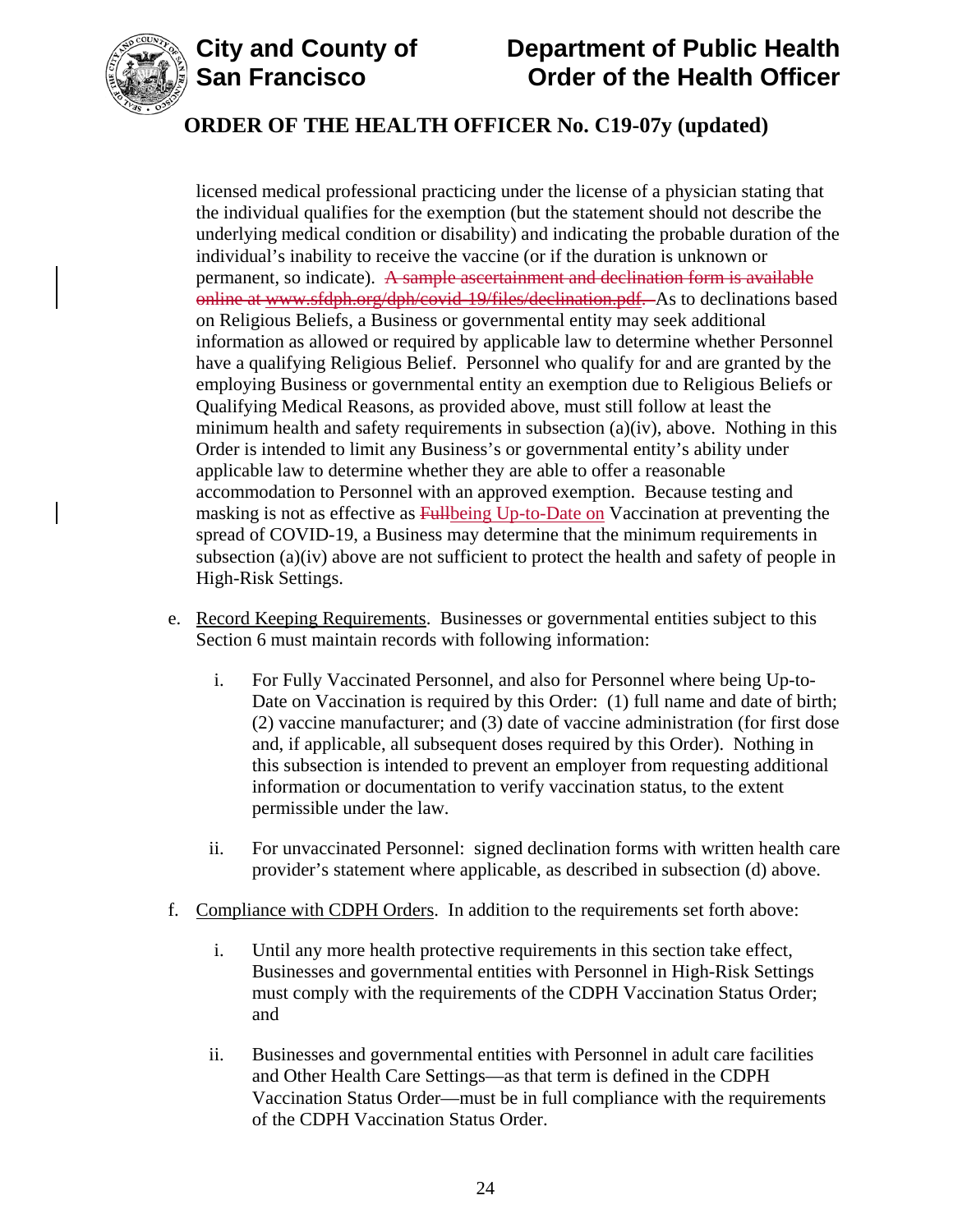



- iii. Businesses and governmental entities with Personnel who provide services or work in facilities covered by the State Public Health Officer Order of August 5, 2021, updated on December 22, 2021 ("CDPH and January 25, 2022 (titled "Health Care Worker Vaccine OrderRequirement"), must comply with the requirements of that order, including as that order may be amended in the future. See [www.cdph.ca.gov/Programs/CID/DCDC/Pages/COVID-](https://www.cdph.ca.gov/Programs/CID/DCDC/Pages/COVID-19/Order-of-the-State-Public-Health-Officer-Health-Care-Worker-Vaccine-Requirement.aspx)[19/Order-of-the-State-Public-Health-Officer-Health-Care-Worker-Vaccine-](https://www.cdph.ca.gov/Programs/CID/DCDC/Pages/COVID-19/Order-of-the-State-Public-Health-Officer-Health-Care-Worker-Vaccine-Requirement.aspx)[Requirement.aspx.](https://www.cdph.ca.gov/Programs/CID/DCDC/Pages/COVID-19/Order-of-the-State-Public-Health-Officer-Health-Care-Worker-Vaccine-Requirement.aspx)
- g. Cooperation with Public Health Authorities. Businesses or governmental entities with Personnel subject to this Section 6 must cooperate with Health Officer or DPH requests for records, documents, or other information regarding the Business or governmental entity's implementation of these vaccination requirements. This cooperation includes, but is not limited to, identifying all jobs or positions within the organization and describing: (1) whether a given job or position is subject to the vaccination requirements of this Section 6, (2) how the Business or governmental entity determined a job or position is subject to vaccination requirements of this Section 6, and (3) how the Business or governmental entity is ensuring full compliance with the vaccination requirements set forth in this Section 6. Complete responses to these requests must be provided to the Health Officer or DPH promptly upon request, and in any event within three business days after receiving the request.
- h. Chart. For convenience of reference, a chart summarizing which settings and Personnel are subject to which state and local vaccination requirements is available at [https://www.sfdph.org/dph/alerts/files/C19-07-State-and-Local-Mandates-Chart.pdf.](https://www.sfdph.org/dph/alerts/files/C19-07-State-and-Local-Mandates-Chart.pdf)

## 7. Mega-Events.

- a. Compliance with State's Post-Blueprint Guidance. All Businesses, governmental entities, and other organizations hosting Mega-Events, including when held at schools or under Programs for Children and Youth as provided in Section 5 above, must comply with the requirements in the State's Post-Blueprint Guidance for indoor Mega-Events and are strongly urged to follow the recommendations in the State's Post-Blueprint Guidance for outdoor Mega-Events.
- b. Vaccine Verification or Negative Test Requirements.
	- i. Operators Patron Vaccination or Testing. Through January 31, 2022, operators or hosts of indoor Mega-Events must require all patrons age 12 and up to show proof, before entering the facility, that they have completed the full initial course of vaccination (are Fully Vaccinated), subject to any applicable requirements of federal, state, or local laws requiring accommodation. Also, until February 1, 2022, operators or hosts of indoor Mega-Events are strongly urged to require all patrons to show proof, before entering the facility, of being Up-to-Date on Vaccination, including for patrons age 12 and up receipt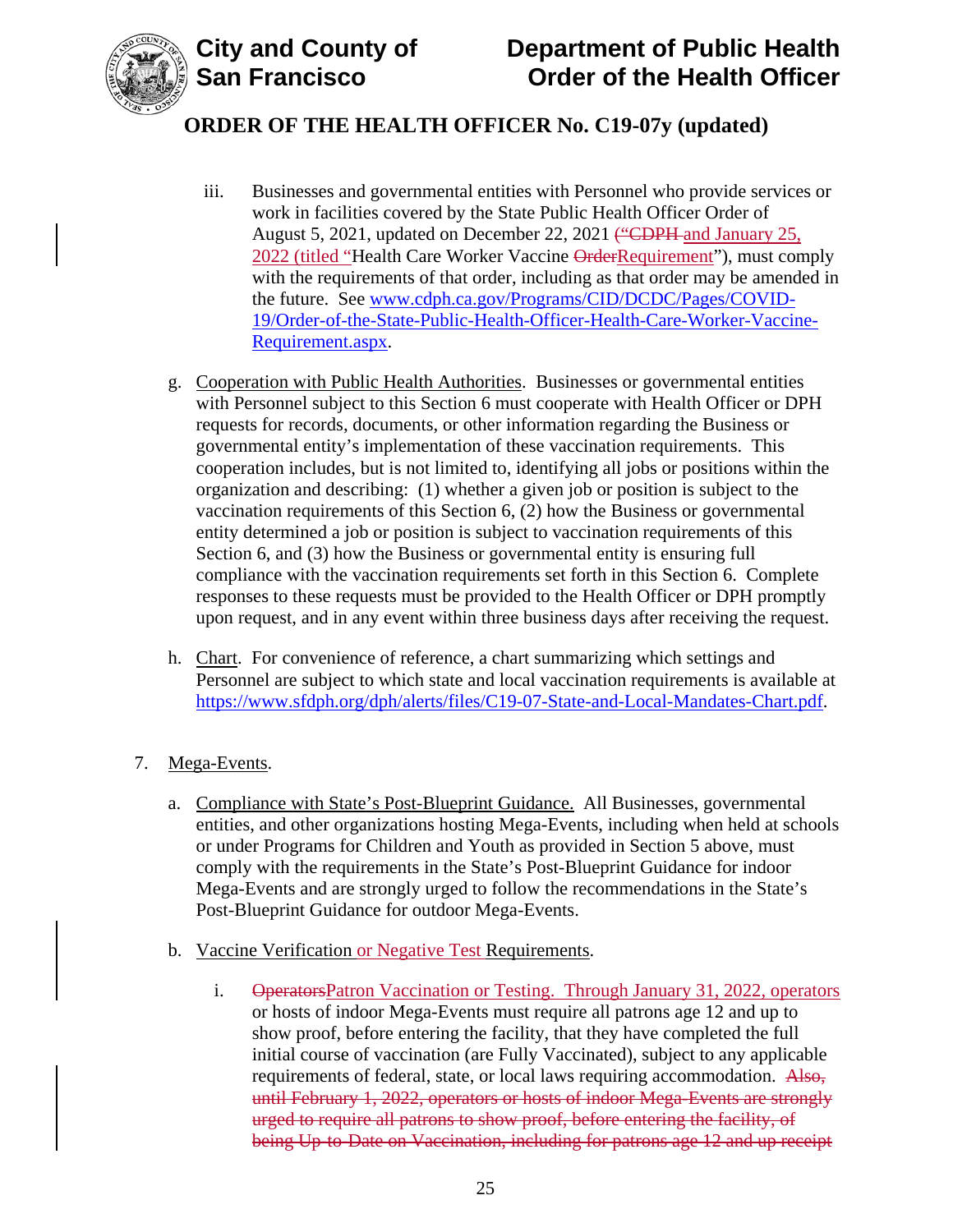



of a Booster as soon as they are eligible. And startingStarting on February 1, 2022, operators or hosts of indoor Mega-Events must require all patrons to show proof, before entering the facility, of either a) being Up-to-Date on Vaccination, including for patrons age 12 and up receipt of a Booster as soon as they are eligible.Booster-Eligible, or b) having had a negative COVID-19 Test taken within one day (for antigen tests) or two days (for PCR tests) before entry into the facility. For patrons aged 12 to 15, operators or hosts of indoor Mega-Events are urged to enforce the mandate to show proof of a Booster as part of being Up-to-Date on Vaccination as soon as possible and are required to do so beginning March 1, 2022. In any event, operators or hosts of indoor Mega-Events may not accept a written self-attestation as proof of Full Vaccination. unless the patron aged 12 to 15 shows proof of having had a negative COVID-19 Test taken within one day (for antigen tests) or two days (for PCR tests) before entry into the facility. Patrons age five to 11 (or their parents or guardians) must show for each such child either proof of Full Vaccination or a negative COVID-19 test taken within one day (for antigen tests) or two days (for PCR tests) before entry into the facility. Patrons age two to four (or their parents or guardians) must show for each such child proof of a negative COVID-19 test taken within one day (for antigen tests) or two days (for PCR tests) before entry into the facility. Consistent

Operators or hosts of indoor Mega-Events may not accept a written selfattestation as proof of Full Vaccination or of being Up-to-Date on Vaccination. For proof of a Test, self-administered antigen testing is not acceptable at this time unless there is third-party verification—the Business must require proof of a negative Test as outlined by CDPH's guidance in the section titled "What can be used as proof of a negative pre-entry test in settings where pre-entry testing is required?", available online at [www.cdph.ca.gov/Programs/CID/DCDC/Pages/COVID-19/Updated-COVID-](https://www.cdph.ca.gov/Programs/CID/DCDC/Pages/COVID-19/Updated-COVID-19-Testing-Guidance.aspx#pre-entry-testing)[19-Testing-Guidance.aspx#pre-entry-testing.](https://www.cdph.ca.gov/Programs/CID/DCDC/Pages/COVID-19/Updated-COVID-19-Testing-Guidance.aspx#pre-entry-testing) And consistent with State rules, operators or hosts of indoor Mega-Events are required to cross check proof of Full Vaccination or proof of negative COVID-19 test, as provided below, for each patron age 18 and up against a photo identification, unless photo identification is integrated into the digital COVID-19 vaccine record. Under no circumstance—including in response to a claim by a patron of an exemption of any kind—is the operator or host of an indoor Mega-Event allowed to admit a patron (except children under age two) who has not shown, as listed in this subsection, proof of either being Full Vaccinated or of a negative Test.

ii. OperatorsStaff Vaccination or Testing. Through January 31, 2022, operators or hosts of indoor Mega-Events must require all staff to show proof, before entering the facility, that they have completed the full initial course of vaccination (are Fully Vaccinated), subject to any applicable requirements of federal, state, or local laws requiring accommodation. Also, until February 1,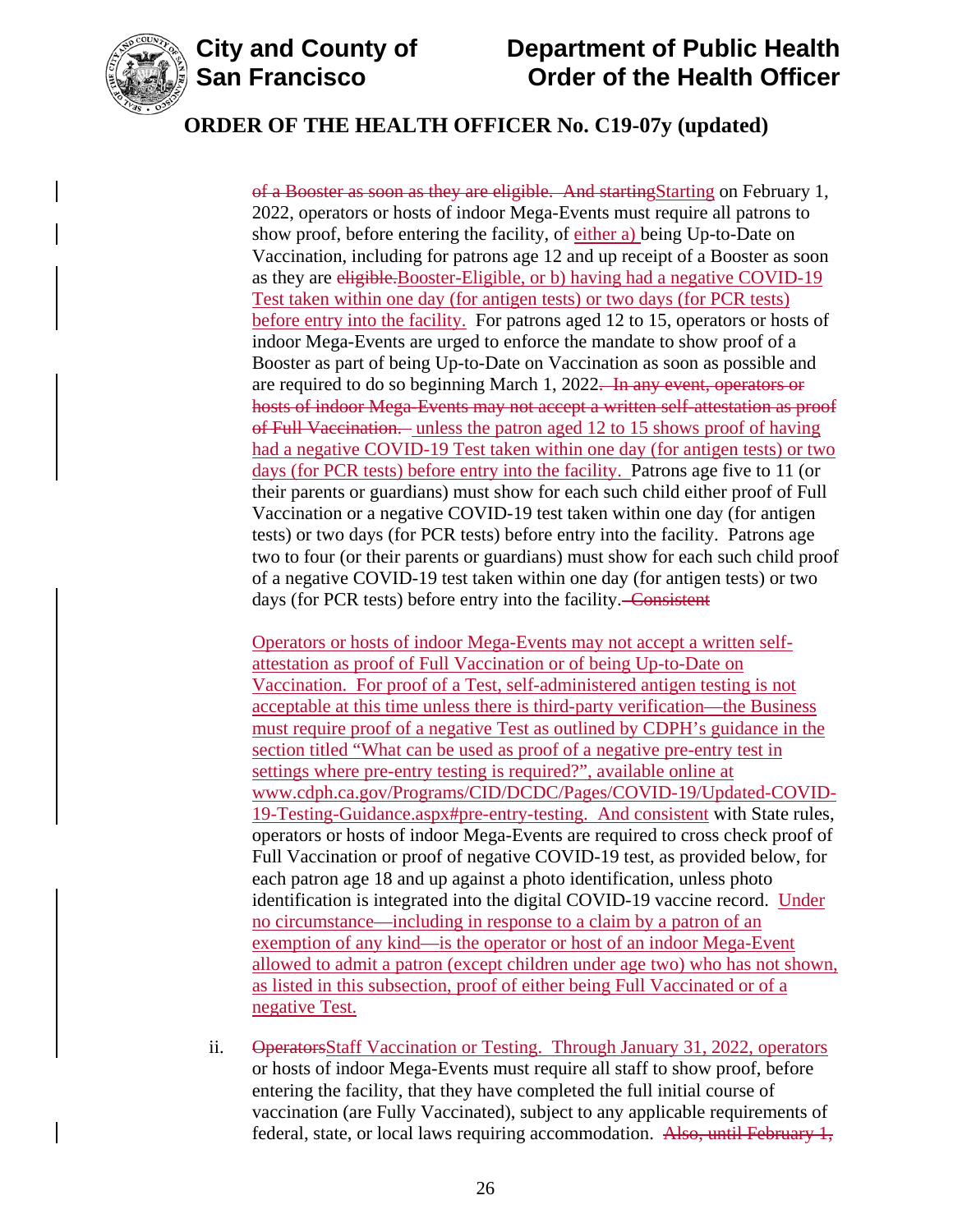

2022, operators or hosts of indoor Mega-Events are strongly urged to require all staff to show proof, before entering the facility, of being Up-to-Date on Vaccination, including receipt of a Booster as soon as they are eligible, subject to any applicable requirements for federal, state, or local laws requiring accommodation. And starting on February 1, 2022, operators or hosts of indoor Mega-Events must require all staff to show proof, before entering the facility, of being Up-to-Date on Vaccination, including receipt of a Booster within eight days of their being eligible for a Booster-Eligible. That means staff will meet the full requirements for being Up-to-Date on Vaccination no later than 15 days after being eligible for a Booster-Eligible, and they can work at the Mega-Event so long as they get the Booster by the eighth day of being eligible Booster-Eligible. These requirements for staff are subject to any applicable requirements for federal, state, or local laws requiring accommodation. As an alternative to meeting the Up-to-Date on Vaccination requirements, beginning on February 1, 2022, any staff who is allowed an exemption for a Religious Belief or Qualifying Medical Reason may enter the facility if they both a) show proof of having had a negative COVID-19 Test taken within one day (for antigen tests) or two days (for PCR tests) before entry into the facility (but staff is not required to be Tested more than twice each week so long as each Test is done at least three days apart) and b) wear a Well-Fitted Mask at all times except while actively performing or playing as required by Appendix A of this Order.

If a staff member covered by the requirements of this Section 7 to be Up-to-Date on Vaccination (in lieu of testing and masking for those who with a qualified exemption) recently had COVID-19 when that person would otherwise have been Booster-Eligible based on the period since becoming Fully Vaccinated, then that person should try to obtain the Booster as soon as possible at least 10 days after recovering and ending isolation. But to continue working in the indoor Mega-Event setting that person does not need to receive the Booster until 30 days after recovering from infection and discontinuing isolation, unless a healthcare provider recommends in a note that the Booster be delayed for a longer specified period.

For clarity, "staff" as used in this Section 7 does not include all individuals included in the broader term "Personnel." Performers or players who are not employed by the Business, governmental entity, or other organization hosting the event (*e.g.*, members of visiting teams and independent performers not employed by the host) are not covered by the mandate to be Up-to-Date on Vaccination listed in this Section, but are strongly encouraged to be Up-to-Date on Vaccination before playing or performing in San Francisco. If they are not Fully Vaccinated (meaning two weeks after completion of the full initial course of vaccination, as further defined in Section 1), and, on and after February 1, 2022, if they are not Up-to-Date on Vaccination (meaning, as further provided in Section 1, they have not received their full initial course of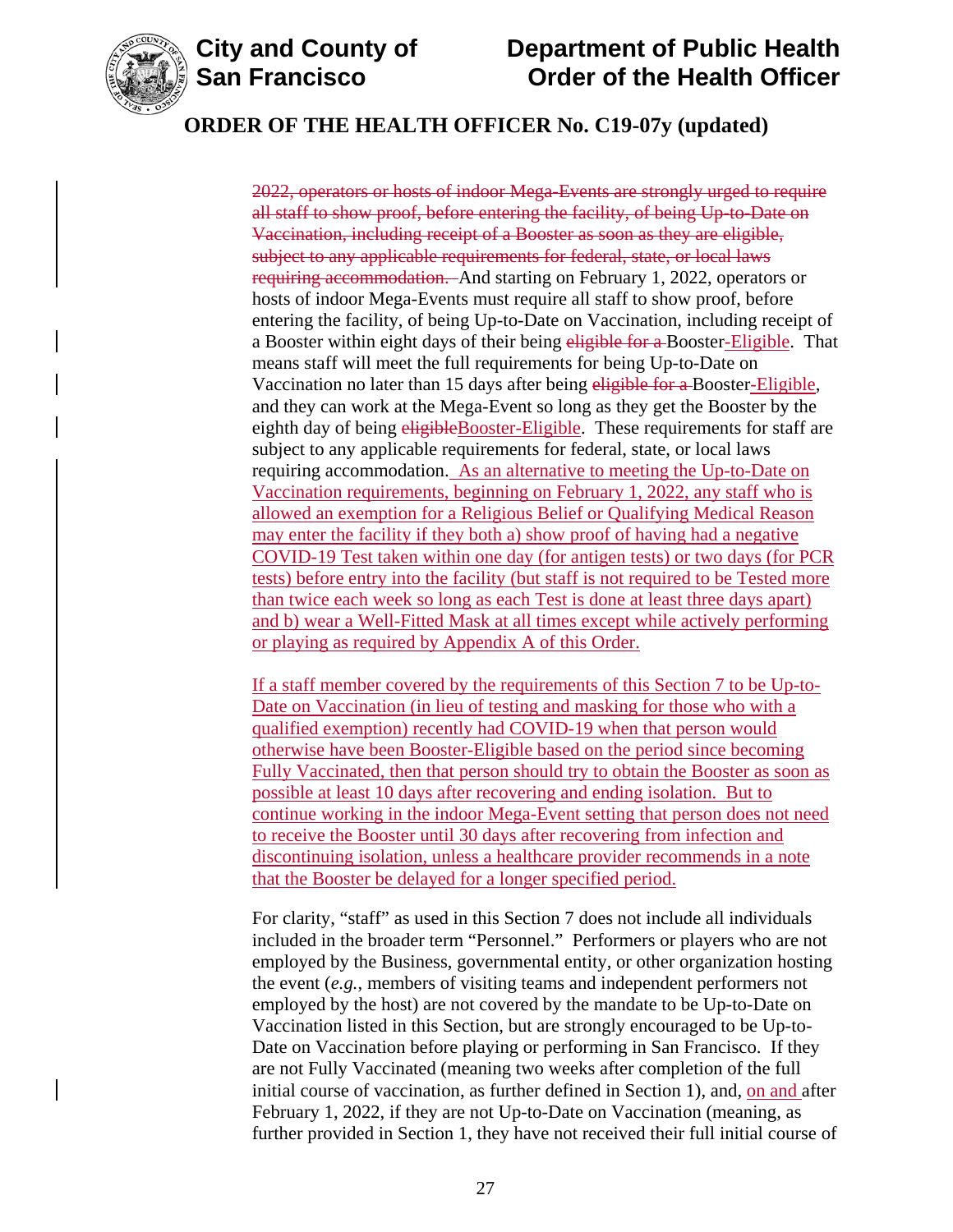

vaccination at least two weeks before and have not had a Booster once eligibleBooster-Eligible within the 15-day period as provided above in this subsection (ii)), they are required to comply with all of the following safety measures:

- Remain at least six feet away from members of the public for the entire duration of the event;
- Provide the Business, governmental entity, or other organization hosting the event with proof of a negative COVID-19  $tTest$  (nucleic acid or antigen) taken within one day (for antigen tests) or two days (for PCR tests) prior to entry into the facility or venue;
- Wear a Well-Fitted Mask at all times except while actively performing or playing as required by Appendix A of this Order; and
- Not enter the indoor portion of any of the businesses covered in Appendix B of this Order except areas required for them to perform or play.
- iii. Outdoor Mega-Events. Operators and hosts of outdoor Mega-Events are encouraged to consider requiring proof of Up-to-Date Vaccination as provided in Section 4 above.
- c. Health and Safety Plan Requirement.

The host or organizer of an indoor Mega-Event with 1,000 or more attendees or outdoor Mega-Event with 10,000 or more attendees, or a series of such Mega-Events, must submit to the Health Officer a proposed plan detailing the procedures that will be implemented to minimize the risk of transmission among patrons and Personnel. Specifically, the proposed plan should include to following:

- Description of event details (date/time; expected capacity; location; and type of event).
- Contact name for the event (*i.e.*, a person who can be reached in the event of an outbreak and/or who can be contacted to discuss the proposed plan).
- An explanation of how the host or organizer will have attendees meet requirements for providing their vaccination or testing status (required indoors, recommended outdoors).
- An explanation of how the host or organizer will communicate/message:
	- o Information to ensure that guests are aware of vaccination and testing requirements (indoors)/recommendations (outdoors); and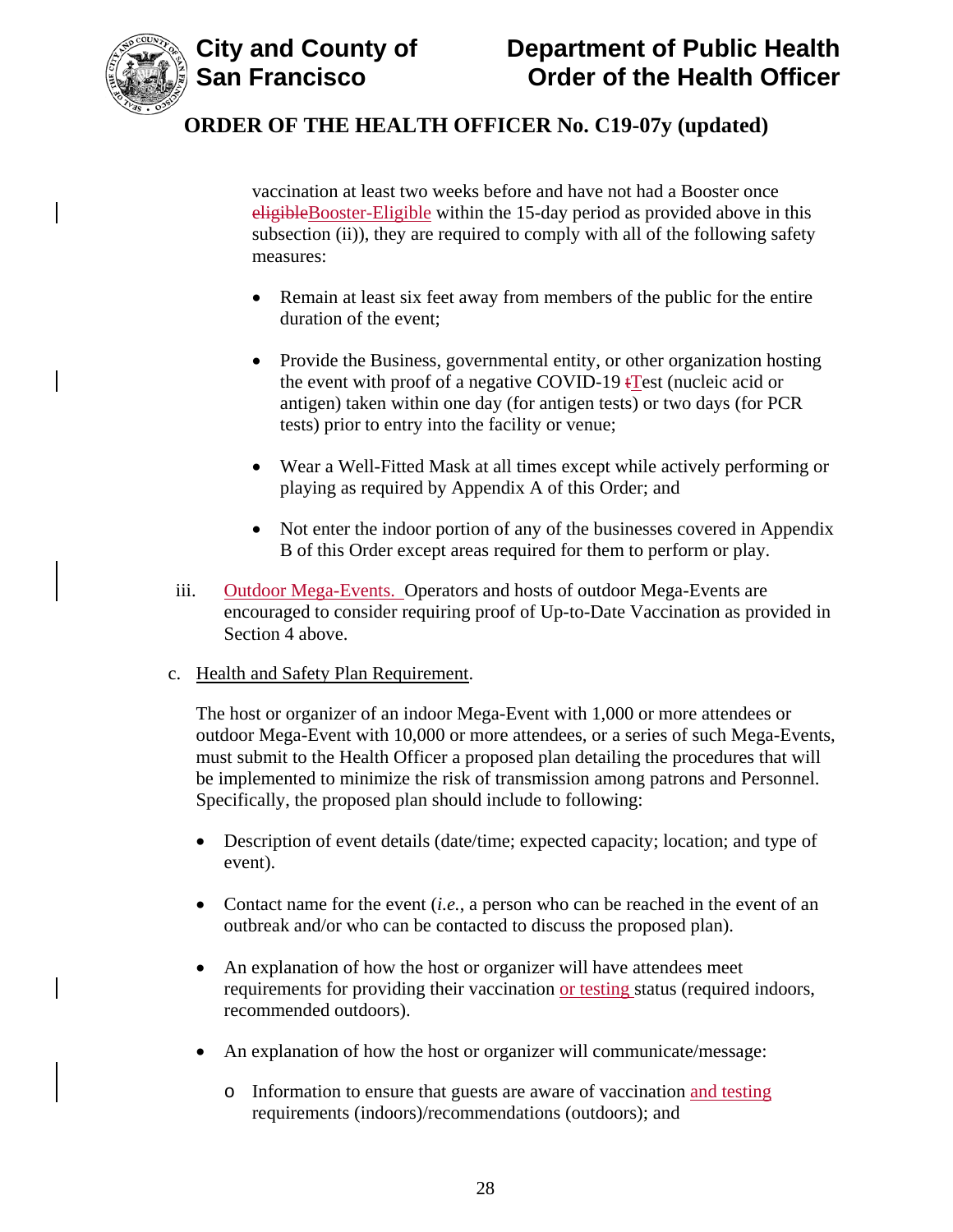

- o The safety measures being taken.
- If the event is being held indoors, an explanation of how the host or organizer will adhere to the Face Covering Requirements and Appendix A of this Order.
- A description of the strategies that will be implemented to avoid stagnant crowds (this can include traffic flow, advanced ticketing, touchless payment, etc.).

A template for plans for indoor Mega-Events is available at [www.sfdph.org/dph/alerts/files/C19-07-HSP-over-1000.pdf.](https://www.sfdph.org/dph/alerts/files/C19-07-HSP-over-1000.pdf) Hosts or operators of Mega-Events may use the provided template or submit their own materials that comply with the requirements of this Order.

Plans must be submitted by email to [HealthPlan@sfcityatty.org](mailto:HealthPlan@sfcityatty.org) at least 10 business days before the planned event or, if earlier, ten business days before the date on which tickets will begin to be sold or offered to the public. The host or organizer does not need advance written approval of the Health Officer or the Health Officer's designee to proceed with the Mega-Event consistent with the plan. But in the event the Health Officer identifies deficiencies in the plan, DPH will contact the host or organizer, and the host or organizer is required to work with DPH to address any and all deficiencies.

- d. Recommendations for Outdoor Events. All Businesses, governmental entities, and other organizations hosting outdoor Mega-Events, including when held at schools or under Programs for Children and Youth as provided in Section 5 above, are encouraged to consider requiring all patrons age 12 and up to show proof, before entering the event, that they are Up-to-Date on Vaccination (including having received a Booster as soon as they are eligible Booster-Eligible), subject to any applicable requirements of federal, state, or local laws requiring accommodation, and to follow the recommendations in the State's Post-Blueprint Guidance for outdoor Mega-Events.
- e. For convenience of reference, a chart summarizing the requirements for Mega-Events is available at [www.sfdph.org/dph/alerts/files/C19-07-Mega-and-Large-Event-](https://www.sfdph.org/dph/alerts/files/C19-07-Mega-and-Large-Event-Chart.pdf)[Chart.pdf.](https://www.sfdph.org/dph/alerts/files/C19-07-Mega-and-Large-Event-Chart.pdf)
- 8. COVID-19 Health Indicators. The City will continue to make publicly available on its website updated data on COVID-19 case rates, hospitalizations and vaccination rates. That information can be found online at [https://sf.gov/resource/2021/covid-19-data-and](https://sf.gov/resource/2021/covid-19-data-and-reports)[reports.](https://sf.gov/resource/2021/covid-19-data-and-reports) The Health Officer will monitor this data, along with other data and scientific evidence, in determining whether to modify or rescind this Order, as further described in Section 2(a) above.
- 9. Incorporation of State and Local Emergency Proclamations and Federal and State Health Orders. The Health Officer is issuing this Order in accordance with, and incorporates by reference, the emergency proclamations and other federal, state, and local orders and other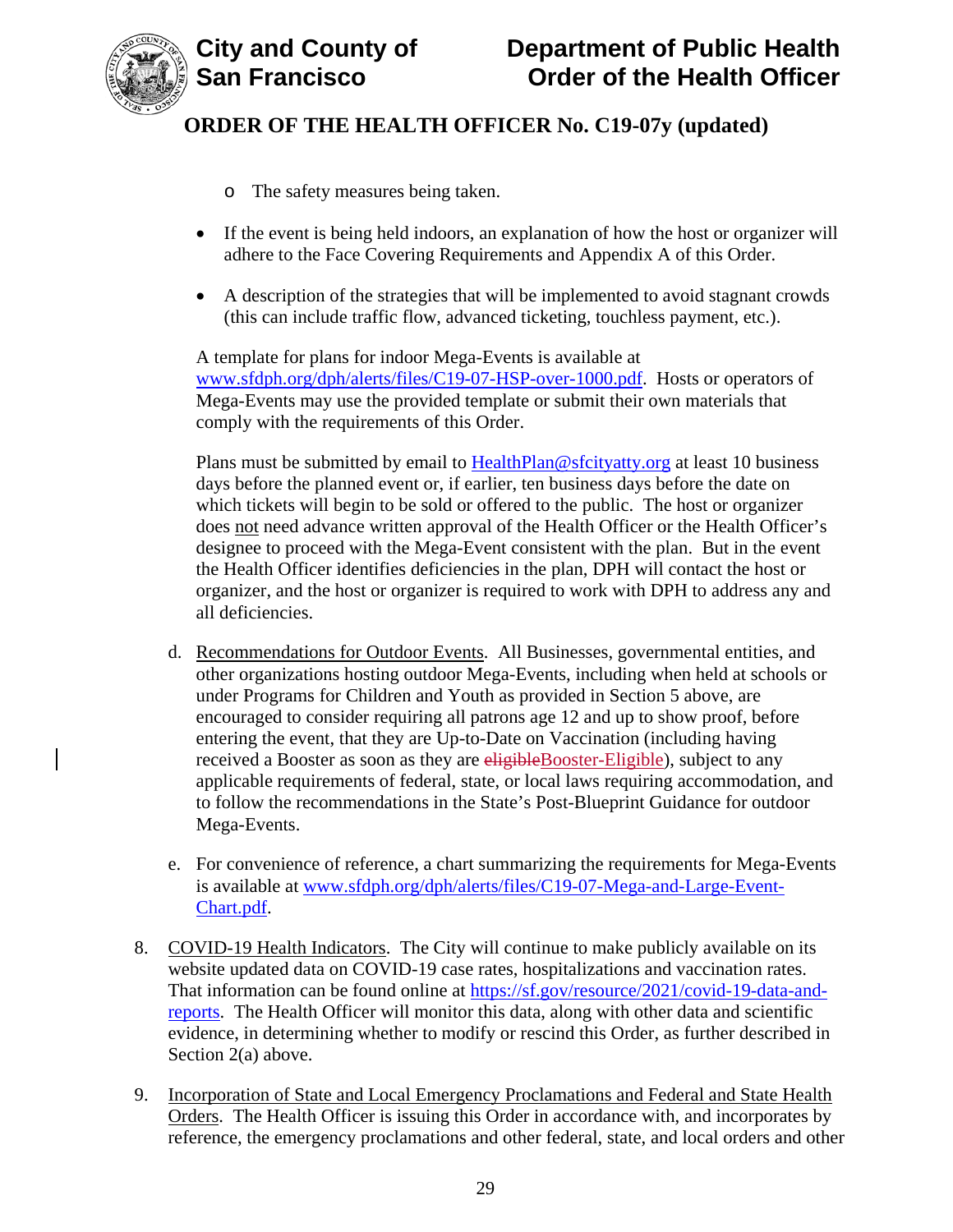

pandemic-related orders described below in this Section. But this Order also functions independent of those emergency proclamations and other actions, and if any State, federal, or local emergency declaration, or any State or federal order or other guidance, is repealed, this Order remains in full effect in accordance with its terms (subject to Section 13 below).

- a. State and Local Emergency Proclamations. This Order is issued in accordance with, and incorporates by reference, the March 4, 2020 Proclamation of a State of Emergency issued by the Governor, the February 25, 2020 Proclamation by the Mayor Declaring the Existence of a Local Emergency, and the March 6, 2020 Declaration of Local Health Emergency Regarding Novel Coronavirus 2019 (COVID-19) issued by the Health Officer, as each of them have been and may be modified, extended, or supplemented.
- b. State Health Orders. This Order is also issued in light of the various orders, directives, rules, and regulations of the State, including, but not limited to, those of the State's Public Health Officer and Cal/OSHA. The State has expressly acknowledged that local health officers have authority to establish and implement public health measures within their respective jurisdictions that are more restrictive than those implemented by the State Public Health Officer.
- c. Federal Orders. This Order is further issued in light of federal emergency declarations and orders, including, but not limited to, the January 20, 2021 Executive Order on Protecting the Federal Workforce and Requiring Mask-Wearing, which requires all individuals in Federal buildings and on Federal land to wear masks, maintain physical distance, and adhere to other public health measures, and the February 2, 2021 Order of the CDC, which requires use of masks on public transportation, as each of them may have been and may be modified, extended or supplemented.

## 10. Obligation to Follow Stricter Requirements of Orders.

Based on local health conditions, this Order includes a limited number of health and safety restrictions that are more stringent than those contained under State orders. Where a conflict exists between this Order and any state or federal public health order related to the COVID-19 pandemic, the most restrictive provision (*i.e.*, the more protective of public health) controls. Consistent with California Health and Safety Code section 131080 and the Health Officer Practice Guide for Communicable Disease Control in California, except where the State Health Officer may issue an order expressly directed at this Order and based on a finding that a provision of this Order constitutes a menace to public health, any more restrictive measures in this Order continue to apply and control in this County.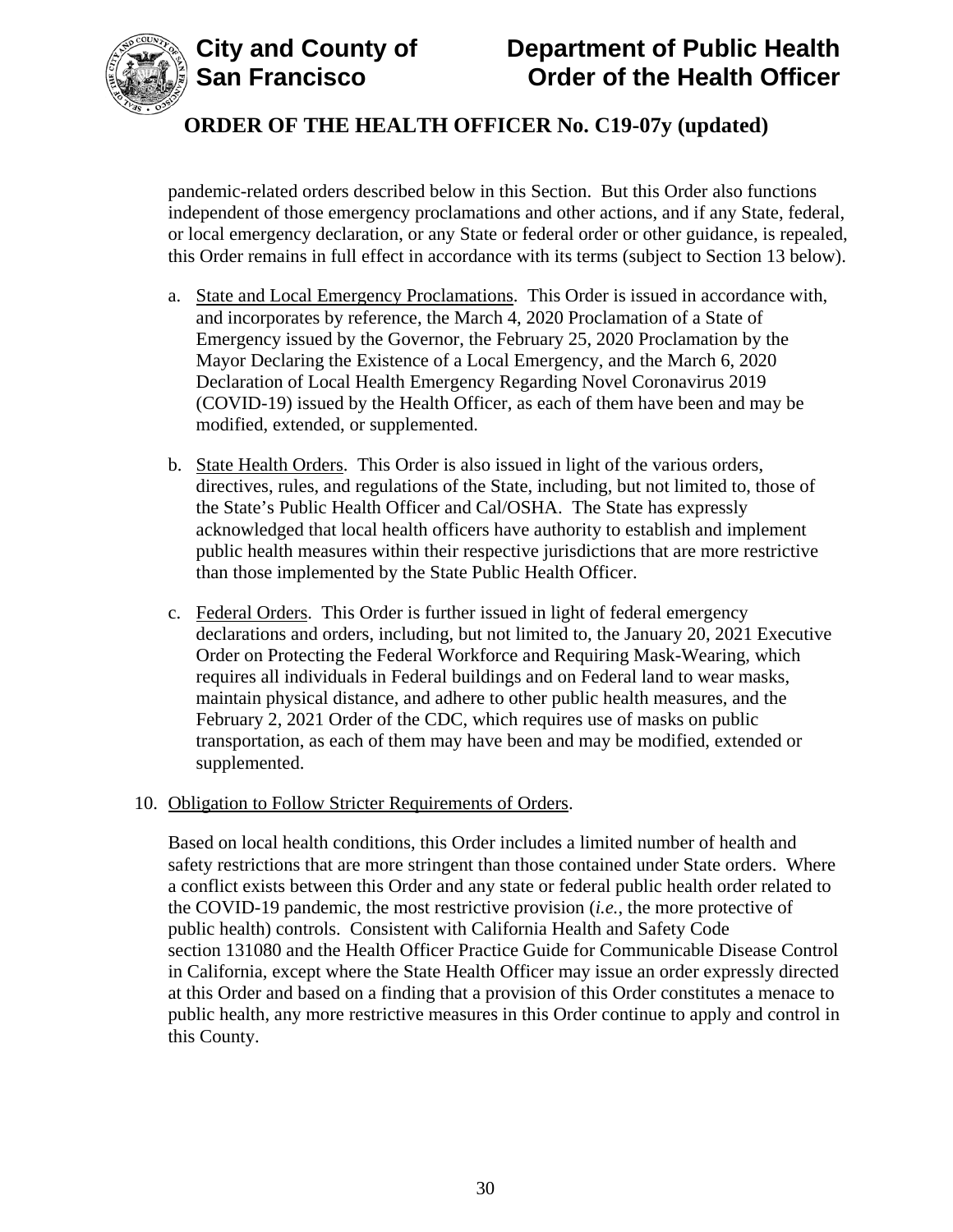

## 11. Obligation to Follow Health Officer Orders and Directives and Mandatory State Guidance.

In addition to complying with all provisions of this Order, all individuals and entities, including all Businesses and governmental entities, must also follow any applicable orders and directives issued by the Health Officer (available online at [www.sfdph.org/healthorders](http://www.sfdph.org/healthorders) and [www.sfdph.org/directives\)](https://www.sfdph.org/directives) and any applicable mandatory guidance issued by the State Health Officer or California Department of Public Health. To the extent that provisions in the orders or directives of the Health Officer and the mandatory guidance of the State conflict, the more restrictive provisions (*i.e.*, the more protective of public health) apply. In the event of a conflict between provisions of any previously-issued Health Officer order or directive and this Order, this Order controls over the conflicting provisions of the other Health Officer order or directive.

#### 12. Enforcement.

Under Government Code sections 26602 and 41601 and Health and Safety Code section 101029, the Health Officer requests that the Sheriff and the Chief of Police in the County ensure compliance with and enforce this Order. The violation of any provision of this Order (including, without limitation, any health directives) constitutes an imminent threat and immediate menace to public health, constitutes a public nuisance, and is punishable by fine, imprisonment, or both. DPH is authorized to respond to such public nuisances by issuing Notice(s) of Violation and ordering premises vacated and closed until the owner, tenant, or manager submits a written plan to eliminate all violations and DPH finds that plan satisfactory. Such Notice(s) of Violation and orders to vacate and close may be issued based on a written report made by any City employees writing the report within the scope of their duty. DPH must give notice of such orders to vacate and close to the Chief of Police or the Chief's designee to be executed and enforced by officers in the same manner as provided by San Francisco Health Code section 597. As a condition of allowing a Business to reopen, DPH may impose additional restrictions and requirements on the Business as DPH deems appropriate to reduce transmission risks, beyond those required by this Order and other applicable health orders and directives.

#### 13. Effective Date.

This Order is effective at 12:01 a.m. on June 15, 2021 and will continue, as updated, to be in effect until the Health Officer rescinds, supersedes, or amends it in writing. The changes made in the January  $\frac{1026}{1022}$  update are effective immediately except that the change in the threshold for Mega-Events becomessubject to certain changes becoming operative on January 15 February 1, 2022— as provided in this Order.

## 14. Relation to Other Orders of the San Francisco Health Officer.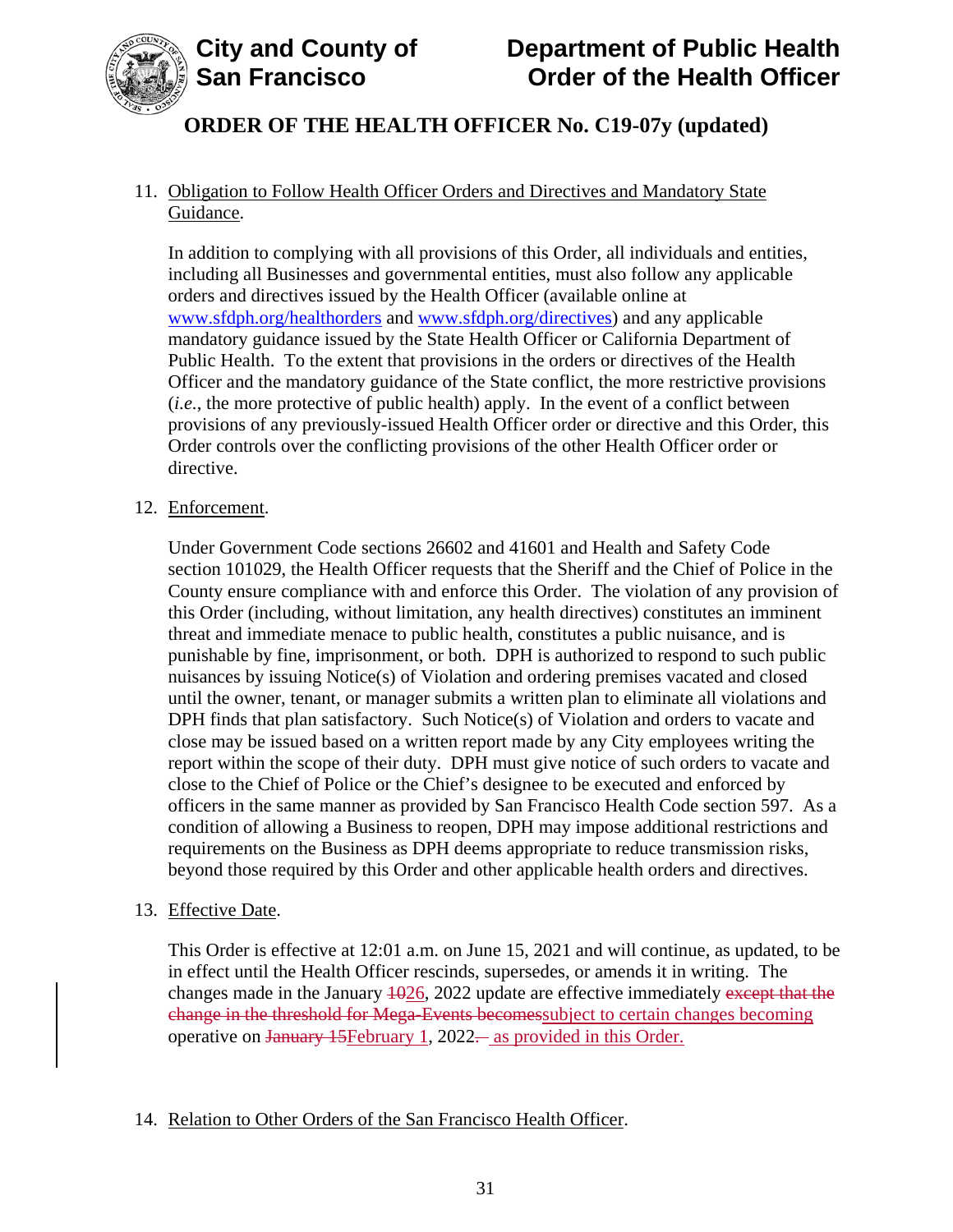



Upon issuance, this Order revises and entirely replaces the prior update to Health Officer Order No. C19-07y (issued <del>December 14, 2021January 10, 2022</del>). Leading up to and in connection with the effective date of this Order, the Health Officer has rescinded a number of other orders and directives relating to COVID-19, including those listed in the Health Officer's Omnibus Rescission of Health Officer Orders and Directives, dated June 11, 2021. On and after the effective date of this Order, the following orders and directives of the Health Officer shall continue in full force and effect: Order Nos. C19-16 (hospital patient data sharing), C19-18 (vaccine data reporting), and C19-19 (minor consent to vaccination), and C19-20 (test collection sites); and the directives that this Order references in Sections 3 and 5, as the Health Officer may separately amend or later terminate any of them. Health Officer Order No. C19-15 was also reinstated on August 19, 2021, and remains in effect as outlined in that order (including as it is amended in the future). Also, this Order also does not alter the end date of any other Health Officer order or directive having its own end date or that continues indefinitely.

#### 15. Copies.

The County must promptly provide copies of this Order as follows: (1) by posting on the DPH website [\(www.sfdph.org/healthorders\)](https://www.sfdph.org/healthorders); (2) by posting at City Hall, located at 1 Dr. Carlton B. Goodlett Pl., San Francisco, CA 94102; and (3) by providing to any member of the public requesting a copy.

#### 16. Severability.

If a court holds any provision of this Order or its application to any person or circumstance to be invalid, then the remainder of the Order, including the application of such part or provision to other persons or circumstances, shall not be affected and shall continue in full force and effect. To this end, the provisions of this Order are severable.

#### **IT IS SO ORDERED:**

Susan Philip, MD, MPH, Dated: January 4026, 2022 Health Officer of the City and County of San Francisco

Attachments:

- Appendix A Face Covering Requirements (last updated December 29, 2021January 26, 2022)
- Appendix  $\overline{B}$  Proof of Vaccination Requirements (last updated January  $\pm 0.2022$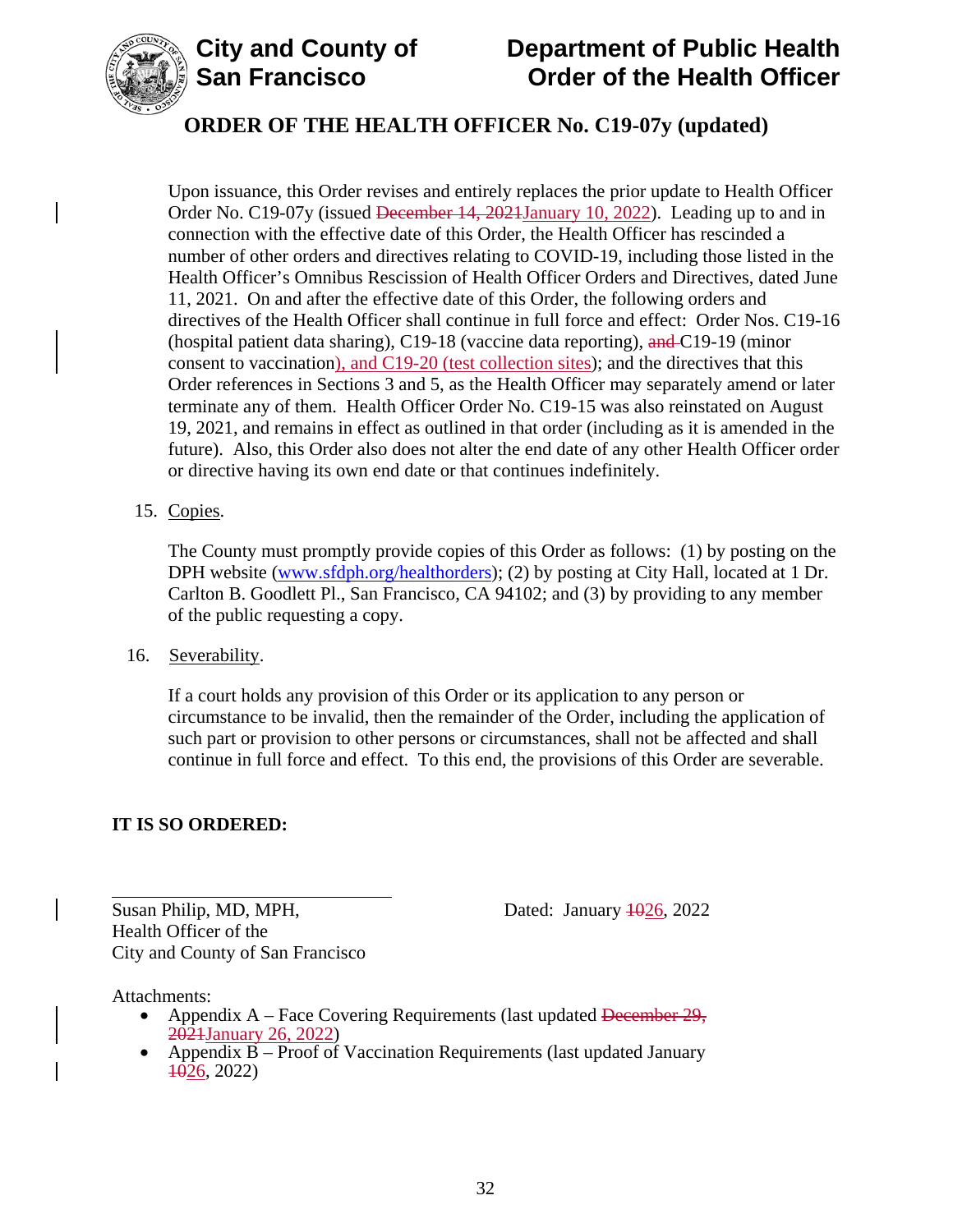## **[December 29, 2021January 26, 2022]**

#### 1. General Requirement to Wear Well-Fitted Mask.

Everyone, including people who have received their initial course of vaccination (also referred to as being Fully Vaccinated) or are Up-to-Date on Vaccination (meaning they have completed their initial course of vaccination and are at least seven days after having received a Booster once eligible for a Booster, as further defined in Section 1 of the body of the Order), must for the time being wear a Well-Fitted Mask in indoor public settings at all times except as provided in Sections 4 and 5, below. In coordination with health officers from other Bay Area jurisdictions, the Health Officer will, by a further amendment to the Order, terminate the general requirements in this Appendix A when all three of the following health and vaccination benchmarks are met (subject to any required State rules):

a. The case count in the County is at or below CDC level of yellow transmission for at least three continuous weeks (*i.e.*, fewer than 50 cases per 100,000 of population for the past seven days and less than 8% rate for positive tests over the past seven days);

b. The total number of patients hospitalized in the County due to COVID-19 is no more than 65 (*i.e.*, patients hospitalized not due to COVID-19 do not count towards this number); and

- c. The earlier of the following occurs:
	- i. 80% of the total population in the County (including children of all ages) have received their final dose of vaccine, subject to the Health Officer's consideration of the equitable distribution of the vaccine among children ages 5 to 11 years living in communities in the County that are vulnerable and highly impacted by COVID-19; or
	- ii. December 24, 2021, which is eight weeks after the FDA granted emergency use authorization of any COVID-19 vaccine for children ages 5 to 11 years.

After these conditions are met and the requirements under this Appendix A terminate, the Well-Fitted Mask and other face covering requirements and recommendations in the body of the Order will continue, as well as all Face Covering Requirements under any other federal, state, or local law, order, rule or regulation.

#### 2. Ventilation.

Businesses and operators of other public and private facilities where people are allowed to remove their Well-Fitted Masks indoors (under any of the exceptions provided in Section 5, below) may only allow people to remove their Well-Fitted Masks if they use at least one of the following ventilation strategies: (1) all available windows and doors accessible to fresh outdoor air are kept open as long as air quality and weather conditions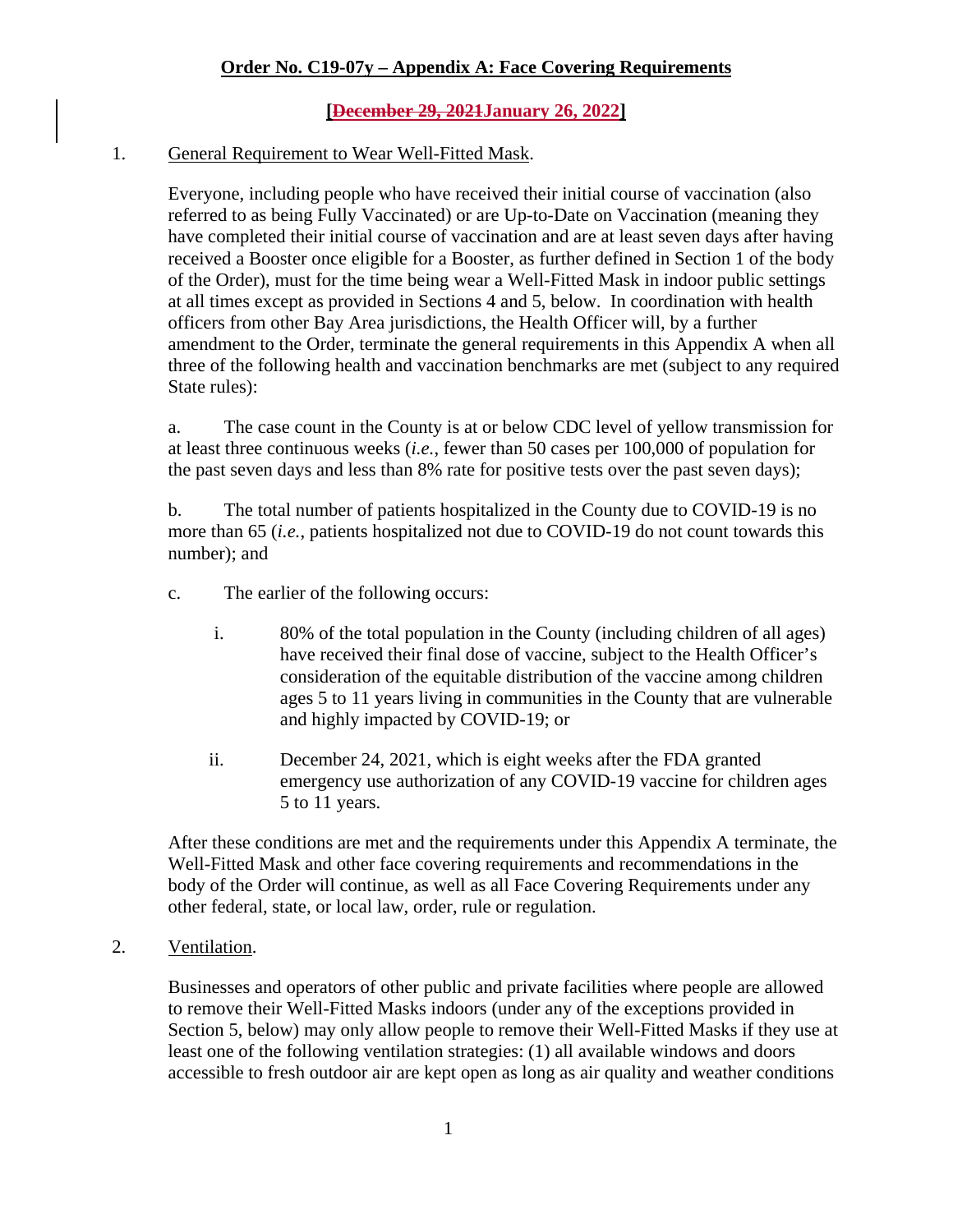### **[December 29, 2021January 26, 2022]**

permit; (2) fully operational HVAC system; or (3) appropriately sized portable air cleaners in each room. For clarity, if windows and doors are closed due to air quality or weather conditions, then a Business or operator of a public or private facility must follow at least one of remaining ventilation strategies before allowing people to remove their Well-Fitted Masks under this Order.

#### 3. Proof of Vaccination.

Businesses and other entities are urged to require people to provide proof that they have completed their initial vaccination series (are Fully Vaccinated) before allowing people to remove their Well-Fitted Mask to the extent allowed in Section 5, below. For clarity, even if a Business or other entity does verify that people are Fully Vaccinated, people still must wear a Well-Fitted Mask unless otherwise exempted under this Order. And as provided in the Order, each Business that is required to confirm proof of completion of the full initial course of vaccination (Full Vaccination) is strongly urged to implement measures as soon as possible to require its patrons and staff (as distinct from Personnel) to be Up-to-Date on Vaccination, including requiring them to show proof of receipt of a Booster once they are eligible.

#### 4. Status-Based Exemptions.

a. Medical or Safety Exemption. A person does not need to wear a Well-Fitted Mask when they can show: (1) a medical professional has provided a written exemption to the Face Covering Requirement, based on the person's medical condition, other health concern, or disability; or (2) that they are hearing impaired, or communicating with a person who is hearing impaired, where the ability to see the mouth is essential for communication; or (3) wearing a Well-Fitted Mask while working would create a risk to the person related to their work as determined by local, state, or federal regulators or workplace safety guidelines. In accordance with CDPH and CDC guidelines, if a person is exempt from wearing a Well-Fitted Mask under this paragraph, they still must wear an alternative face covering, such as a face shield with a drape on the bottom edge, unless they can show either: (1) a medical professional has provided a written exemption to this alternative face covering requirement, based on the person's medical condition, other health concern, or disability; or (2) wearing an alternative face covering while working would create a risk to the person related to their work as determined by local, state, or federal regulators or workplace safety guidelines.

A Well-Fitted Mask should also not be used by anyone who has trouble breathing or is unconscious, incapacitated, or otherwise unable to remove the Well-Fitted Mask without assistance.

b. Children. In accordance with CDPH and CDC guidelines, any child younger than two years old must not wear a Well-Fitted Mask because of the risk of suffocation. Children age two to nine years must wear Well-Fitted Masks to the greatest extent feasible. Children age two to nine years may wear an alternative face covering (as that term is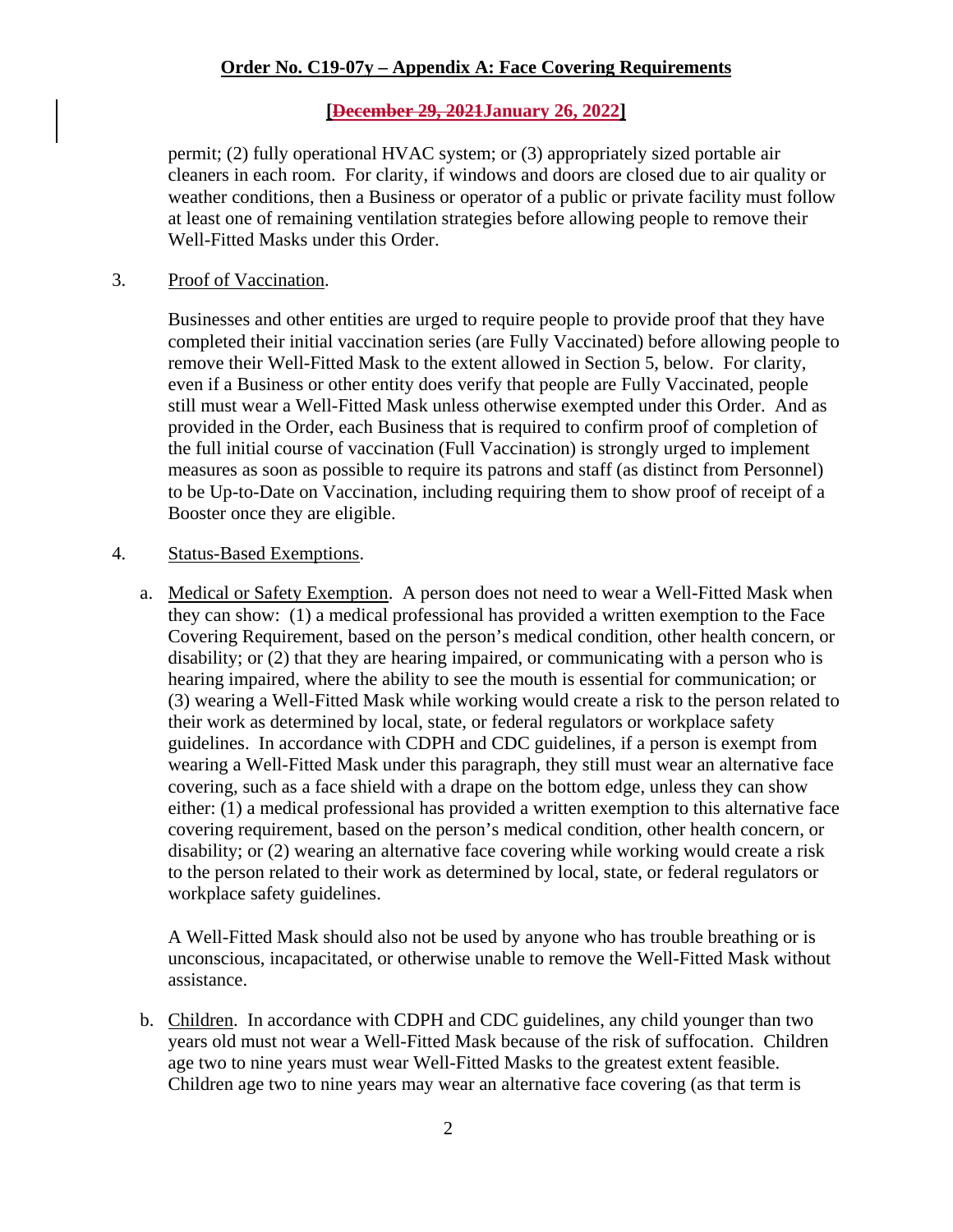### **[December 29, 2021January 26, 2022]**

described in Section 4.a, above) if their parent or caregiver determines it will improve the child's ability to comply with this Order. Children age two to nine and their accompanying parents or caregivers should not be refused any essential service based on a child's inability to wear a Well-Fitted Mask (for example, if a four-year old child refuses to keep a Well-Fitted Mask on in a grocery store), but the parent or caregiver should when possible take reasonable steps to have the child wear a Well-Fitted Mask to protect others and minimize instances when children without Well-Fitted Masks are brought into settings with other people. Parents and caregivers of children age two to nine years must supervise the use of Well-Fitted Masks to ensure safety and avoid misuse. Children must wear face coverings in schools as required under State health rules.

- c. Personal Protective Equipment. A person does not need to wear a Well-Fitted Mask when wearing personal protective equipment ("PPE") that is more protective than a Well-Fitted Mask, including when required by (i) any workplace policy or (ii) any local, state, or federal law, regulation, or other mandatory guidance. When a person is not required to wear such PPE and in an indoor public setting, they must wear a Well-Fitted Mask or PPE that is more protective unless otherwise exempted under this Order.
- 5. Activity- and Location-Based Exemptions.

To the extent allowed by state or federal rules requiring face coverings for unvaccinated people, and subject to any additional health restrictions a particular Business or government agency may impose for a facility or other setting it owns, operates, or controls, wearing a Well-Fitted Mask is not required in any of the following situations:

- a. Indoor Public Setting While Alone or with member of Household. A person does not need to wear a Well-Fitted Mask when they are alone or with a member of their Household in a public building or completely enclosed space such as an office, and people who are not part of their Household are not likely to be in the same space. If someone who is not part of a person's Household enters the enclosed space, both people must wear a Well-Fitted Mask for the duration of the interaction. For clarity, people must wear Well-Fitted Masks whenever they are in semi-enclosed spaces such as cubicles and common areas for shared living settings, such as hotels, shared rentals with multiple Households, dormitories, fire stations, lobbies, and elevators. A Well-Fitted Mask must be worn if the person is in an indoor public space where others who are not part of their Household routinely are present.
- b. Active Eating and Drinking. People may remove their Well-Fitted Mask while actively eating or drinking. People are urged to be seated at a table or positioned at a stationary counter or place while eating or drinking. For clarity, Well-Fitted Masks may be removed while actively eating or drinking in both indoor dining and indoor settings other than indoor dining where patrons may eat or drink, such as live performances and movies.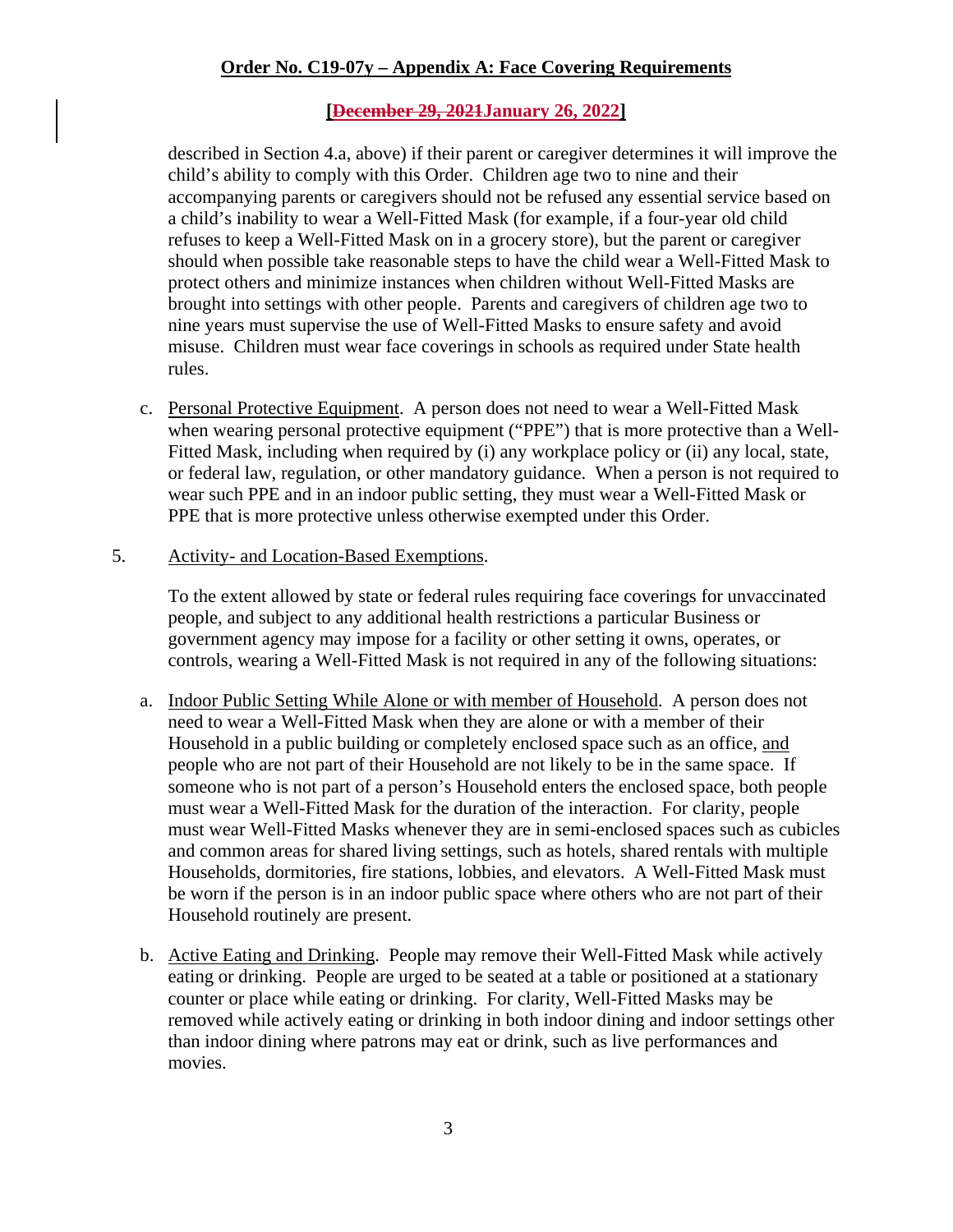#### **[December 29, 2021January 26, 2022]**

c. Motor Vehicles. A person does not need to wear a Well-Fitted Mask when in a personal motor vehicle and either alone or exclusively with other members of the same Household. But a Well-Fitted Mask is required when alone in the vehicle if the vehicle is used as a taxi or for any private car service or ride-sharing vehicle. Persons sharing a personal motor vehicle with people outside of the same Household are strongly encouraged to roll down the vehicle's windows for ventilation.

**[NOTE:** Effective at 12:01 a.m. on **December 30, 2021, the following language, shown in** *strikethrough***, is temporarily suspended until** February 1, 2022 **due to the surge associated with the Omicron variant**.

, certain Personnel may also remove their Well-Fitted Mask in motor vehicles they use for work or in personal motor vehicles they use to commute to and from work, if all of the following conditions are satisfied:

- i. Everyone in the motor vehicle who removes their Well-Fitted Mask must be Up-to-Date on Vaccination. Anyone in the motor vehicle who is Fully Vaccinated*.* but not Up-to-Date on Vaccination (meaning they are eligible for but have not received a Booster or received one in the preceding six days) must keep their Well-Fitted Mask on at all times.
- *ii. No person is unvaccinated due to a medical disability or religious exemption.*
- ii. Everyone in the motor vehicle must be Up-to-Date on Vaccination or Fully Vaccinated unless they are unvaccinated due to a Qualifying Medical Reason, Religious Beliefs, or age restriction to vaccination. If anyone is unvaccinated due to a Qualifying Medical Reason, Religious Beliefs, or age restriction to vaccination, that person (except children under age two) may only be in the motor vehicle if they had a negative COVID-19 Test taken within one day (for antigen tests) or two days (for PCR tests) before entry into the motor vehicle and keep their Well-Fitted Mask on at all times (but people are not required to be Tested more than twice each week so long as each Test is done at least three days apart).
- iii. Everyone in the motor vehicle must be employed by the same Business or other entity. For clarity, this exemption does not apply to carpools where the people in the vehicle are employed by two or more different Businesses or other entities.
- *iv. No children under 5 years old are present, and no children 5 to 11 years old are present who are not Fully Vaccinated. If any children are present who are not Fully Vaccinated, including any child under 5 years old, everyone must wear a Well-Fitted Mask unless otherwise exempted by this Order.* **]**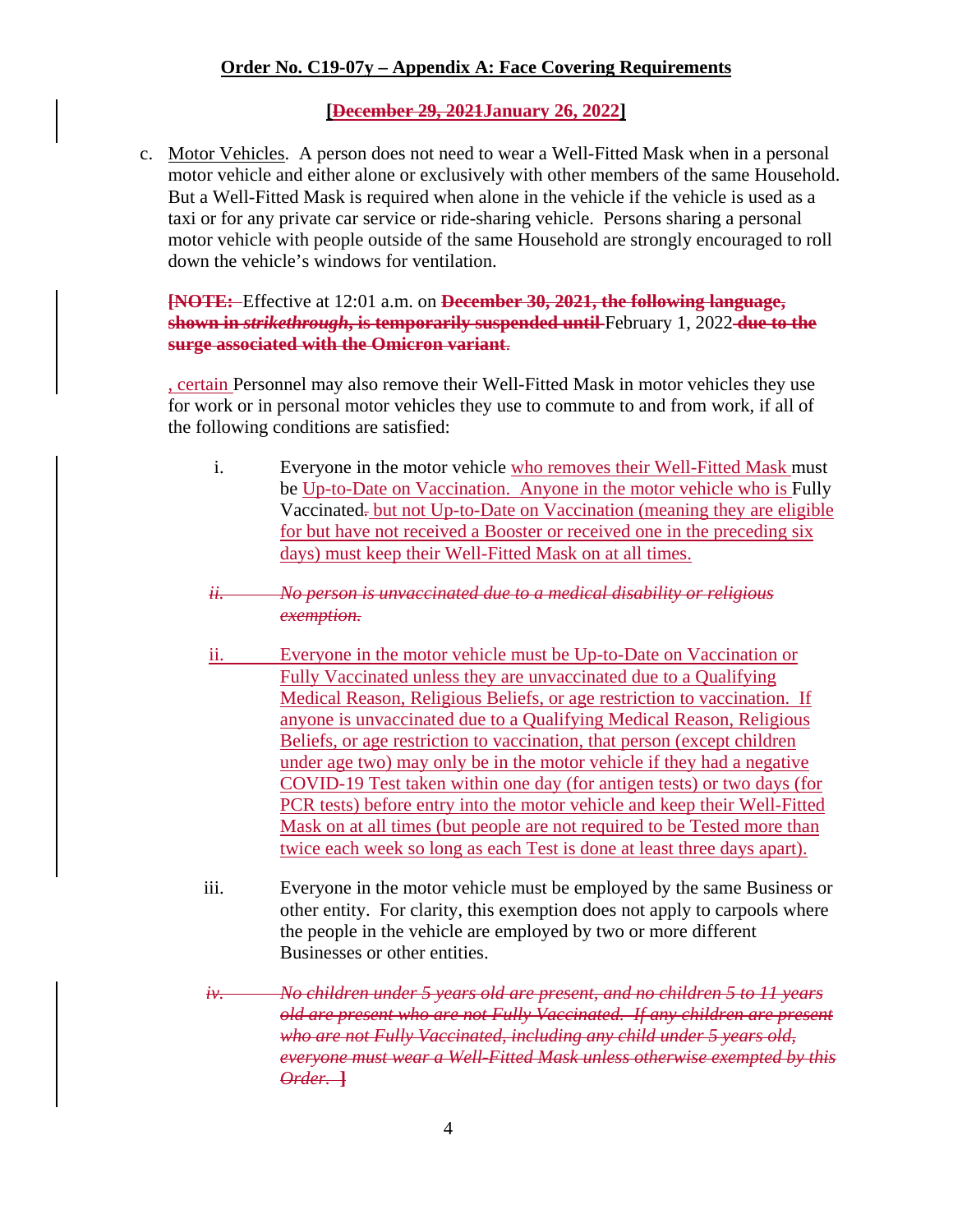## **[December 29, 2021January 26, 2022]**

iv. In the context of this rule, Well-Fitted Masks may be removed by anyone present based on other exceptions listed in this Appendix (such as removal while actively eating or drinking). But this rule does not apply in the context of TK-12 schools (which are subject to Health Officer Directive No. 2020-33, including as it is amended) or Programs for Children and Youth (which are subject to Health Officer Directive No. 2020-14, including as it is amended).

This Personnel motor vehicle exemption does not apply to use of any mode of public transit, taxis, limousines, or shared transportation networks.

- d. Showering, Personal Hygiene, or Sleeping. People may remove their Well-Fitted Mask only while showering or actively engaging in personal hygiene that requires removal of the Well-Fitted Mask, including at a gym, fitness center, or other facility. People may remove their Well-Fitted Mask while sleeping in indoor public settings.
- e. Live or Recorded Performance and Professional Sports. Performers at indoor live or recorded settings or events such as concerts, live music, film, television, recording studios, theater, opera, symphony, and professional sports may remove their Well-Fitted Masks while actively performing or practicing. If they remove their Well-Fitted Mask, performers must maintain at least six feet of distance from attendees and employees and are encouraged to maintain as much distance from other performers as possible. Performers are strongly urged to be Fully Vaccinated or regularly tested, and to wear their Well-Fitted Masks to the greatest extent possible. Attendees and Personnel must remain masked while attending or working at the performance except when another exemption applies.
- f. Religious Gatherings. Service leaders of indoor public religious gatherings, including by way of example but not limitation, choirs, may remove their Well-Fitted Mask while actively performing religious services. If they remove their Well-Fitted Mask, service leaders must maintain at least six feet of distance from participants except when another exception applies and are encouraged to maintain as much distance from other service leaders as possible. Service leaders are strongly urged to be Fully Vaccinated or regularly tested, and to wear their Well-Fitted Masks to the greatest extent possible. Participants in indoor religious gatherings may remove their Well-Fitted Masks to participate in religious rituals.

**[NOTE:** Effective at 12:01 a.m. on **December 30, 2021, the following language, shown in** *strikethrough***, is temporarily suspended until** February 1, 2022 **due to the surge associated with the Omicron variant**.

*Also*, service leaders, participants, and Personnel in indoor public religious gatherings may remove their Well-Fitted Masks (with no distancing requirement) if all of the following conditions are satisfied: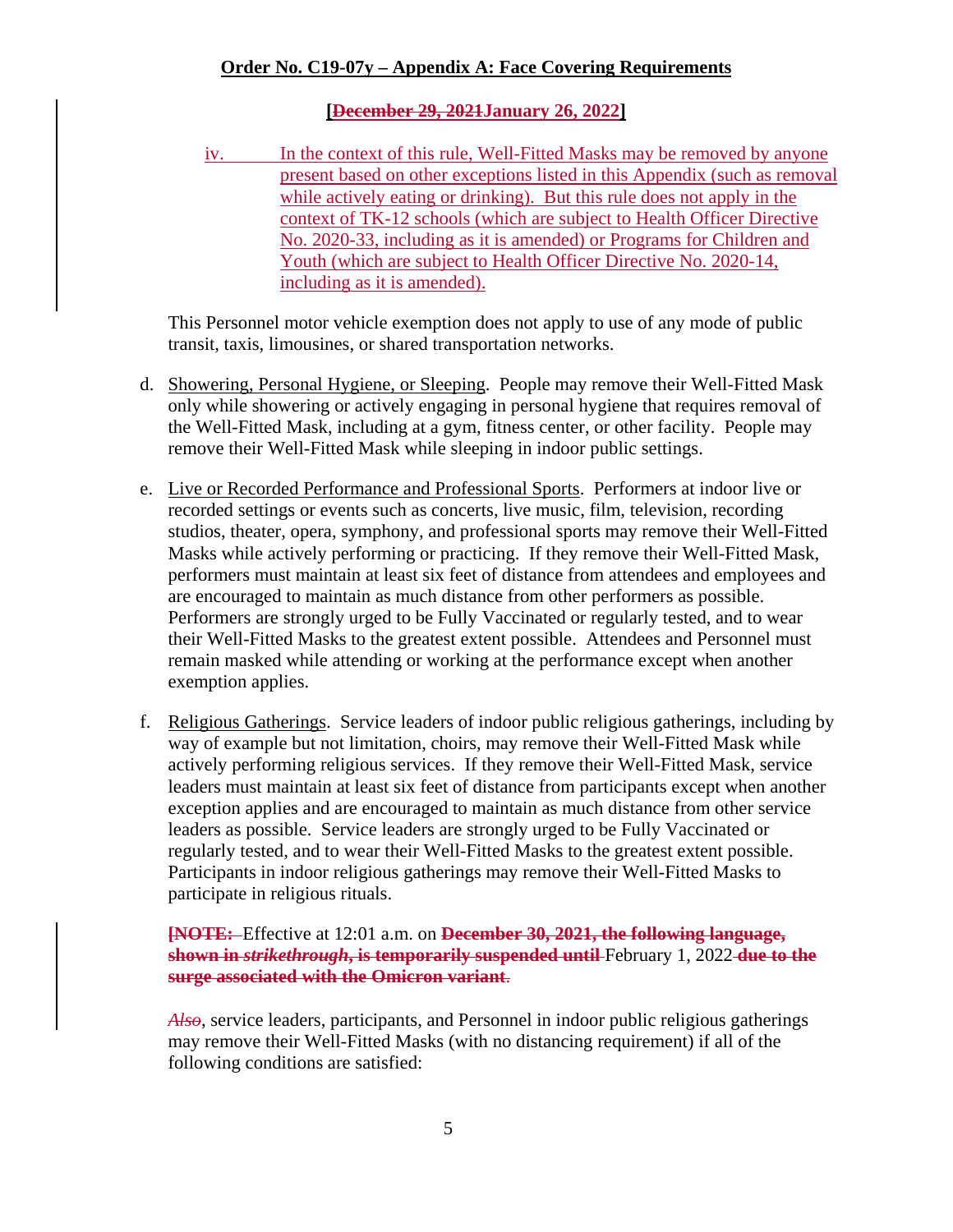#### **[December 29, 2021January 26, 2022]**

i. All people (including service leaders, participants, and Personnel) entering the facility *provide proof they are Fully Vaccinated*who remove their Well-Fitted Mask must provide proof they are Up-to-Date on Vaccination. Anyone entering the facility who is Fully Vaccinated but not Up-to-Date on Vaccination (meaning they are eligible for but have not received a Booster or received one in the preceding six days) must keep their Well-Fitted Mask on at all times.

#### *ii. No person is unvaccinated due to a medical disability or religious exemption.*

- ii. Everyone in the facility must be Up-to-Date on Vaccination or Fully Vaccinated unless they are unvaccinated due to a Qualifying Medical Reason, Religious Beliefs, or age restriction to vaccination. If anyone is unvaccinated due to a Qualifying Medical Reason, Religious Beliefs, or age restriction to vaccination, that person (except children under age two) may only be in the facility if they had a negative COVID-19 Test taken within one day (for antigen tests) or two days (for PCR tests) before entry into the motor vehicle and keep their Well-Fitted Mask on at all times (but people are not required to be Tested more than twice each week so long as each Test is done at least three days apart).
- iii. The religious gathering consists of a stable group of people who participate on a regular basis. No guests or people who are not part of the congregation or do not regularly participate in the religious gathering are present. If any guest or individual who is not part of the congregation or does not regularly participate in the religious gathering is present, everyone must wear a Well-Fitted Mask unless otherwise exempted by this Order.
- iv. The operator of the facility or host of the religious gathering controls access to ensure that all people entering the facility are Fully Vaccinated*.* or Up-to-Date on Vaccination except as allowed in subsection f.ii. People who enter the facility on an intermittent or occasional basis for short periods of time (*e.g.*, people who deliver goods or packages) do not need to provide proof of Full Vaccination or being Up-to-Date on Vaccination, but must wear a Well-Fitted Mask unless otherwise exempted under this Order and are strongly encouraged to avoid entering any area of the facility covered by this exemption where people in that area do not need to wear Well-Fitted Masks. For clarity, anyone who participates in the religious gathering at the facility is not considered to be there on an intermittent or occasional basis for a short period of time, regardless of how briefly they may participate or whether the gathering itself does not last long.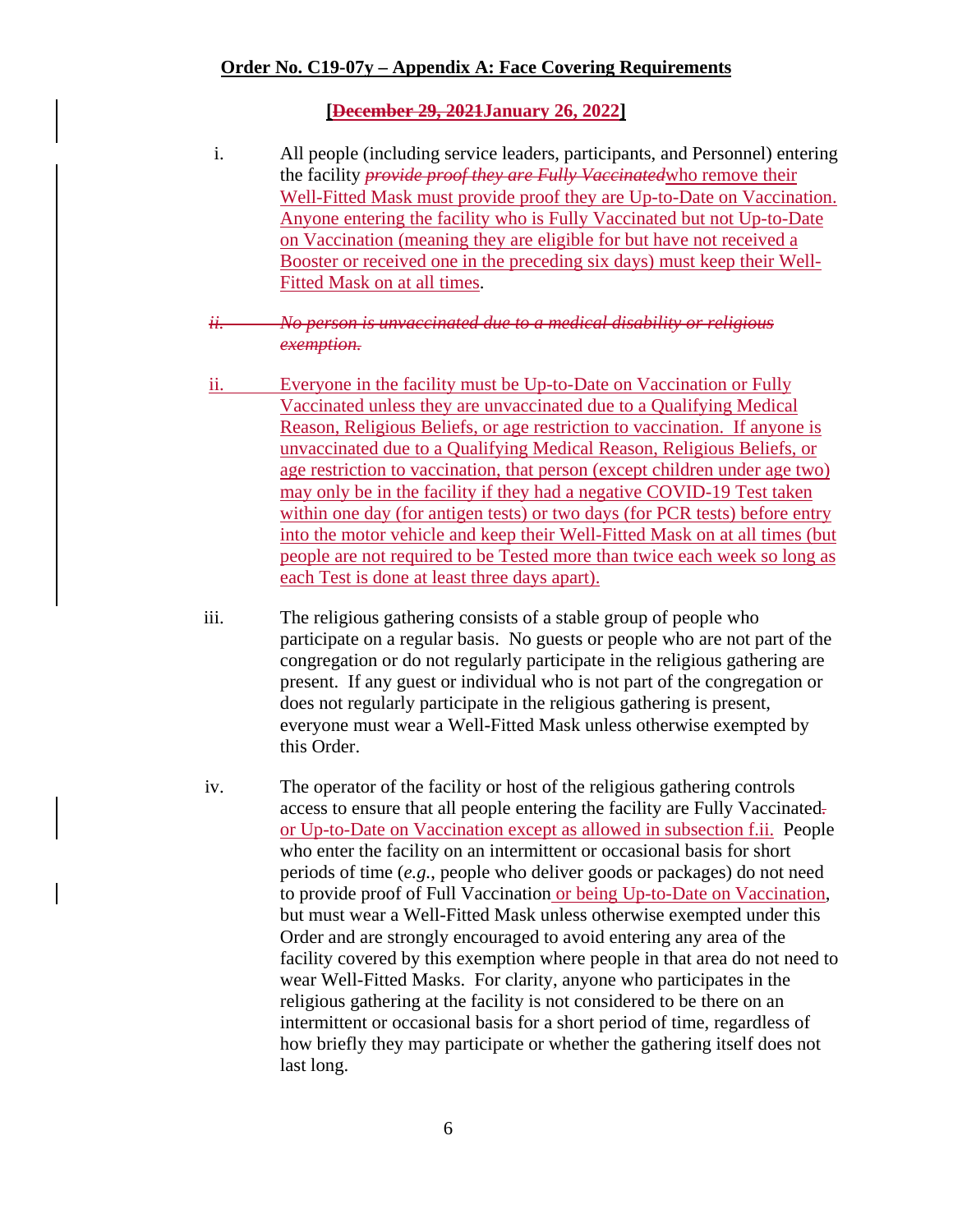#### **[December 29, 2021January 26, 2022]**

- *v. No children under 5 years old are present, and no children 5 to 11 years old are present who are not Fully Vaccinated. If any children are present who are not Fully Vaccinated, including any child under 5 years old, everyone must wear a Well-Fitted Mask unless otherwise exempted by this Order.*
- v. In the context of this rule, Well-Fitted Masks may be removed by anyone present based on other exceptions listed in this Appendix (such as removal while actively eating or drinking or while showering). But this rule does not apply in the context of TK-12 schools (which are subject to Health Officer Directive No. 2020-33, including as it is amended) or Programs for Children and Youth (which are subject to Health Officer Directive No. 2020-14, including as it is amended).
- vi. The operator of the facility or host of the gathering must implement at least one of the ventilation strategies listed in Section 2 of this Appendix A.
- vii. An operator of the facility or host of the gathering may provide for distinct gathering spaces where people may remove their Well-Fitted Masks. For example, if a religious gathering occupies two floors in a building, people on one floor could remove their Well-Fitted Masks because *they are Fully Vaccinated*everyone present meets the requirements of subsections f.i through f.iv and the space otherwise satisfies all the conditions in this Section, but all the people on another floor must wear a Well-Fitted Mask because they do not satisfy all the conditions of this Section (*e.g.*, not Fully Vaccinated, not Up-to-Date on Vaccination, or are guests). But, people must wear a Well-Fitted Mask in common areas in that building, such as elevators, lobbies, or restrooms, where people from the two spaces could interact.
- viii. Consistent with the Cal/OSHA definition of "outbreak," people may remove their Well-Fitted Masks under this exemption only if there have been no outbreaks (currently defined as three or more COVID-19 cases in an "exposed group" within a 14-day period) for the past 30 days. **]**
- g. Personal Services. Patrons of personal services such as facials, beard trims, facial piercing and tattoos, and facial massages may remove their Well-Fitted Mask only while actively receiving a service or treatment that requires temporary removal of the Well-Fitted Mask. Where they cannot maintain at least six feet of distance, providers of personal services must wear a N-95 mask, respirator, or procedural/surgical mask while administering the service.
- h. Recreational Sports. Except as provided in this subsection h below, participants in indoor recreational sports, gyms, and yoga studios may not remove their Well-Fitted Masks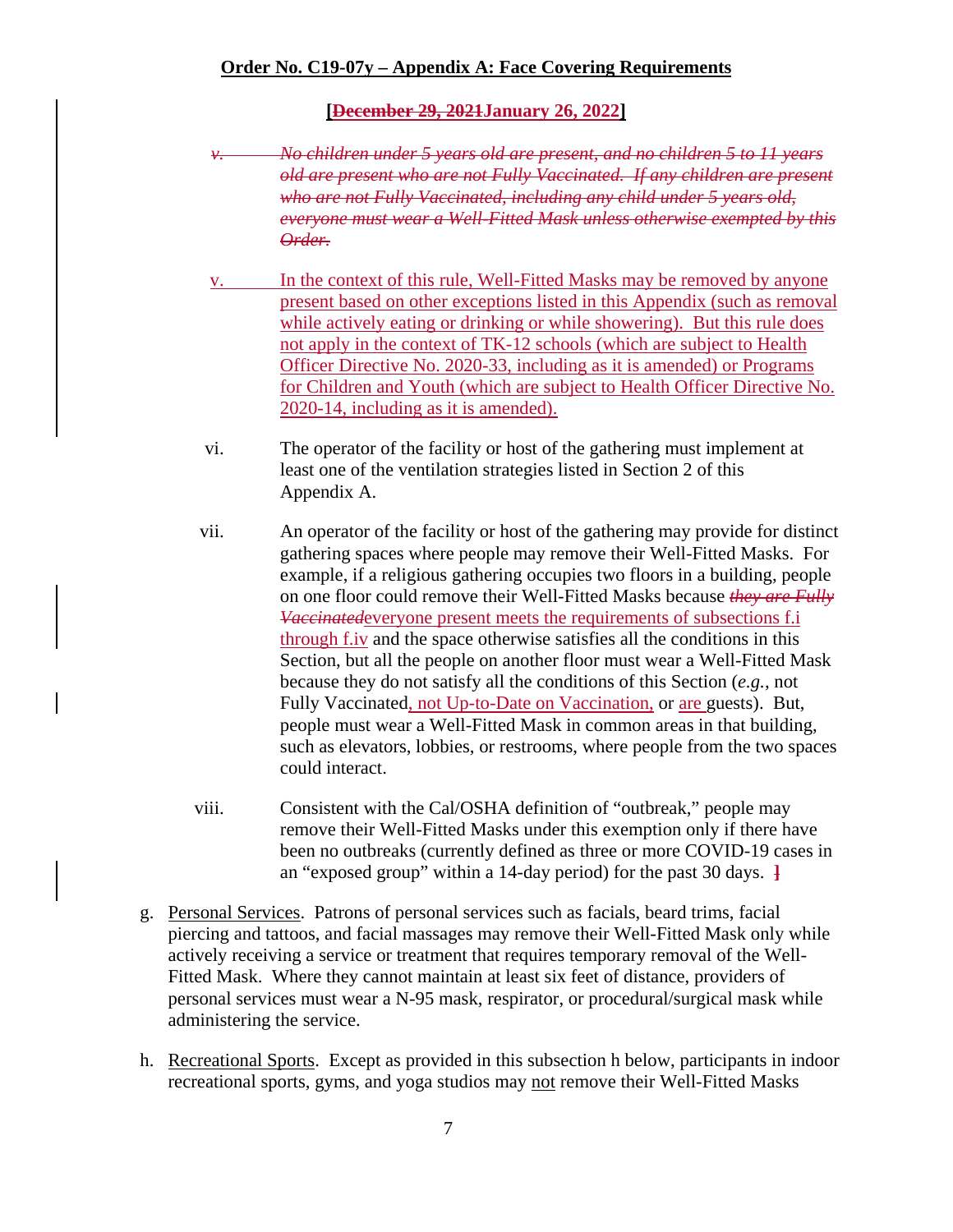## **[December 29, 2021January 26, 2022]**

except while actively engaged in water-based sports (*i.e.*, swimming, swim lessons, diving, and water polo) and other sports where masks create imminent risk to health (*e.g.*, wrestling and judo). Swim instructors who are not Fully Vaccinated are required to wear a face shield at all times that they are in the water with other people.

**[NOTE:** Effective at 12:01 a.m. on **December 30, 2021, the following language, shown in** *strikethrough***, is temporarily suspended until** February 1, 2022 **due to the surge associated with the Omicron variant**.

*Patrons*, patrons and Personnel of indoor gyms, fitness centers, yoga studios, and other fitness or recreational facilities may remove their Well-Fitted Masks if all of the following conditions are satisfied:

i. All people (including patrons and Personnel) entering the facility *provide proof they are Fully Vaccinated.* who remove their Well-Fitted Mask must provide proof they are Up-to-Date on Vaccination. Anyone entering the facility who is Fully Vaccinated but not Up-to-Date on Vaccination (meaning they are eligible for but have not received a Booster or received one in the preceding six days) must keep their Well-Fitted Mask on at all times.

## *ii. No person is unvaccinated due to a medical disability or religious exemption.*

- ii. Everyone in the facility must be Up-to-Date on Vaccination or Fully Vaccinated unless they are unvaccinated due to a Qualifying Medical Reason, Religious Beliefs, or age restriction to vaccination. If anyone is unvaccinated due to a Qualifying Medical Reason, Religious Beliefs, or age restriction to vaccination, that person (except children under age two) may only be in the facility if they had a negative COVID-19 Test taken within one day (for antigen tests) or two days (for PCR tests) before entry into the motor vehicle and keep their Well-Fitted Mask on at all times (but people are not required to be Tested more than twice each week so long as each Test is done at least three days apart).
- iii. The patrons must be limited to members or other regular participants for whom the operator of the facility maintains contact information. No guests or drop-ins may be present. If a guest or drop-in is present, everyone in the facility must wear a Well-Fitted Mask unless otherwise exempted under this Order.
- iv. The operator of the facility controls access to ensure that all people entering the facility are Fully Vaccinated*.* or Up-to-Date on Vaccination except as allowed in subsection h.ii. People who enter the facility on an intermittent or occasional basis for short periods of time (*e.g.*, people who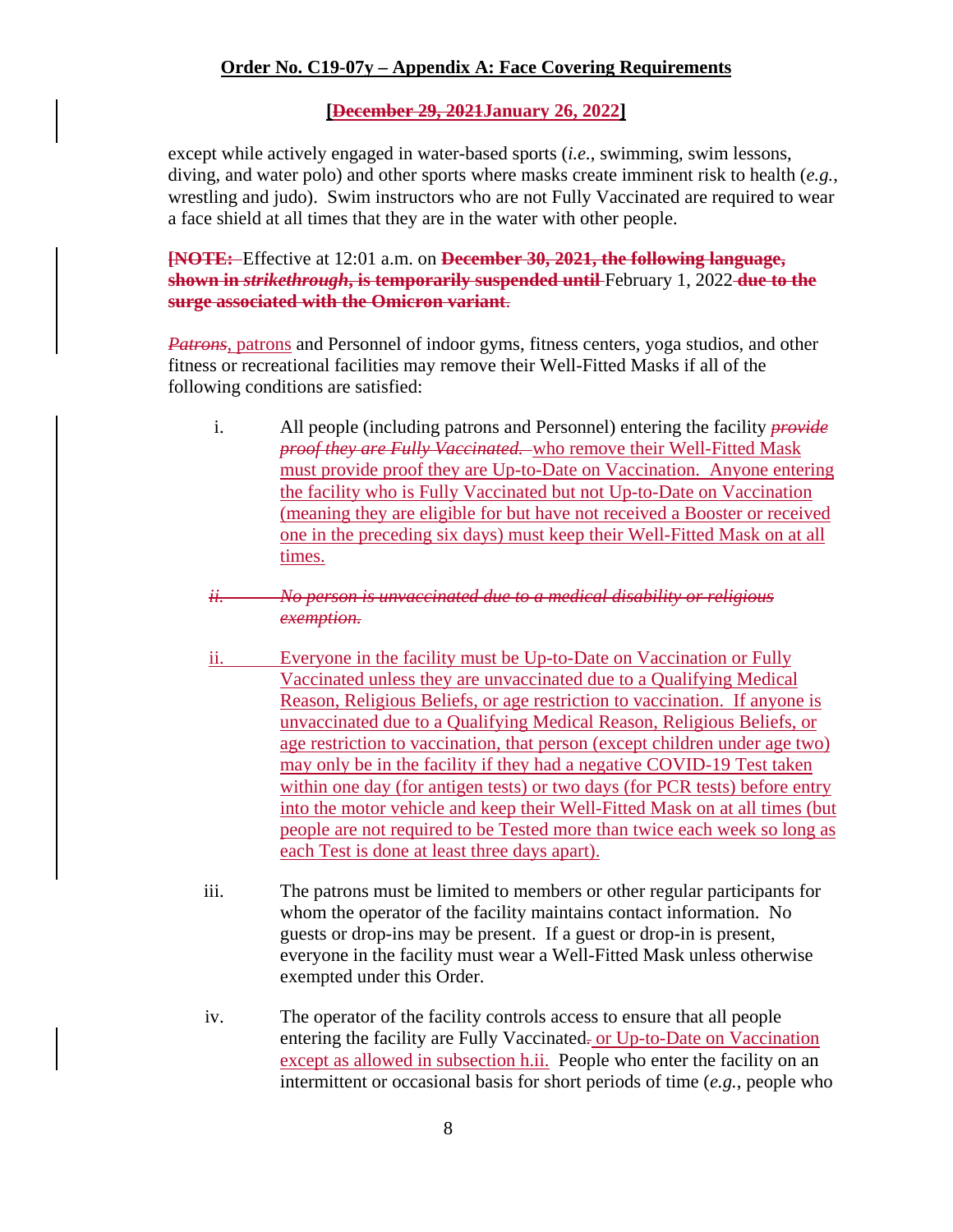#### **[December 29, 2021January 26, 2022]**

deliver goods or packages) do not need to provide proof of Full Vaccination or being Up-to-Date on Vaccination, but must wear a Well-Fitted Mask unless otherwise exempted under this Order and are strongly encouraged to avoid entering any area of the facility covered by this exemption where people in that area do not need to wear Well-Fitted Masks. For clarity, anyone who participates in the exercise, recreational, or fitness activities at the facility is not considered to be there on an intermittent or occasional basis for a short period of time, regardless of how briefly they may participate or whether the activity itself does not last long.

*v. No children under 5 years old are present, and no children 5 to 11 years old are present who are not Fully Vaccinated. If any children are present who are not Fully Vaccinated, including any child under 5 years old, everyone must wear a Well-Fitted Mask unless otherwise exempted by this Order.* 

- v. In the context of this rule, Well-Fitted Masks may be removed by anyone present based on other exceptions listed in this Appendix (such as removal while actively eating or drinking or while showering). But this rule does not apply in the context of TK-12 schools (which are subject to Health Officer Directive No. 2020-33, including as it is amended) or Programs for Children and Youth (which are subject to Health Officer Directive No. 2020-14, including as it is amended).
- vi. The operator of the facility must implement at least one of the ventilation strategies listed in Section 2 of this Appendix A.
- vii. An operator of the facility may provide for distinct exercise spaces where people may remove their Well-Fitted Mask masks. For example, if a gym has two floors, people on one floor could remove their Well-Fitted Masks because they *are all Fully Vaccinated*everyone present meets the requirements of subsections h.i through h.iv and the space otherwise meets all the conditions listed in this Section, but all the people on another floor must wear a Well-Fitted Mask because they do not meet the conditions listed in this section (*e.g.*, not Fully Vaccinated or Up-to-Date on Vaccination due to a medical exemption or is a guest). Or if the facility has fully-enclosed rooms for separate uses (*e.g.*, a yoga, cardio, or spin room), people in that room could remove their Well-Fitted Mask when they are *Fully Vaccinated*Up-to-Date on Vaccination, all others present meet the requirements above, and the space otherwise meets all the conditions listed in this Section, where the people in other shared areas of the facility remain masked. But, people must wear a Well-Fitted Mask in common areas in that facility, such as elevators, lobbies, or restrooms, where people from the two spaces could interact.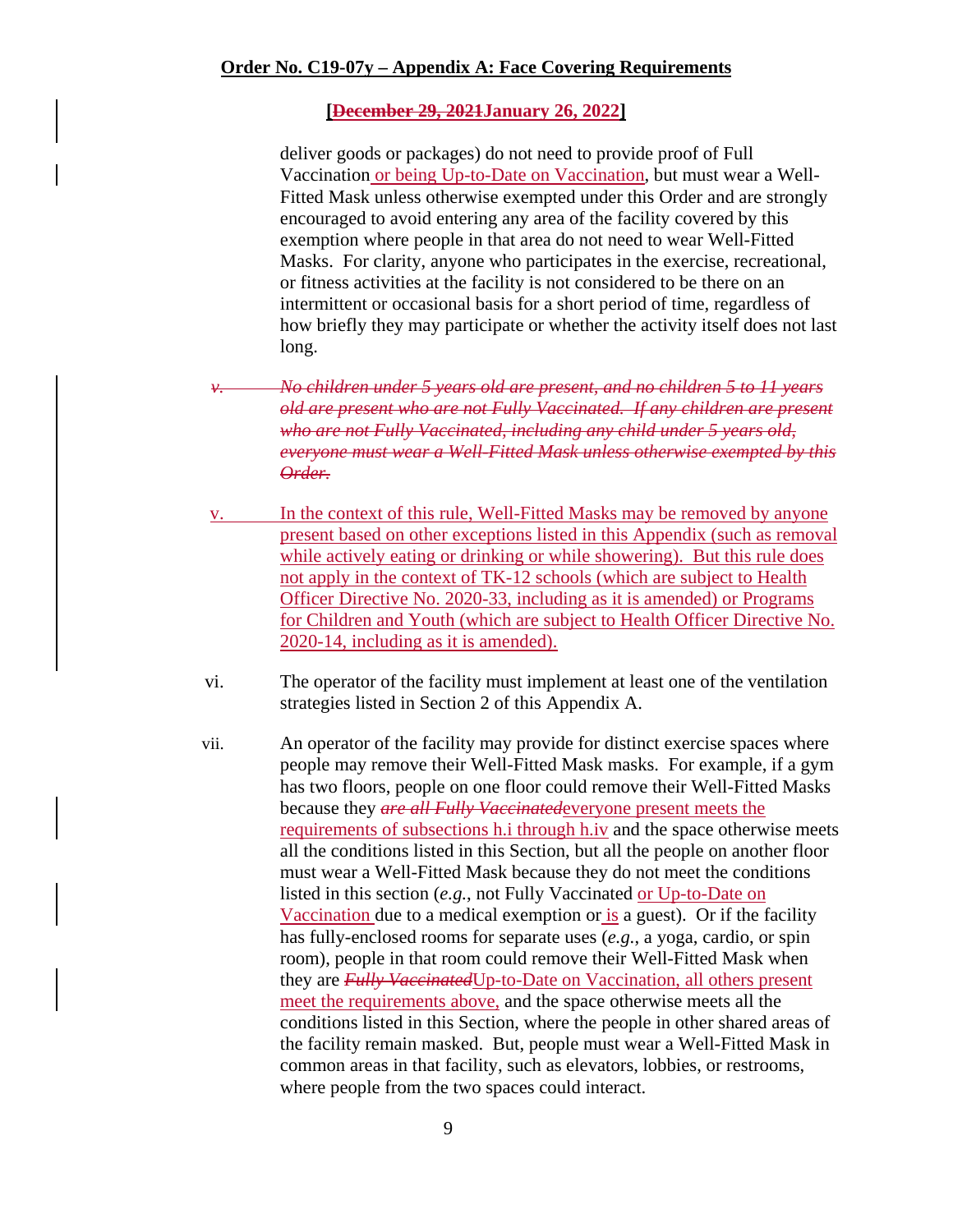#### **[December 29, 2021January 26, 2022]**

viii. Consistent with the Cal/OSHA definition of "outbreak," people may remove their Well-Fitted Masks under this exemption only if there have been no outbreaks (currently defined as three or more COVID-19 cases in an "exposed group" within a 14-day period) for the past 30 days. **]**

**[NOTE:** Offices. Effective at 12:01 a.m. on **December 30, 2021, the following language, shown in** *strikethrough***, is temporarily suspended until** February 1, 2022 **due to the surge associated with the Omicron variant**.

- i. , **Offices.** Personnel in indoor offices may remove their Well-Fitted Masks if all of the following conditions are satisfied:
	- i. All people entering the facility who remove their Well-Fitted Mask must provide proof they are Up-to-Date on Vaccination. Anyone entering the facility who is Fully Vaccinated*.* but not Up-to-Date on Vaccination (meaning they are eligible for but have not received a Booster or received one in the preceding six days) must keep their Well-Fitted Mask on at all times.
	- ii. *No person is unvaccinated due to a medical disability or religious exemption.*Everyone in the facility must be Up-to-Date on Vaccination or Fully Vaccinated unless they are unvaccinated due to a Qualifying Medical Reason, Religious Beliefs, or age restriction to vaccination. If anyone is unvaccinated due to a Qualifying Medical Reason, Religious Beliefs, or age restriction to vaccination, that person (except children under age two) may only be in the facility if they had a negative COVID-19 Test taken within one day (for antigen tests) or two days (for PCR tests) before entry into the motor vehicle and keep their Well-Fitted Mask on at all times (but people are not required to be Tested more than twice each week so long as each Test is done at least three days apart).
	- iii. The people in the office space must be limited to the Personnel of the Business or other entity. No visitors may be present. If a visitor is present, everyone in the office space must wear a Well-Fitted Mask unless otherwise exempted under this Order.
	- iv. The Business or other entity controls access to ensure that all people entering the office space are Fully Vaccinated*.* or Up-to-Date on Vaccination except as allowed in subsection i.ii. People who enter the office space on an intermittent or occasional basis for short periods of time (*e.g.*, people who deliver goods or packages) do not need to provide proof of Full Vaccination or being Up-to-Date on Vaccination, but must wear a Well-Fitted Mask unless otherwise exempted by this Order and are strongly encouraged to avoid entering any area of the facility covered by this exemption where people in that area do not need to wear Well-Fitted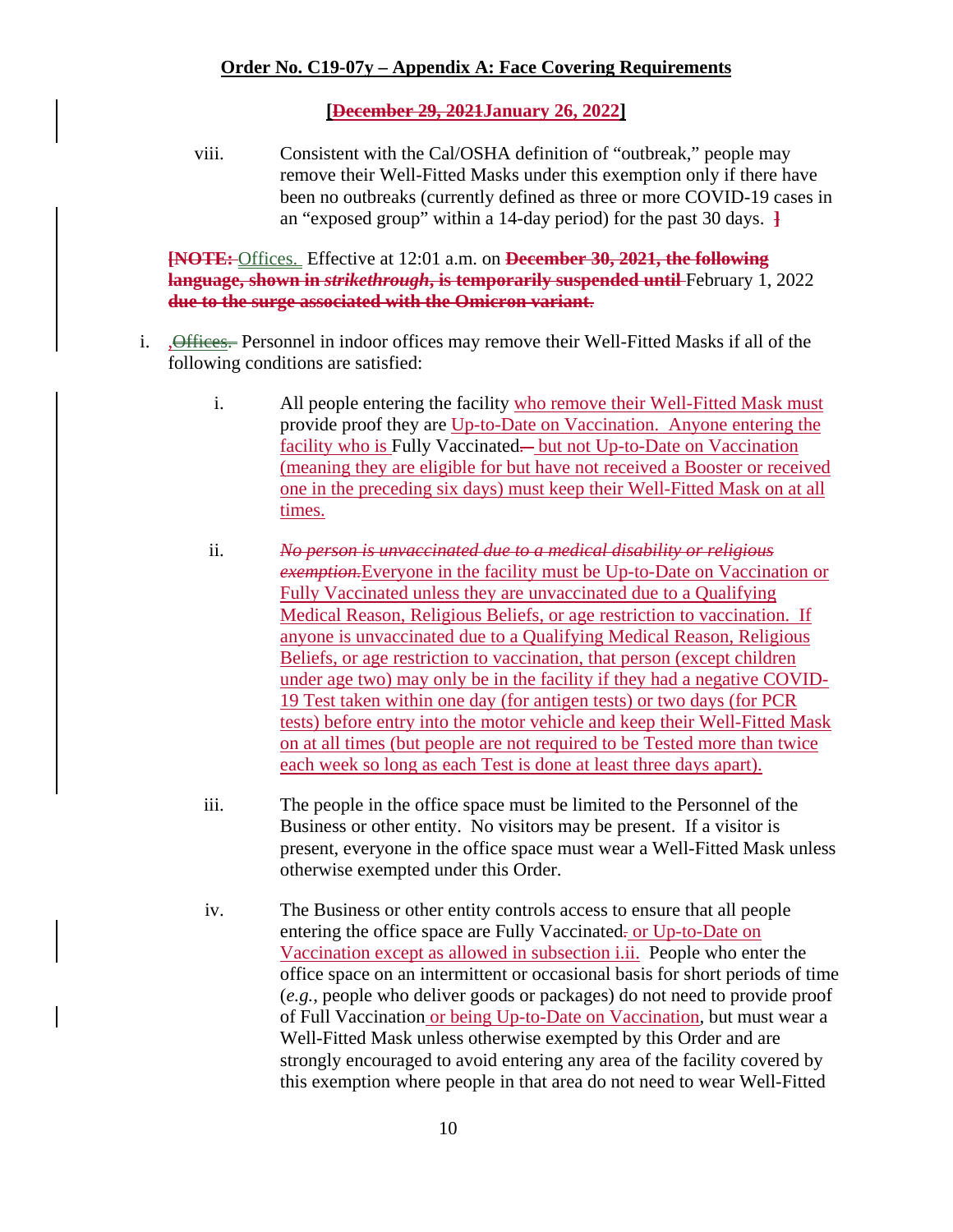## **[December 29, 2021January 26, 2022]**

Masks. For clarity, anyone who works for the employer or in the office space is not considered to be there on an intermittent or occasional basis for a short period of time, regardless of how irregularly or briefly they may be in the space.

*v. No children under 5 years old are present, and no children 5 to 11 years old are present who are not Fully Vaccinated. If any children are present who are not Fully Vaccinated, including any child under 5 years old, everyone must wear a Well-Fitted Mask unless otherwise exempted by this Order.* 

- v. In the context of this rule, Well-Fitted Masks may be removed by anyone present based on other exceptions listed in this Appendix (such as removal while actively eating or drinking or while showering). But this rule does not apply in the context of TK-12 schools (which are subject to Health Officer Directive No. 2020-33, including as it is amended) or Programs for Children and Youth (which are subject to Health Officer Directive No. 2020-14, including as it is amended).
- vi. The Business or other entity must implement at least one of the ventilation strategies listed in Section 2 of this Appendix A.
- vii. A Business or other entity may provide for distinct work spaces where people may remove their Well-Fitted Masks. For example, if an employer occupies two floors in a building, employees on one floor could remove their Well-Fitted Masks because *they are Fully Vaccinated*everyone present meets the requirements of subsections i.i through i.iv and the space otherwise satisfies all the conditions in this Section, but all the employees on another floor must wear a Well-Fitted Mask because they do not satisfy all the conditions of this Section (*e.g.*, not Fully Vaccinated, not Up-to-Date on Vaccination, or are visitors). But, people must wear a Well-Fitted Mask in common areas in that building, such as elevators, lobbies, or restrooms, where people from the two spaces could interact.
- viii. Consistent with the Cal/OSHA definition of "outbreak," people may remove their Well-Fitted Masks under this exemption only if there have been no outbreaks (currently defined as three or more COVID-19 cases in an "exposed group" within a 14-day period) for the past 30 days. **]**
- j. Indoor Classes, Lectures, and Other Similar Gatherings. Lecturers and other instructors in indoor classes and speakers at gatherings in other indoor settings outside Residences (each a "speaker") may remove their Well-Fitted Masks while actively speaking. If a speaker removes their Well-Fitted Mask, then they must maintain at least six feet of distance from participants, and Personnel and are encouraged to maintain as much distance from other speakers as possible. Speakers are strongly urged to be Up-to-Date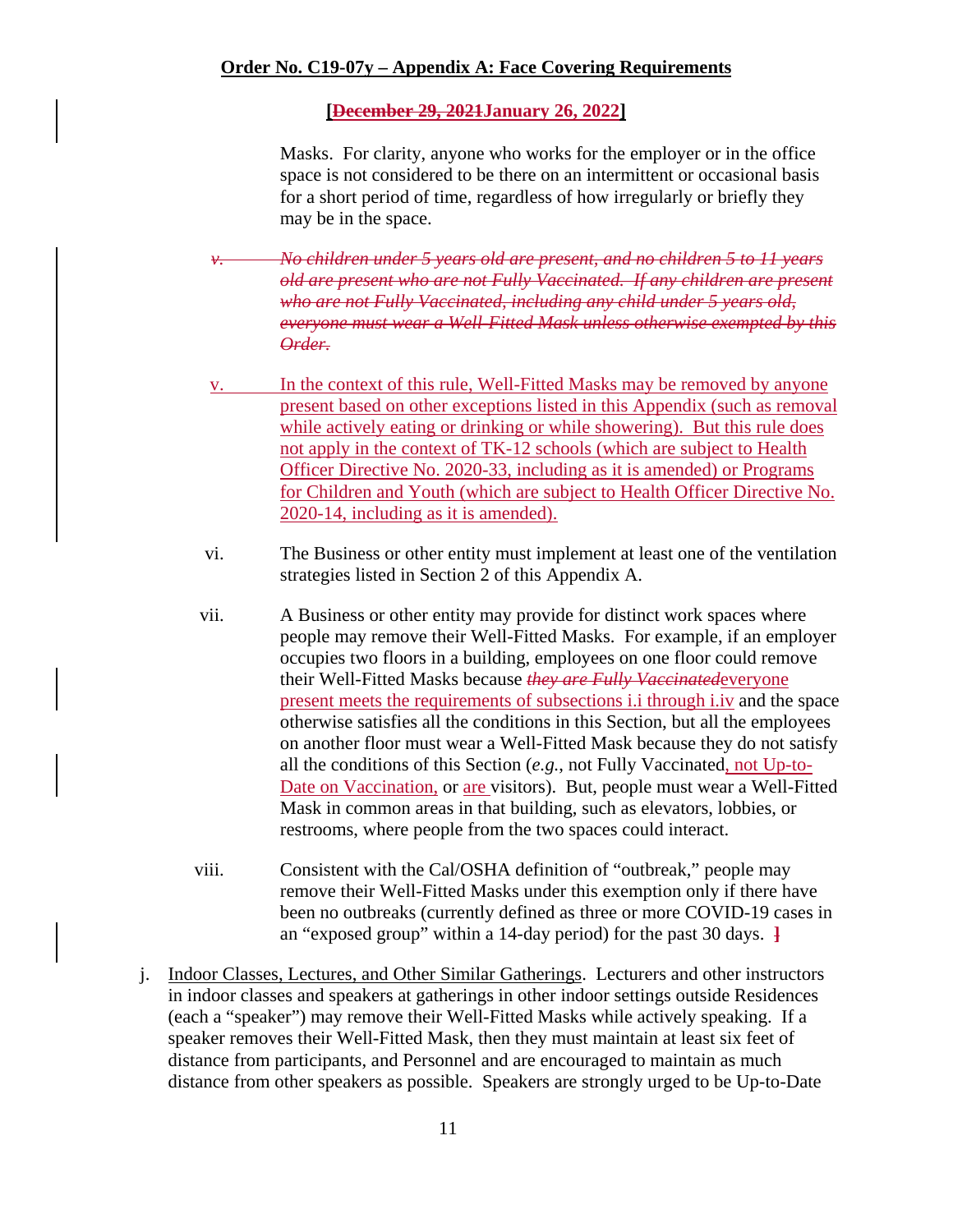### **[December 29, 2021January 26, 2022]**

on Vaccination (including receiving a Booster as soon as eligible) and recently Tested and to wear their Well-Fitted Masks to the greatest extent possible. Participants must remain masked while attending the event and Personnel must remain masked while working at the event, except when another exemption under this Order expressly applies.

**[NOTE:** Effective at 12:01 a.m. on **December 30, 2021, the following language, shown in** *strikethrough***, is temporarily suspended until** February 1, 2022 **due to the surge associated with the Omicron variant**.

*Also*, speakers, participants, and Personnel in indoor classes and other similar gatherings may remove their Well-Fitted Masks if all of the following conditions are satisfied:

- i. All people (including speakers, instructors, participants, and Personnel) entering the facility *provide proof they are Fully Vaccinated.* who remove their Well-Fitted Mask must provide proof they are Up-to-Date on Vaccination. Anyone entering the facility who is Fully Vaccinated but not Up-to-Date on Vaccination (meaning they are eligible for but have not received a Booster or received one in the preceding six days) must keep their Well-Fitted Mask on at all times.
- ii. *No person is unvaccinated due to a medical disability or religious exemption.*Everyone in the facility must be Up-to-Date on Vaccination or Fully Vaccinated unless they are unvaccinated due to a Qualifying Medical Reason, Religious Beliefs, or age restriction to vaccination. If anyone is unvaccinated due to a Qualifying Medical Reason, Religious Beliefs, or age restriction to vaccination, that person (except children under age two) may only be in the facility if they had a negative COVID-19 Test taken within one day (for antigen tests) or two days (for PCR tests) before entry into the motor vehicle and keep their Well-Fitted Mask on at all times (but people are not required to be Tested more than twice each week so long as each Test is done at least three days apart).
- iii. The gathering consists of a stable group of people meeting on a regular basis. By way of example but not limitation, this exemption does not apply to onetime lectures or presentations, community events, or secular memorials. No guests or drop-in participant may be present. If a guest or drop-in participant is present, everyone must wear a Well-Fitted Mask unless otherwise exempted by this Order.
- iv. The operator of the facility or host of the gathering controls access to the event to ensure that all people entering the facility are Fully Vaccinated*.* or Up-to-Date on Vaccination except as allowed in subsection j.ii. People who enter the facility on an intermittent or occasional basis for short periods of time (e.g., people who deliver goods or packages) do not need to provide proof of Full Vaccination or being Up-to-Date on Vaccination, but must wear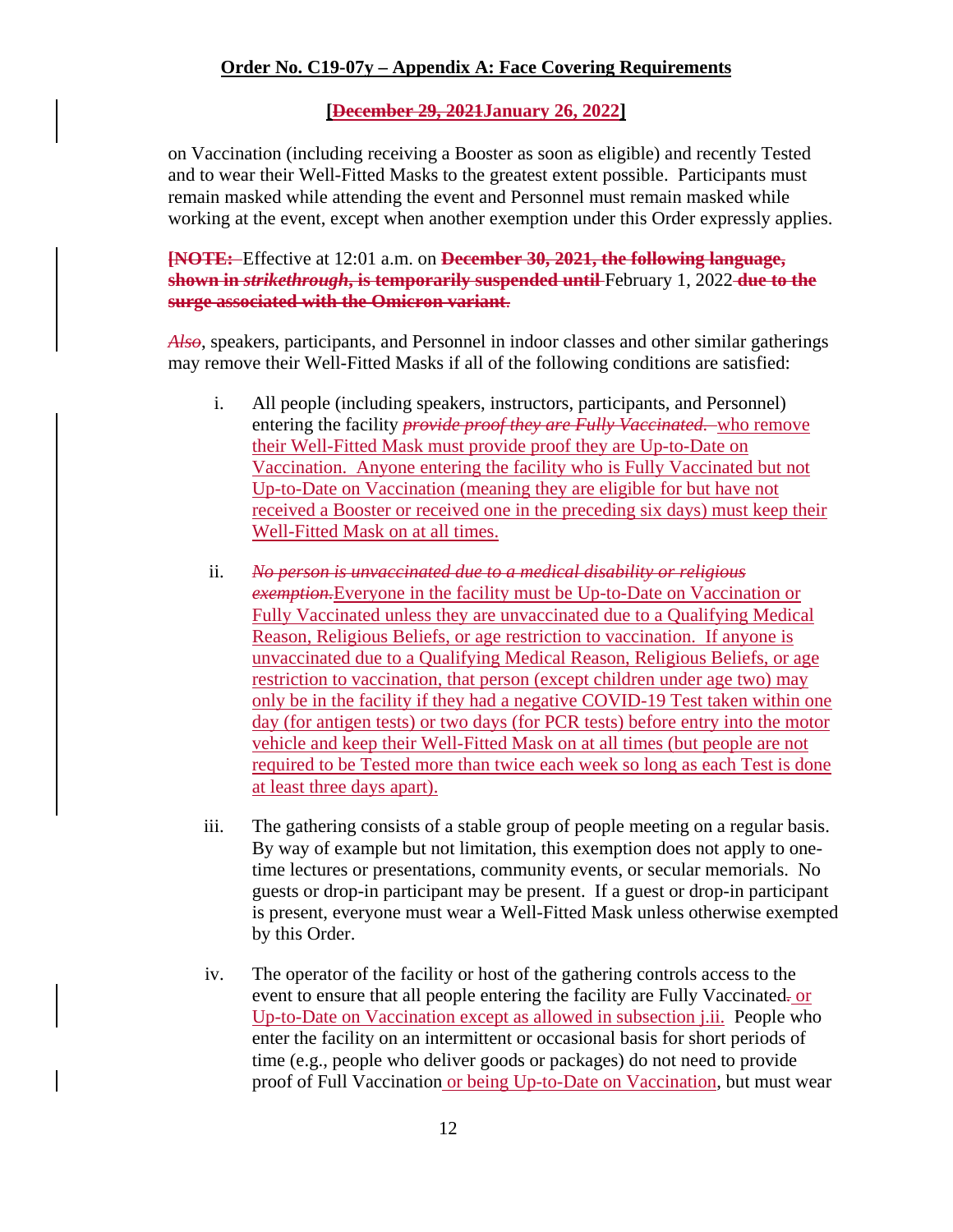#### **[December 29, 2021January 26, 2022]**

a Well-Fitted Mask unless otherwise exempted under this Order and are strongly encouraged to avoid entering any area of the facility covered by this exemption where people in that area do not need to wear Well-Fitted Masks. For clarity, anyone who participates in the class or gathering at the facility is not considered to be there on an intermittent or occasional basis for a short period of time, regardless of how briefly they may participate or whether the class or gathering itself does not last long.

- *v. No children under 5 years old are present, and no children 5 to 11 years old are present who are not Fully Vaccinated. If any children are present who are not Fully Vaccinated, including any child under 5 years old, everyone must wear a Well-Fitted Mask unless otherwise exempted by this Order.*
- v. In the context of this rule, Well-Fitted Masks may be removed by anyone present based on other exceptions listed in this Appendix (such as removal while actively eating or drinking or while showering). But this rule does not apply in the context of TK-12 schools (which are subject to Health Officer Directive No. 2020-33, including as it is amended) or Programs for Children and Youth (which are subject to Health Officer Directive No. 2020-14, including as it is amended).
- vi. The total number of people present in the indoor class or other gathering (excluding religious gatherings, which are separately exempted above) does not exceed 100 people.
- vii. The operator of the facility or host of the gathering must implement at least one of the ventilation strategies listed in Section 2 of this Appendix A.
- viii. An operator of the facility or host of the gathering may provide for distinct gathering spaces where people may remove their Well-Fitted Masks. For example, if a gathering occupies two floors in a building, people on one floor could remove their Well-Fitted Masks because *they are Fully Vaccinated*everyone present meets the requirements of subsections j.i through j.iv and the space otherwise satisfies all the conditions in this Section, but all the people on another floor must wear a Well-Fitted Mask because they do not satisfy all the conditions of this Section (*e.g.*, not Fully Vaccinated, not Up-to-Date on Vaccination, or are guests). However, people must wear a Well-Fitted Mask in common areas in that building, such as elevators, lobbies, or restrooms, where people from the two spaces could interact.
- ix. Consistent with the Cal/OSHA definition of "outbreak," people may remove their Well-Fitted Masks under this exemption only if there have been no outbreaks (currently defined as three or more COVID-19 cases in an "exposed group" within a 14-day period) for the past 30 days. **]**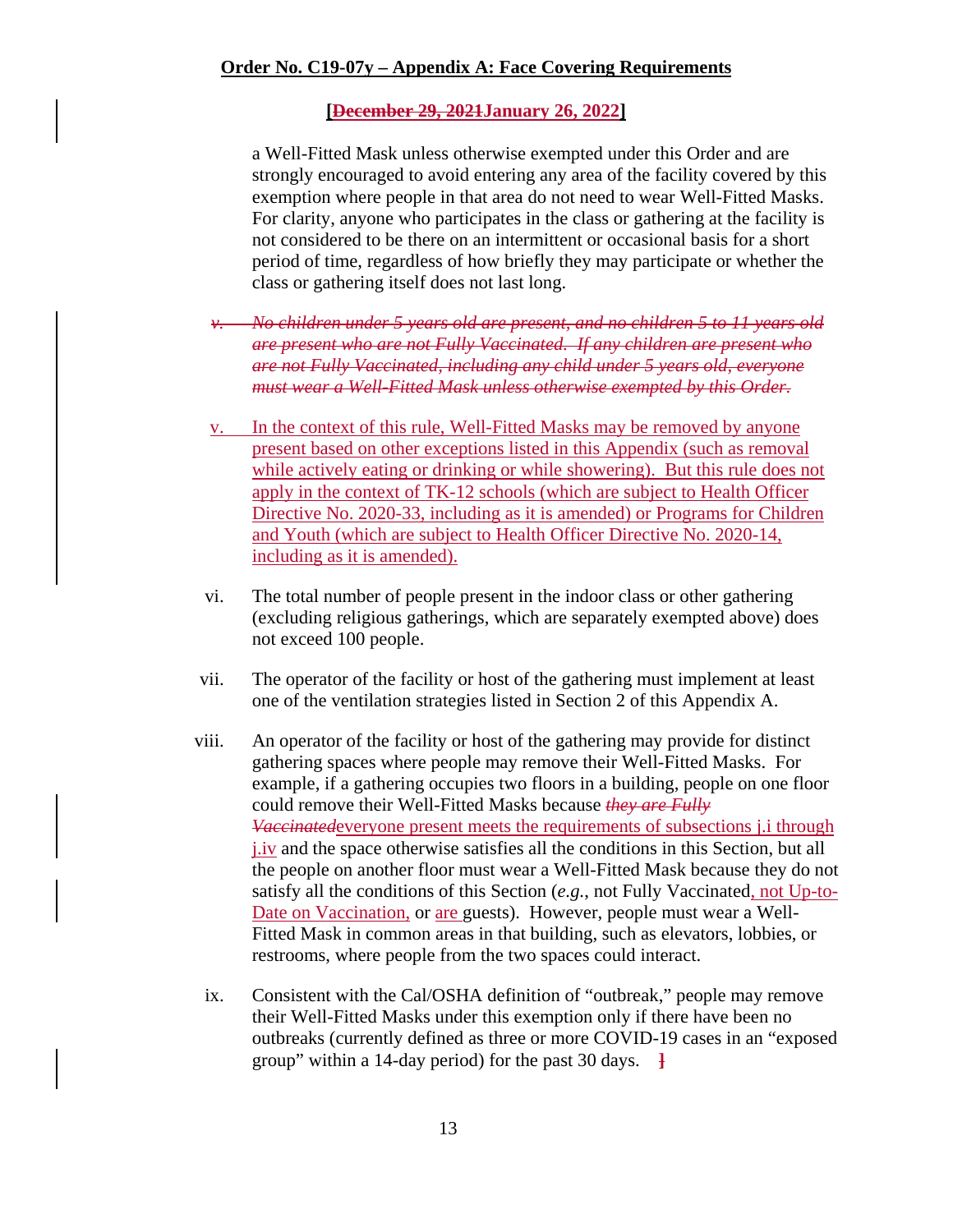## **[January 1026, 2022]**

## 1. Covered Businesses and Events.

For purposes of this Appendix B, Covered Businesses include:

- a. Operators/hosts of establishments or events where food or drink is served indoors including, but not limited to, dining establishments, bars, clubs, theaters, and entertainment venues. For clarity, this does not include food or drink provided as part of a religious ceremony (*e.g.*, communion or kiddush).
- b. Gyms, recreation facilities, yoga studios, dance studios, and other fitness establishments, where any patrons engage in cardiovascular, aerobic, strength training, or other exercise involving elevated breathing. For clarity, fitness establishments and activities that are part of a K-12 school or operate as a Program for Children and Youth are covered by separate sector-specific directives (available at [www.sfdph.org/directives\)](https://www.sfdph.org/directives) and are not subject to the requirements of this Appendix B.

## 2. Vaccination Requirement for Patrons.

a. Requirement. Covered Businesses must require all patrons age 12 and older to show proof that they have received the full initial course of vaccination at least two weeks earlier (are Fully Vaccinated) before entering any indoor portion of a facility, subject only to the exceptions in this Section 2 and below and any applicable requirements of federal, state, or local laws requiring accommodation. Covered Businesses are strongly urged to require all patrons to show proof that they are Up-to-Date on Vaccination, including receipt of a Booster by patrons age 12 and older as soon as eligible, before entering any indoor portion of a facility, subject only to the exceptions below and any applicable requirement of federal, state, or local laws requiring accommodation.

Beginning on February 1, 2022, operators of such Covered Businesses are allowed, but not required by this Order, to accept exemptions from the vaccination requirements subject to certain health precautions as listed in Section 4.a.i of the Order and referenced below. Patrons and staff may be exempt from the vaccination requirements only upon stating either of the following: (1) the individual is declining vaccination based on Religious Beliefs or (2) the individual is excused from receiving any COVID-19 vaccine due to Qualifying Medical Reasons. For patrons, no paperwork regarding the declination is required. For staff, written documentation of some kind must be used. A sample ascertainment and declination form that can be used for this purpose is available online at [www.sfdph.org/dph/covid-](https://www.sfdph.org/dph/covid-19/files/declination.pdf)[19/files/declination.pdf.](https://www.sfdph.org/dph/covid-19/files/declination.pdf) As to declinations based on Qualifying Medical Reasons or Religious Beliefs, a Business may seek additional information as allowed or required by applicable law to determine whether Personnel have a Qualifying Medical Reasons or qualifying Religious Belief.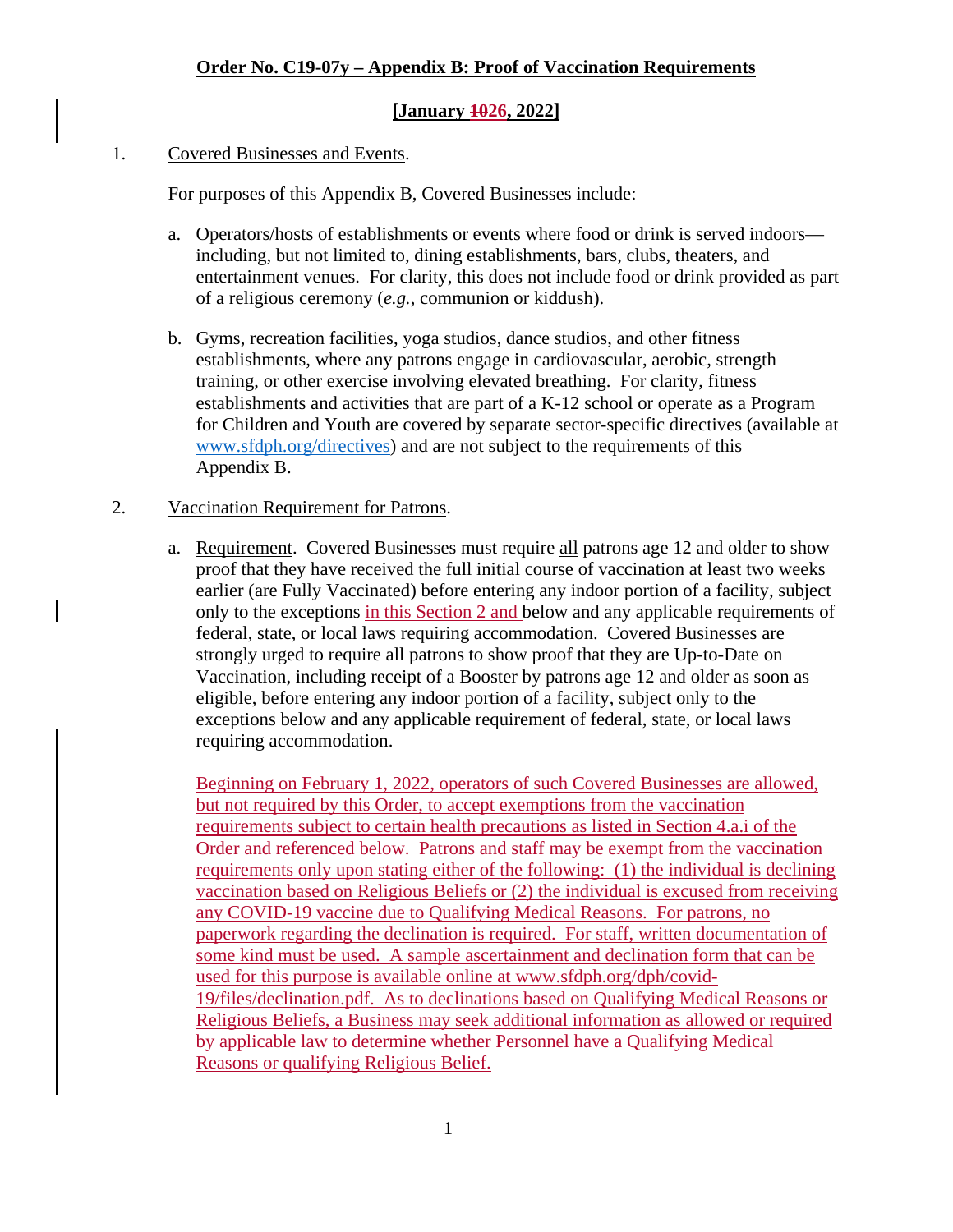## **Order No. C19-07y – Appendix B: Proof of Vaccination Requirements**

## **[January 1026, 2022]**

Patrons and staff who qualify for and are granted by the Business an exemption due to Religious Beliefs or Qualifying Medical Reasons must follow both of these minimum health and safety requirements: a) show proof of having had a negative COVID-19 Test taken within one day (for antigen tests) or two days (for PCR tests) before entry into the facility (but people are not required to be Tested more than twice each week so long as each Test is done at least three days apart) and b) wear a Well-Fitted Mask at all times except as allowed under any of the specific exceptions under Appendix A of this Order. For proof of a Test, self-administered antigen testing is not acceptable at this time unless there is third-party verification—the Covered Business must require proof of a negative Test as outlined by CDPH's guidance in the section titled "What can be used as proof of a negative pre-entry test in settings where pre-entry testing is required?",

available online at [www.cdph.ca.gov/Programs/CID/DCDC/Pages/COVID-](https://www.cdph.ca.gov/Programs/CID/DCDC/Pages/COVID-19/Updated-COVID-19-Testing-Guidance.aspx#pre-entry-testing)[19/Updated-COVID-19-Testing-Guidance.aspx#pre-entry-testing.](https://www.cdph.ca.gov/Programs/CID/DCDC/Pages/COVID-19/Updated-COVID-19-Testing-Guidance.aspx#pre-entry-testing)

For purposes of this requirement, Covered Businesses may not accept a written selfattestation of vaccination proof of Full Vaccination or being Up-to-Date on Vaccination. The following are the only acceptable proof of Full Vaccination, as well as being Up-to-Date on Vaccination:

- (1) the CDC vaccination card, which includes name of person vaccinated, type of vaccine provided, and date last dose administered, or similar documentation issued by another foreign governmental jurisdiction;
- (2) a photo or copy of a vaccination card as a separate document;
- (3) a photo of a vaccination card stored on a phone or electronic device;
- (4) documentation of vaccination from a healthcare provider; or
- (5) a personal digital COVID-19 vaccine record issued by the State of California and available by going to [https://myvaccinerecord.cdph.ca.gov](https://myvaccinerecord.cdph.ca.gov/) or similar documentation issued by another state, local, or foreign governmental jurisdiction, or by an approved private company (a list of approved companies offering digital vaccine cards is available at [www.sfdph.org/dph/alerts/files/vaccine-verification-sites.pdf\)](http://www.sfdph.org/dph/alerts/files/vaccine-verification-sites.pdf).

Covered Businesses are required to cross-check proof of vaccination status for each patron against a photo identification, unless photo identification is integrated into the digital COVID-19 vaccine record.

- b. Exceptions and Clarifications.
	- i. For clarity, individuals who do not provide proof of Full Vaccination (or being Up-to-Date on Vaccination, if applicable) may use the outdoor portions of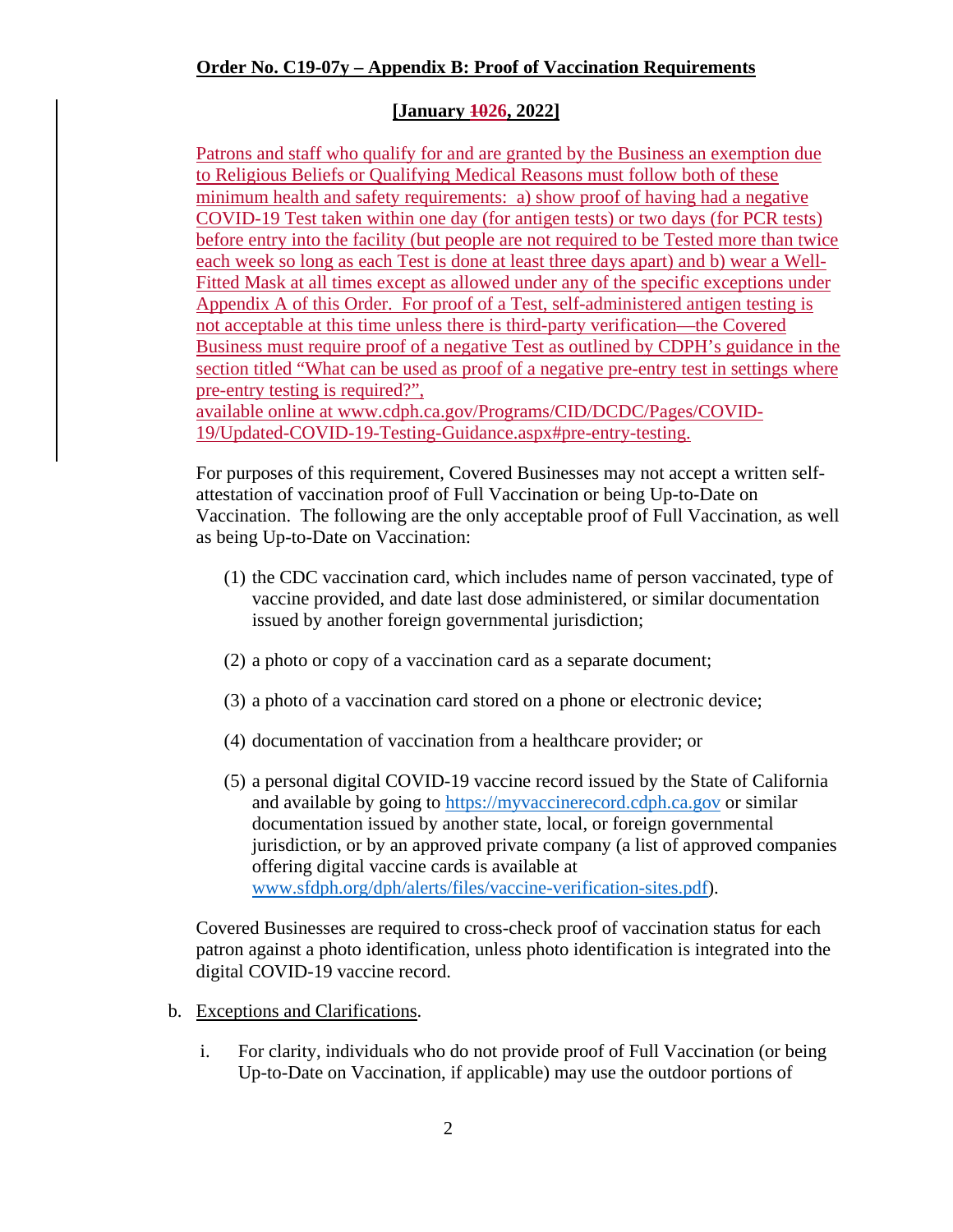## **[January 1026, 2022]**

Covered Business facilities (but not the indoor portions except solely as provided in subsections (ii), (iii), and (v) below).

- ii. Covered Businesses may allow patrons wearing a Well-Fitted Mask to come indoors to use a restroom without requiring patrons to show proof they are Fully Vaccinated (or Up-to-Date on Vaccination, if applicable).
- iii. Dining establishments and bars may require proof of Full Vaccination (or being Up-to-Date on Vaccination, if applicable) or proof of a negative COVID-19 Test to be shown at the time of patrons' first in-person interaction with staff (*e.g.*, at the time of ordering) rather than at the entrance to the establishment, but only if all such patrons wear Well-Fitted Masks at all times after entering the indoor portion of the facility and before showing such proof. Dining establishments and bars are prohibited from serving any patron indoors who fails to provide this proof.
- iv. Theaters where concessions are sold may require proof of Full Vaccination (or being Up-to-Date on Vaccination, if applicable) or proof of a negative COVID-19 Test to be shown at the time of patrons' purchase of concessions rather than at the entrance to the establishment. Theaters are prohibited from selling food or beverages to any patron indoors who fails to provide this proof.
- v. Dining establishments and bars that serve food may allow individuals wearing a Well-Fitted Mask to enter the indoor portion of the facility to order, pick up, or pay for food or drink "to go" without showing proof of Full Vaccination (or being Up-to-Date on Vaccination, if applicable).
- vi. Businesses may obtain proof of Full Vaccination (or being Up-to-Date on Vaccination, if applicable) in advance of a patron's arrival at a facility, *e.g.*, by email or through a reservation system, but must confirm identification at the time of entry into the facility.
- vii. Businesses operating food courts in indoor shopping centers that offer seated dining are required to obtain proof of Full Vaccination (or being Up-to-Date on Vaccination, if applicable) or proof of a negative COVID-19 Test before patrons enter into the food court unless those operators remove seating from the area.
- viii. Individuals hosting private events in their homes are not subject to the requirements of this Appendix B but are strongly urged to require all guests age 12 and older to show proof that they are Fully Vaccinated (or Up-to-Date on Vaccination for guests age 16 and older, if applicable). Or proof of a negative COVID-19 Test.
- 3. Vaccination Requirement for Staff.